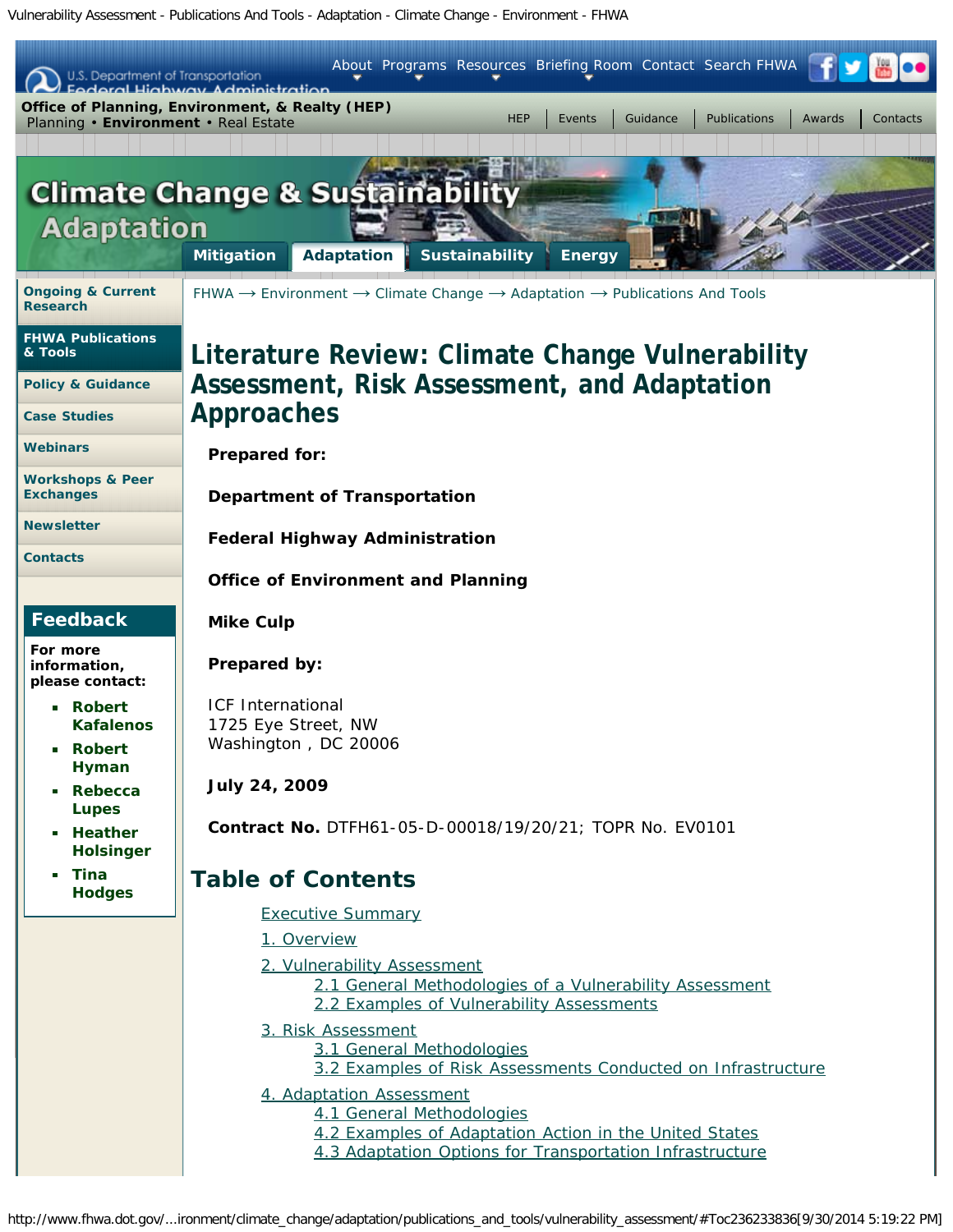### [References](#page-34-0)

[Appendix. Literature Research Approach](#page-37-0)

# <span id="page-1-0"></span>**Executive Summary**

Incorporation of climate change impacts into transportation decisions is still a relatively new concept. As decision makers in various sectors grapple with information on climate change effects and how they may or may not impact their core mission(s), they are turning to existing tools and approaches for guidance. To date, three closely-related approaches are being used to help transportation decision makers consider and prepare for future climate impacts: vulnerability assessment, risk assessment, and adaptation assessment.

- Vulnerability assessment begins with the identification of existing stressors facing transportation systems and projects how climate change will impact and/or introduce new stressors in the future. The findings of the assessment can then be ranked to assess, prioritize, and address vulnerabilities.
- Risk assessment evaluates the likelihood and consequence of climate-related impacts on transportation and can be rooted in engineering applications. Many times this assessment will quantify the product of the probabilities of exposure and vulnerability. This assessment provides transportation policymakers with guidance based on quantitative analysis of the level of risk associated with changing climate conditions.
- Adaptation assessment identifies, plans, prioritizes, implements, and measures transportation management options available for effectively adapting to climate change impacts. This assessment may discuss ways to reduce transportation vulnerability, increase resilience and/or highlight regions of retreat.

These approaches have been applied at varying levels of sophistication in assessing climate change impacts on human and natural systems. This document details how these approaches have been or could be used to integrate climate change impacts into transportation decisions and ultimately increase the adaptive capacity of the highway system.

# <span id="page-1-1"></span>**1. Overview**

The Federal Highway Administration (FHWA) recognizes the importance of understanding and responding to information on impacts of climate change on the U.S. transportation system. FHWA further recognizes that this is a rapidly evolving area of research and that useful information may come from a wide variety of sources both inside and outside the United States . For that reason, FHWA has commissioned a review of U.S. and international approaches to address global climate change adaptation. FHWA recognizes that efforts to address adaptation are in their infancy and in some cases, adaptation efforts may be limited to a qualitative assessment of vulnerability. Thus, this literature review focuses on three major categories of activities: vulnerability assessments, risk assessments, and adaptation approaches. Ultimately, some combination of these actions will inform a new risk assessment framework for FHWA.

This remainder of this report presents the findings of a streamlined literature review for Task 2.1 (see Appendix A for a detailed discussion of the literature review methodology). Ultimately, this Task and the subsequent Tasks (2.2 and 2.3) are intended to inform the development of a risk assessment framework (Task 2.4). The framework will draw on several tools to assist policy makers in assessing and responding to projected climate change impacts. Transportation officials will likely begin by identifying the climate effects, assessing the climate impacts on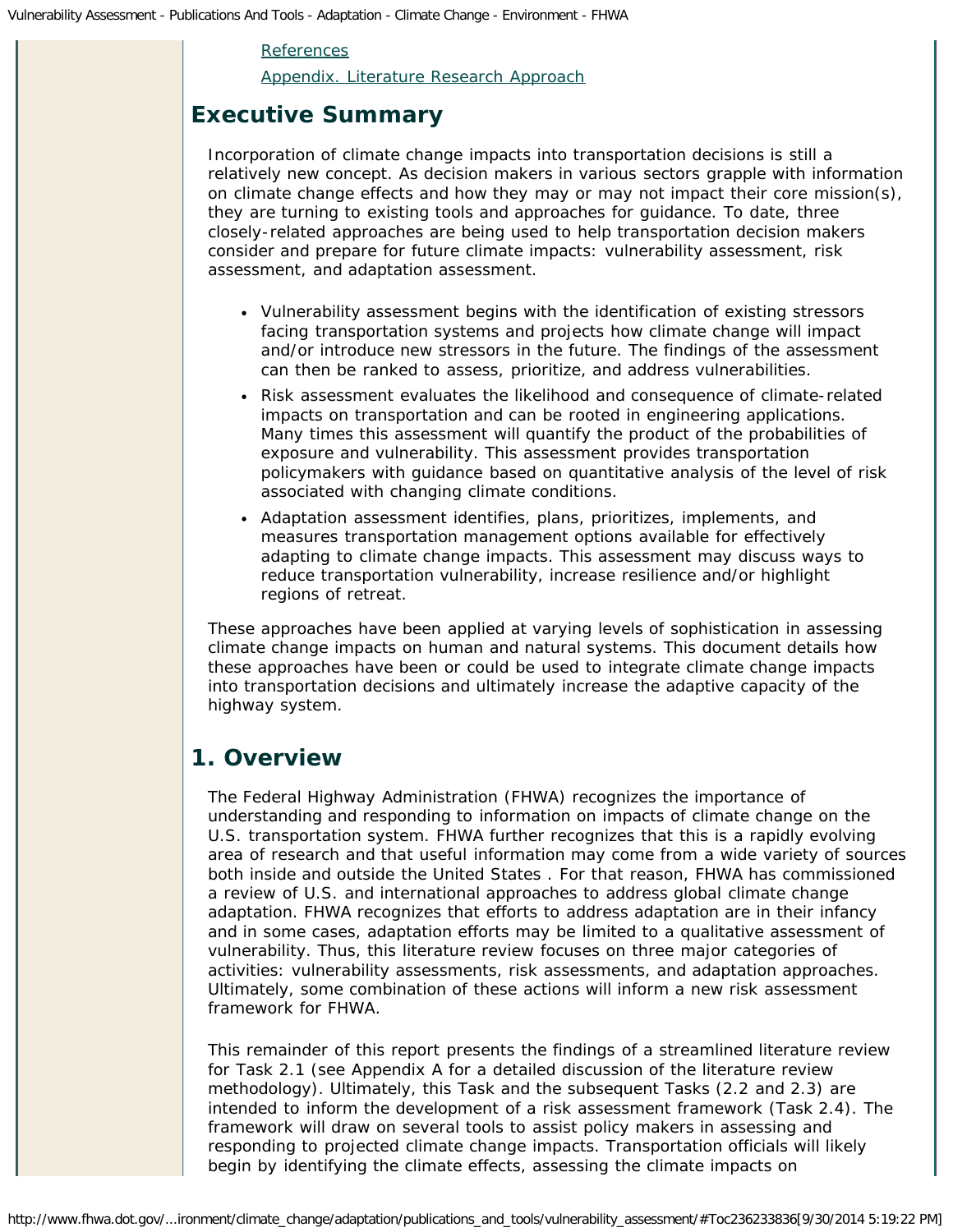transportation infrastructure, and evaluating/prioritizing adaptation options. In order to maximize the usefulness of the information presented in this report, examples from the literature are presented in three categories: (1) vulnerability assessment, (2) risk assessment, and (3) adaptation approaches. Each of these sections provides a general overview of the assessment or approach, the methodology that policymakers may utilize for applying the assessment or approach, and selected examples. In the absence of a framework, one or all of the methodologies discussed here may be utilized to address climate change impacts on transportation systems; the methodologies' relative usefulness in specific situations is highly dependent on several factors including the infrastructure in question, the design life, and available resources, among other considerations.

# <span id="page-2-0"></span>**2. Vulnerability Assessment**

The Intergovernmental Panel on Climate Change (IPCC) defines vulnerability as "the degree to which a system is susceptible to, and unable to cope with, adverse effects of climate change, including climate variability and extremes" (IPCC, 2007). The vulnerability of a given system to climate change can vary with the unique characteristics of that system including its exposure, sensitivity, and adaptive capacity (Snover et al., 2007). Climate change can impact a study group (or system) by introducing new stressors into the system, and may also exacerbate existing stressors.

Depending on how "the system" is defined for the purpose of conducting a vulnerability assessment, factors external to the system itself may influence its vulnerability; these factors may include development patterns, the surrounding physical environment, the distribution of resources, and existing stressors (IPCC, 2007). Vulnerability analysis has evolved over time drawing on issues associated with entitlement, diversity, and resilience (Turner et al., 2003). The first relates to human needs that render a system more or less vulnerable. The second, diversity, addresses the need for redundant functions and the third has roots in ecology, alluding to a system's ability to maintain equilibrium (even if that equilibrium is dynamic) despite exposure to disturbance or stress. There is a rapidly growing body of literature addressing terms such as vulnerability, resilience, and adaptive capacity, particularly for natural systems. The remainder of this section focuses on how "vulnerability assessments" may be useful for FHWA in addressing climate change impacts on the U.S. highway system.

In this context, vulnerability to climate change and climate variability acts as a function of the structural strength and integrity of the infrastructure, as well as the potential for damage and disruption in transportation services (CCSP, 2008). While factors for determining the vulnerability of transportation infrastructure may vary across transportation agencies, common factors may include: the age of the infrastructure element; condition/integrity of the infrastructure element; proximity to other infrastructure elements/concentrations; and the level of service (CCSP, 2008). Currently, there is no comprehensive inventory of U.S. transportation infrastructure considered vulnerable to climate change, the degree of infrastructure vulnerability, or the estimated costs of associated damages (NRC, 2008). However, there are several local and regional studies available in the U.S. that utilize a bottom-up approach to evaluate infrastructure vulnerability that attempt to capture this information (Larsen et al., 2007; Kirshen et al., 2006). In addition, various international vulnerability assessments have been conducted at local and regional levels (Andrey and Knapper, 2003; Allen Consulting Group, 2005; Ibarrarán et al., 2008).

# <span id="page-2-1"></span>**2.1 General Methodologies of a Vulnerability Assessment**

The literature provides some guidance on the methodology of vulnerability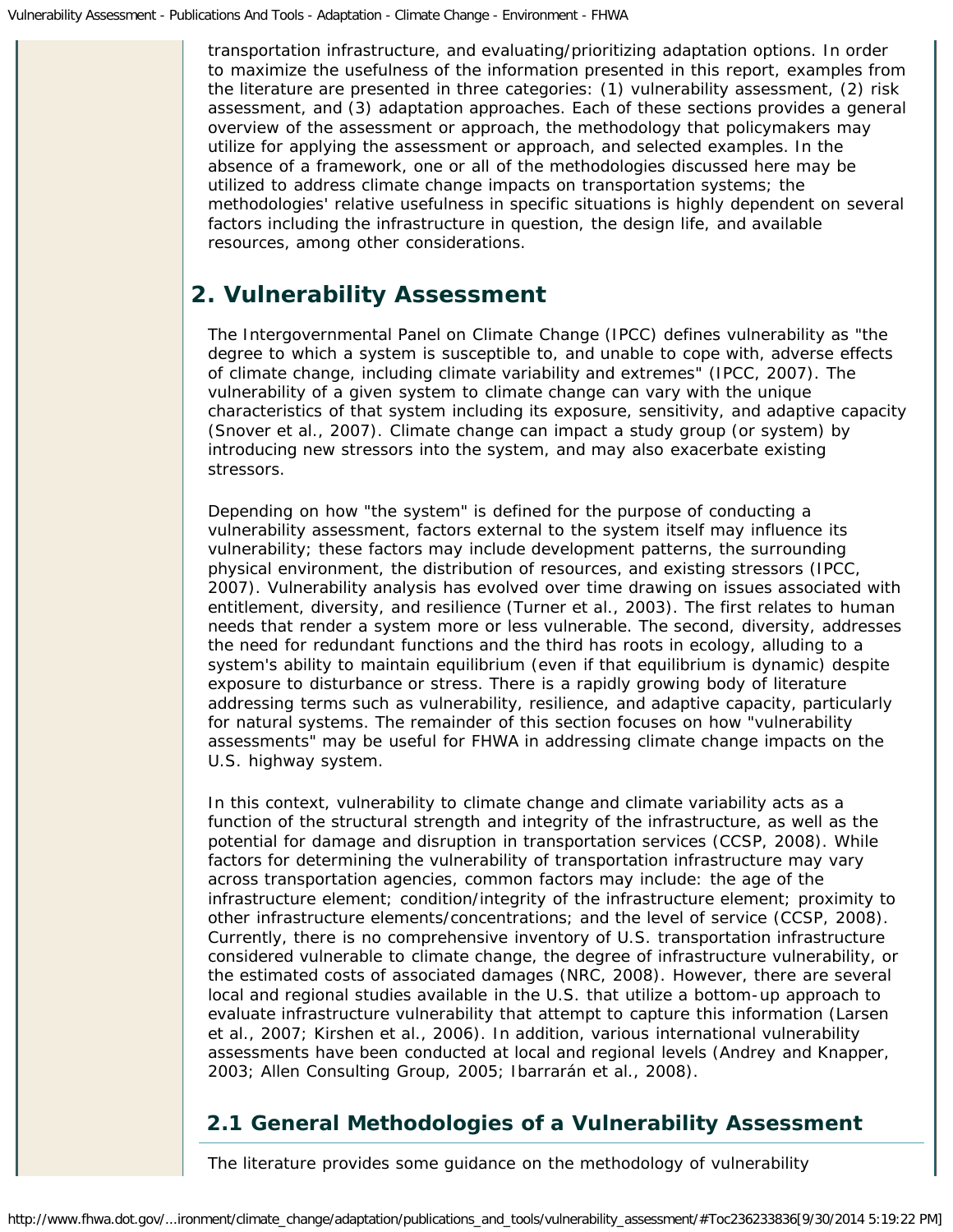assessments. Two reports provide the foundation for this described methodology (Mehdi et al., 2006 and Snover et al., 2007). In general, a vulnerability assessment can be broken into 3 key elements as illustrated in Box 1 . The available budget, time allocated for the study, the number of planning areas encompassed within the study, and the objective of the assessment will dictate the level of effort and detail appropriate as evidenced by the vulnerability assessment examples in section 2.2 (Snover et al., 2007). Once a vulnerability assessment has been assembled, continual monitoring and review is necessary to ensure the findings throughout each element of the process are up-to-date and relevant including integrating new information into the decision-making and planning process as it becomes available (Mehdi et al., 2006; Snover et al., 2007).





(Adapted from C-CIARN, 2006; Snover et al., 2007.)

**Element One: Assess Current Vulnerability.** This element identifies the system's vulnerabilities to existing stressors, including relevant climate conditions that currently affect the system stressors. This assessment provides a roadmap for which climate variables (temperature, precipitation, etc.) are most likely to be of interest. The current vulnerabilities are apt to be affected by a complex number of factors including environmental (extreme weather), social (policy changes) and economic (market changes) factors (Mehdi et al., 2006). This step may draw heavily from historical data, experience, and past climate events to provide further insight into the potential responses and vulnerabilities of the system (Mehdi et al., 2006).

**Element Two: Estimate Future Conditions.** The future climate change effects within the assessment area are projected to a particular time period to determine the potential changes in relevant climate variables and climate variability (Mehdi et al., 2006). Questions for this step may include (Snover et al., 2007):

- 1. What is the projected change in the climate conditions identified (and by what time period)?
- 2. What is the projected climate change impact to the system (absent adaptation action)?
- 3. What are the projected changes in existing system stressors as a result of the projected climate change impacts?
- 4. Are they likely to get worse, stay the same, or improve as a result of climate change impacts? Or, do new system stressors emerge altogether?

Further, it is important to recognize that these climate effects may have strong seasonal and regional signatures (e.g., excessive summertime drought conditions in the Southwest); it is critical to capture these signals to adequately assess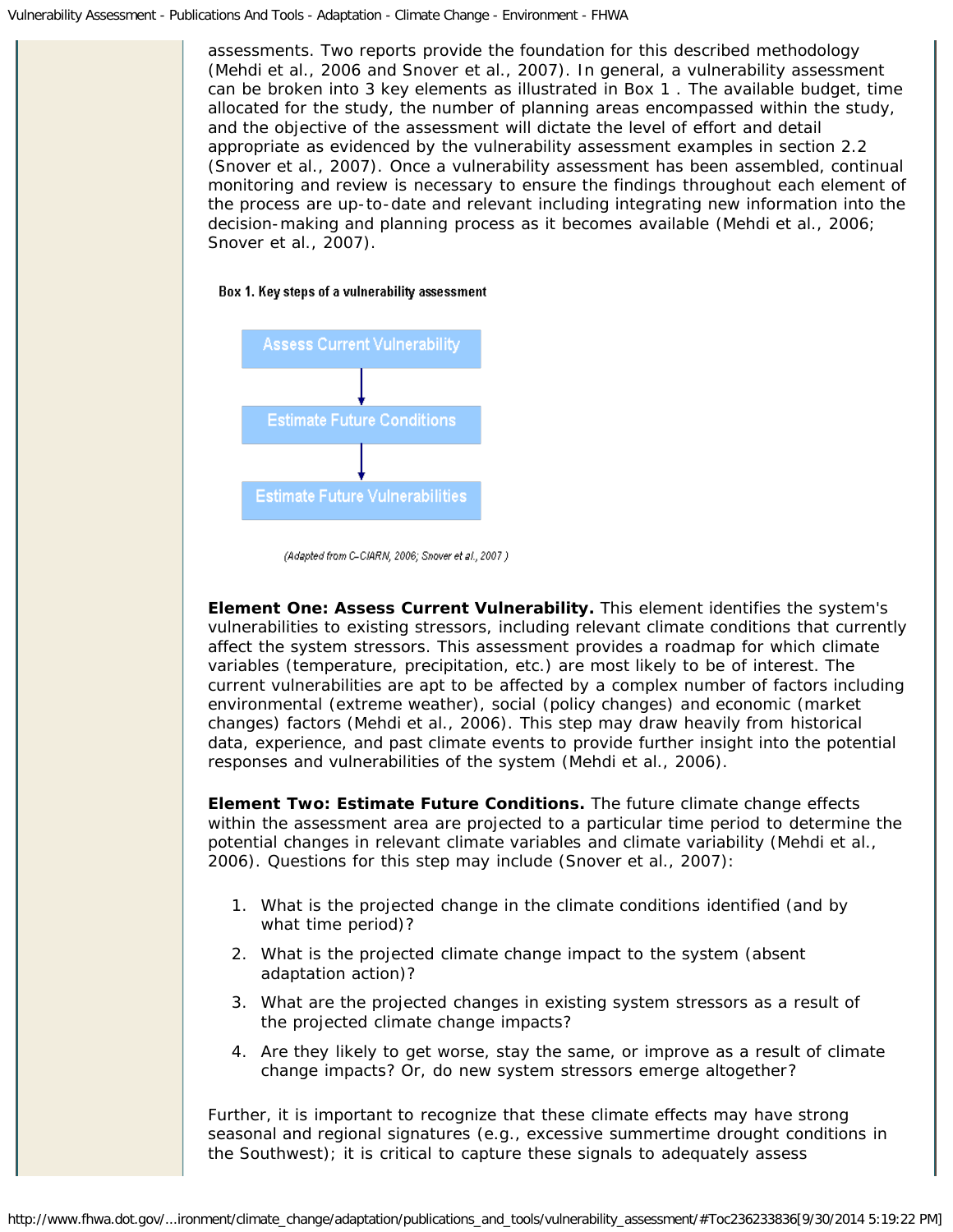vulnerability (Mehdi et al., 2006).

**Element Three: Estimate Future Vulnerabilities.** How vulnerable a system is to climate change can be determined by (1) estimating how sensitive the system is to climate change and (2) how resilient the system is to change (Turner et al., 2003). A system is considered sensitive to climate change if the system is likely to be affected by the projected climate scenarios (Snover et al., 2007). This step will draw from the findings of element two which describes how the projected climate effects affect the current and newly introduced system stressors and uses this information to identify system vulnerabilities. This step may further rank the associated impacts through a quantitative or qualitative process, using rankings such as high, medium, or low, enabling decision makers to prioritize the future impacts (Snover et al., 2007). In addition, estimates of vulnerability will include the system's adaptive capacity (i.e., how well can the system sustain the climate effects with minimum disruption or cost) (Snover et al., 2007). Key considerations for evaluating adaptive capacity include (Snover et al., 2007):

- 1. Is the system already able to accommodate changes in climate?
- 2. Are there barriers to a system's ability to accommodate changes in climate?
- 3. Is the system already stressed in ways that will limit the ability to accommodate changes in climate?
- 4. Is the rate of projected climate change likely to be faster than the adaptability of the system?
- 5. Are there efforts already underway to address impacts of climate change related to the system?

Table 1 is an example of a vulnerability assessment conducted for various planning activities (Snover et al., 2007). The vulnerability scenarios may be broken into sectors such as the potential effects on environmental, social and economic systems. Here the vulnerability of pavement to extreme heat events is analyzed qualitatively: the pavement is considered to be extremely sensitive to the heat event, yet the decision makers have opportunities to cope with the consequences leading to a moderate level of vulnerability. Policymakers can use this type of ranking system to assess and prioritize the vulnerability of planning areas or impacted systems.

Once future vulnerabilities are assessed, adaptive approaches can be developed in response to the increased vulnerabilities or new opportunities, and no-regrets adaptation strategies can be identified (Mehdi et al., 2006). Depending on the level of the assessment, the identification of adaptation options may occur as part of a more quantitative risk management approach and/or in the context of a dedicated adaptation planning effort; both of these approaches are described in the following sections. In fact, the Canadian Climate Impacts and Adaptation Research Network (C-CIARN) expanded upon this three element approach described above by prefacing these three elements with stakeholder involvement and adding a final step of identifying adaptation strategies when outlining the elements of a vulnerability assessment (Mehdi et al., 2006). This demonstrates the grey lines that exist between these different assessments and approaches.

Table 1 . Sample vulnerability assessment

|  | Planning<br>Area | Current<br>and                     | Projected<br><b>Climate</b><br>Change<br><b>Impacts</b> | <b>Vulnerability Assessment</b> |                      |                |  |
|--|------------------|------------------------------------|---------------------------------------------------------|---------------------------------|----------------------|----------------|--|
|  |                  | <b>Expected</b><br><b>Stresses</b> |                                                         | Sensitivity                     | Adaptive<br>Capacity | <b>Vulnera</b> |  |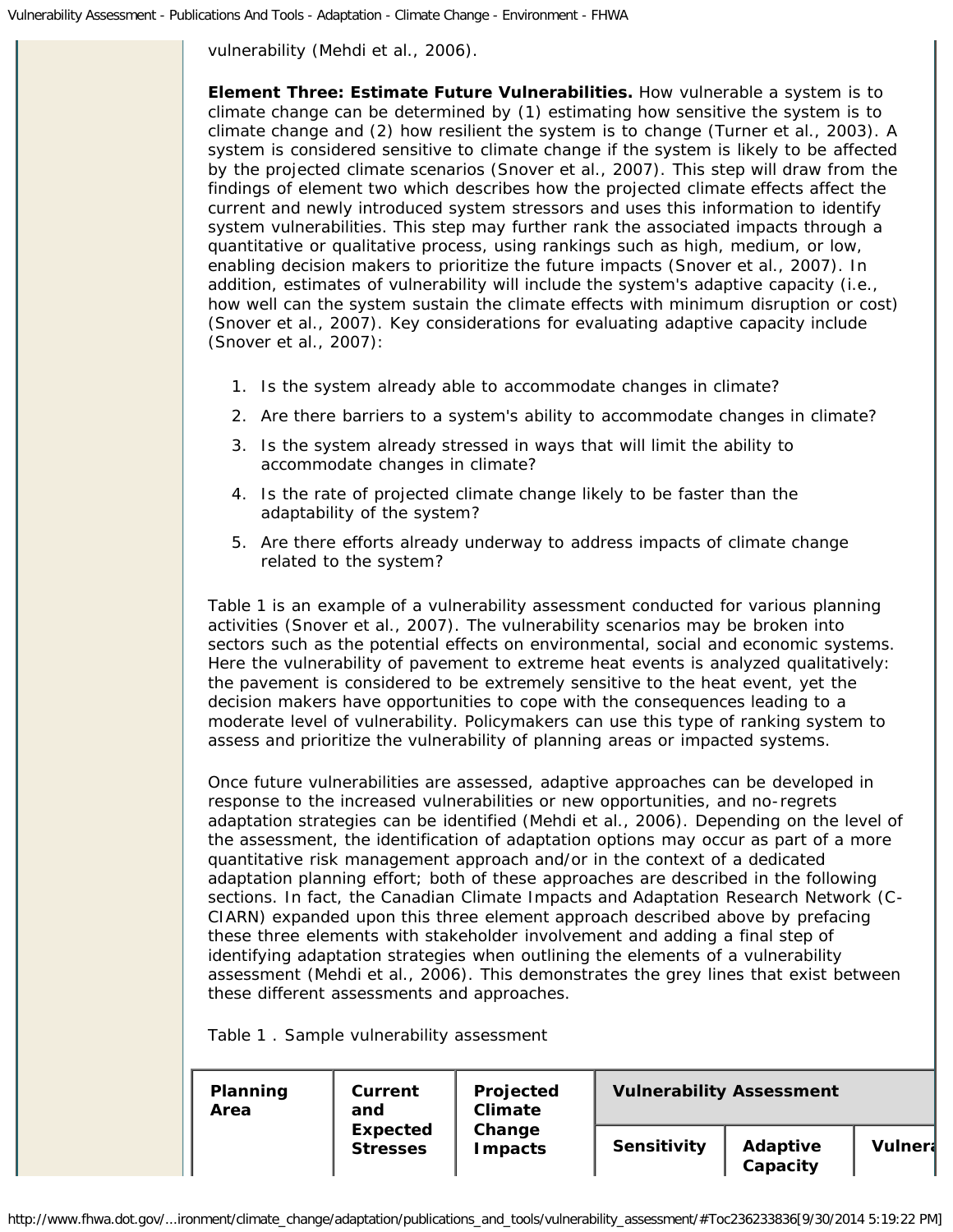| Water<br>supply                          | Summer<br>drought                                                                  | Increases in<br>summer<br>droughts<br>due to<br>warmer,<br>drier<br>summers                                                                        | High -<br>water<br>supply is<br>very<br>sensitive to<br>changes in<br>snowpack                                      | $Low -$<br>numerous<br>regulatory<br>constraints<br>on<br>reallocating<br>water,<br>options for<br>expanding<br>supply<br>limited,<br>summer<br>demand<br>already<br>greater<br>than<br>supply | High   |
|------------------------------------------|------------------------------------------------------------------------------------|----------------------------------------------------------------------------------------------------------------------------------------------------|---------------------------------------------------------------------------------------------------------------------|------------------------------------------------------------------------------------------------------------------------------------------------------------------------------------------------|--------|
| Stormwater<br>management                 | Combined<br>sewer<br>overflows<br>(CSOs)<br>during<br>heavy<br>rainstorms          | More<br>localized<br>flooding,<br>water<br>quality<br>problems<br>possible if<br>precipitation<br>becomes<br>more<br>intense<br>and/or<br>frequent | High - CSO<br>events are<br>sensitive to<br>changes in<br>the<br>intensity<br>and<br>frequency<br>of rain<br>events | Medium -<br>can<br>upgrade<br>the system<br>but costly;<br>some<br>upgrades<br>already<br>underway                                                                                             | Medium |
| Road<br>operations<br>and<br>maintenance | Pavement<br>buckling<br>on asphalt<br>roads<br>during<br>extreme<br>heat<br>events | More<br>required<br>asphalt<br>maintenance<br>likely                                                                                               | High -<br>pavement<br>Buckling an<br>existing<br>problem on<br>many<br>roads                                        | Medium -<br>can<br>replace<br>asphalt<br>more<br>frequently<br>but costly;<br>dependent<br>on<br>industry-<br>wide<br>changes in<br>asphalt for<br>improved<br>asphalt<br>mixes                | Medium |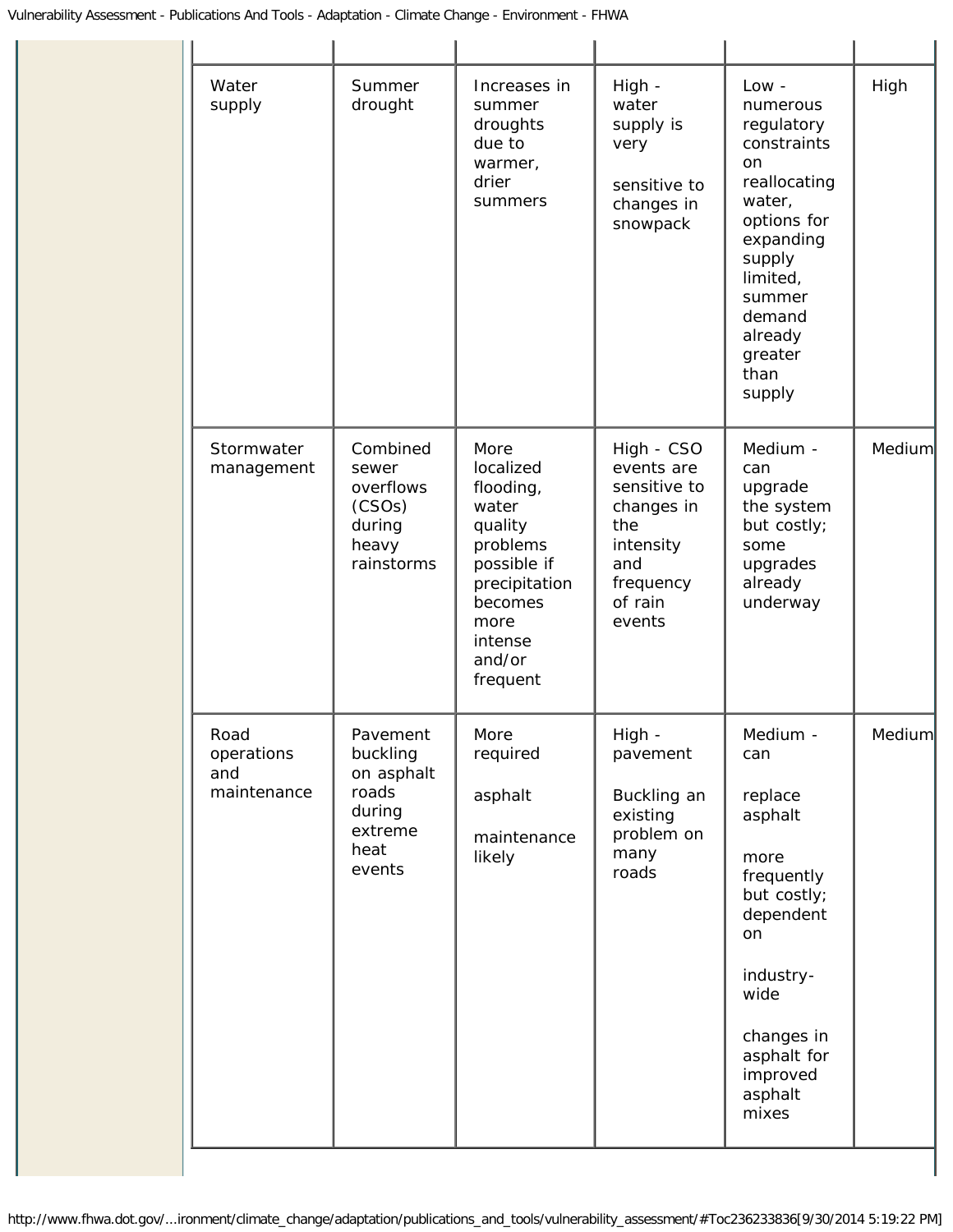Source: Snover et al., 2007

### <span id="page-6-0"></span>**2.2 Examples of Vulnerability Assessments**

The following summarizes studies that have utilized some aspect of the vulnerability assessment methodology outlined above in the approach and highlights each study's key findings.

# *2.2.1 Synthesis and Assessment Product 4.7: Impacts of Climate Change and Variability on Transportation Systems and Infrastructure: Gulf Coast Study, Phase I (CCSP, 2008)*

Synthesis and Assessment Product (SAP) 4.7 focuses on the Gulf Coast and examines the potential impacts of climate change on vulnerable transportation systems and infrastructure. This study follows many of the steps described in the methodology section including the assessment of current vulnerabilities, estimating future climate conditions and identifying the associated projected vulnerabilities. Future projections of climate will vary depending on the choice of emission scenarios (i.e., various scenarios describing how emissions of greenhouse gases will change over the projected years in response to changes in policies, population growth, economic development, etc.). This report estimates future conditions using climate models driven by a variety of emissions scenarios from the IPCC Special Report on Emissions Scenarios (SRES), including the low-emissions B1 scenario, the mid-range A1B scenario, and the high-emissions A2 scenario. The AIFI scenario was also added to the SRES scenarios to assess the impacts of sea level rise.

These scenarios examined climate impacts in 2050 and 2100. The climate impacts on transportation infrastructure assessed in this study rely on the combination of an understanding of historical climate trends and future projections from general circulation models (GCM). Factors of existing transportation infrastructure were considered in assessing future climate changes. For example, sea level rise scenarios for 2050 and 2100 were factored against land surface elevation and subsidence rates of sample sites.

In the case of increasing temperatures, transportation analysts have identified several specific attributes of temperature change of concern in transportation planning: "changes in annual days above 32.2 °C (90 °F) and maximum high temperature, for example, will impact the ability to construct and maintain transportation facilities. Concrete loses strength if it is set at air temperatures greater than 32.2 °C and the ability of construction workers and maintenance staff to perform their duties is severely curtailed at temperatures above 32.2 °C degrees" (CCSP, 2008).

This study finds highways, ports, and rail infrastructure are particularly vulnerable to projected sea level rise and future storm surges (see Table 2 for sample results). In addition, the maintenance of infrastructure (such as rail and highways) is projected to be vulnerable to increasing temperatures while bridges are projected to be especially vulnerable to changes in precipitation and flooding.

Table 2 . A sample of the vulnerability assessment findings of the percent of highway facilities vulnerable to relative sea level rise and storm surge impacts.

| <b>Facility</b> |          | <b>Relative Sea Level Rise</b> |           |                   |
|-----------------|----------|--------------------------------|-----------|-------------------|
|                 | 61 cm (2 | 122 cm (4                      | 5.5 m (18 | $\vert$ 7.0 m (23 |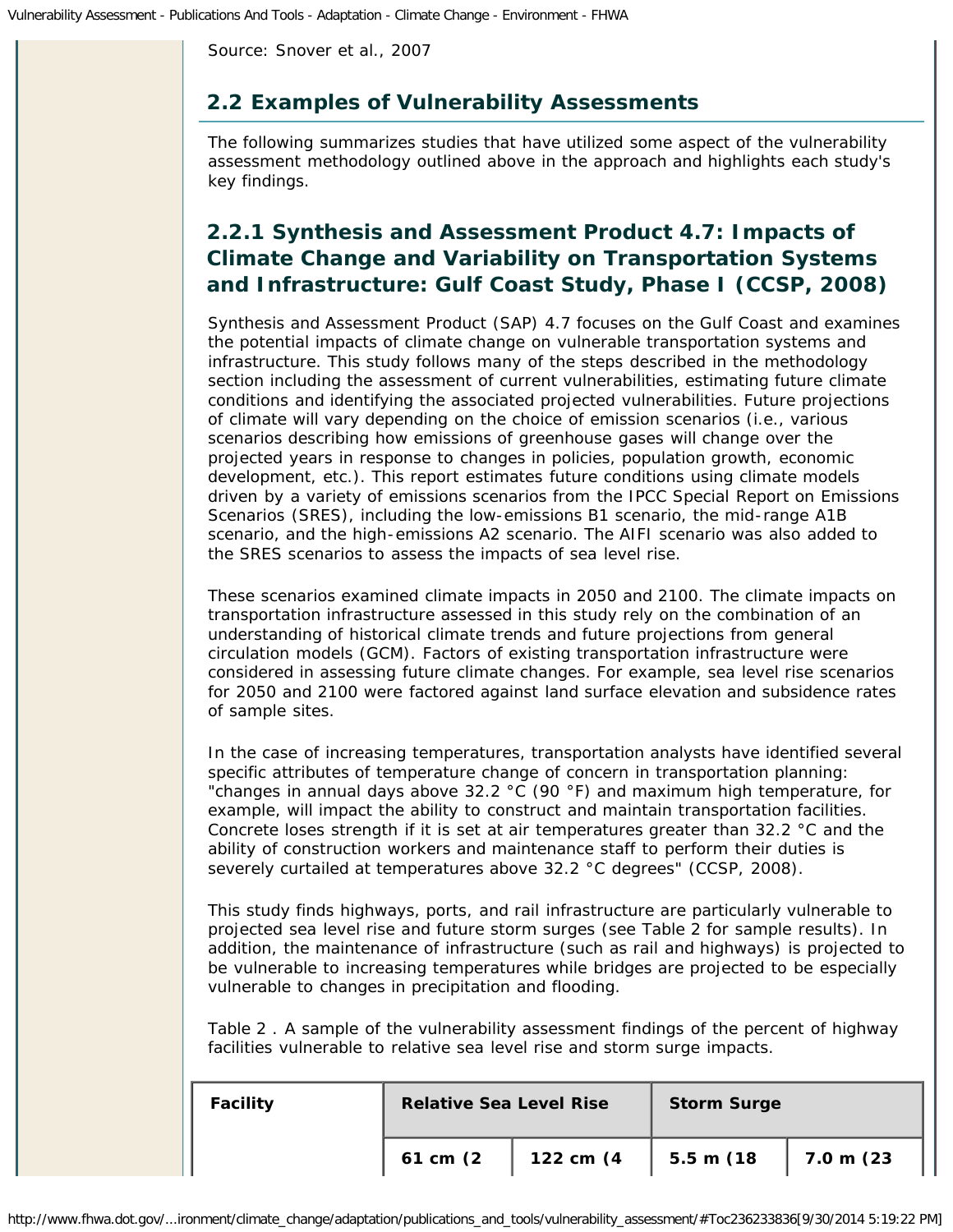|                          | ft) | ft) | ft) | ft) |
|--------------------------|-----|-----|-----|-----|
| Arterials                | 20% | 28% | 51% | 57% |
| Interstates              | 19% | 24% | 56% | 64% |
| Intermodal<br>connectors | 23% | 43% | 73% | 73% |

### Source: CCSP, 2008

In addition to assessing potential transportation infrastructure vulnerabilities based on climate scenario modeling, the report also presents case studies of the impacts of Hurricanes Katrina and Rita in 2005. It is understood that although changes in tropical cyclone activity have not been directly attributed to climate change, these case studies illustrate the types of impacts that would occur if the Gulf Coast experiences an increase of Category 4 and 5 hurricanes. Tropical cyclones at hurricane strength damage infrastructure through increased winds, storm surges, and wave action. This assessment focuses on how the elevation of roads and bridges are linked to the vulnerability to storm surges and sea level rise by examining actual damages to transportation infrastructure that occurred as a result of Hurricanes Katrina and Rita in 2005 and the associated costs of repairs (CCSP, 2008). This type of vulnerability assessment can be replicated in other regions as the climate scenarios are applicable worldwide and the results can be incorporated into regional vulnerability assessments relying on regional expertise and existing infrastructure inventories.

The bridges most impacted by the storms are found to be the numerous bay and river crossings throughout the region. Several bridges were completely destroyed, while others sustained significant damage. The vulnerability of these roads and bridges are attributed to the storm surge and wave action from the storms, as well as problems with structural design. Roadways were likewise inundated and damaged by these storms resulting in roadway weakening and sinkholes requiring reconstruction and improvements.

The analysis also includes a discussion of the cost of infrastructure repair. Requests for emergency repairs to Mississippi highways after Katrina totaled approximately \$580 million. The Louisiana Recovery Authority estimates that the cost of rebuilding transportation infrastructure damaged by the hurricanes would cost \$15-18 billion. These estimates provide some indication of the potential expense that would occur if hurricane frequency and/or intensity increase as the climate changes.

# *2.2.2 Impact of Climate Change on Road Infrastructure (Harvey et al., 2004)*

This Australian report uses a vulnerability assessment to investigate how projected climate effects will affect road infrastructure. The climate effects were projected based on the IPCC SRES A2 scenario providing temperature, precipitation and moisture for 2100. This paper focuses on select road system components including: pavement performance, road use demand, and road design and maintenance; additional modeling tools were utilized to make the connection between climate projections and road system component (e.g., Pavement Life Cycle Costing (PLCC) model, and the Highway Development and Management Version 4 (HDM-4) model). In order to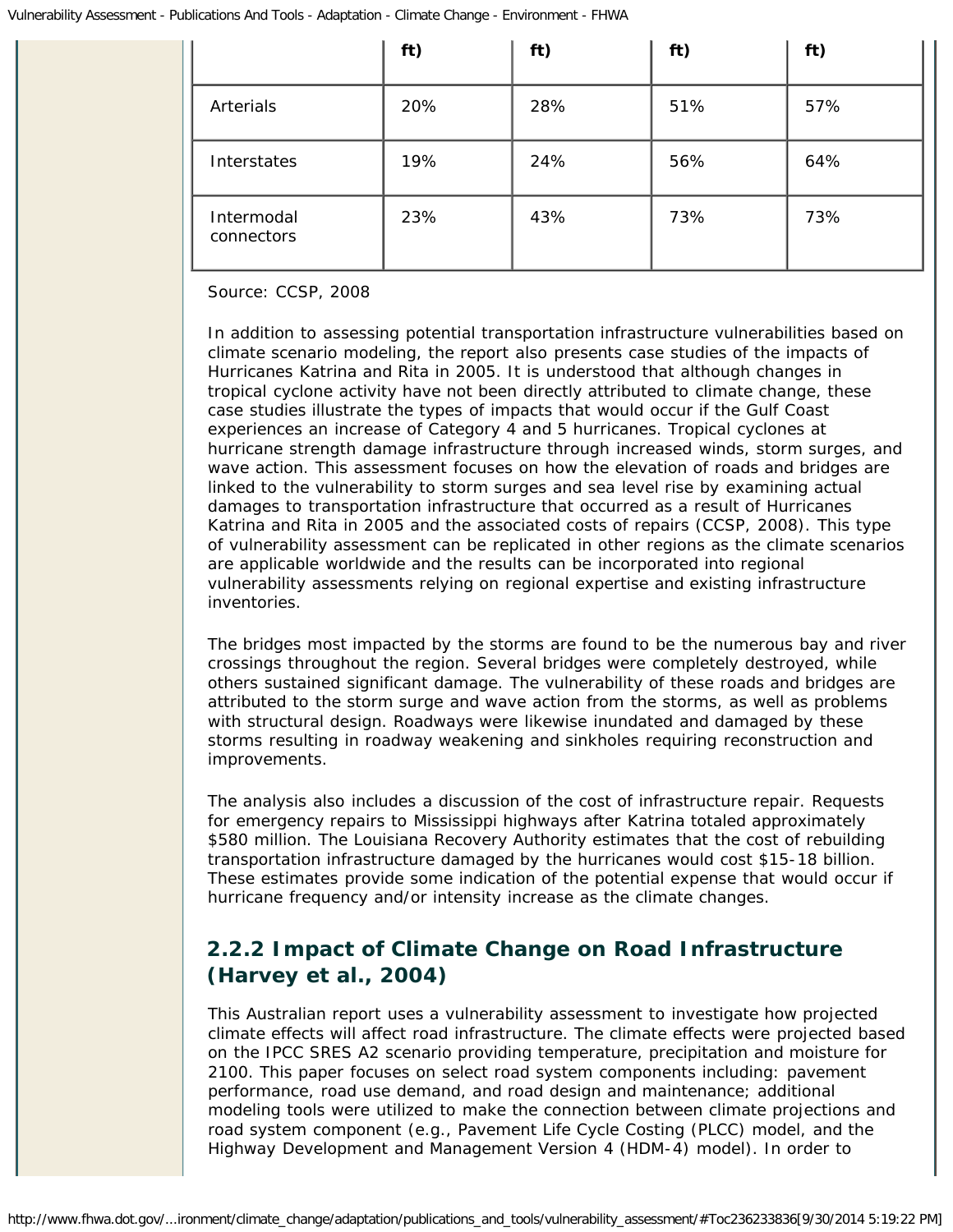undertake the vulnerability assessment, the following road system datasets were utilized: road inventory data, traffic information (e.g., annual average daily traffic), pavement type (e.g., materials, strength, thickness), and pavement condition (e.g., age, initial pavement roughness).

This study finds significant state variations in the change of pavement maintenance and rehabilitation costs as a result of climate variation and population and transport demand levels. In addition, there is a small decrease (between 0% and -3%) in the required pavement maintenance and rehabilitation budget based solely on change in climate factors. This result reflects the generally warmer and drier Australian climate which reduces the rate of pavement deterioration.

# *2.2.3 Adapting to Climate Change: Canada 's First National Engineering Vulnerability Assessment of Public Infrastructure (Engineers Canada , 2008)*

In 2008, Engineers Canada conducted this engineering vulnerability assessment on four categories of Canadian public infrastructure: stormwater and wastewater, water resources, roads and associated structures, and buildings. The report provides an assessment of vulnerability based on case studies. In the case of transportation infrastructure (i.e., roads and associated structures), the locations analyzed include the City of Greater Sudbury, Ontario, and the City of Edmonton, Alberta. The engineering vulnerability assessment conducted in these two case studies employed a sophisticated three-dimensional analysis of infrastructure components including how the components respond to climate events and the particular set of climate events under consideration. Examples of the factors considered in these case studies are presented in Table 3 below.

| <b>Relevant</b><br><b>Infrastructure</b><br><b>Elements</b> | Performance<br><b>Response</b> | <b>Relevant Climate Events and other</b><br><b>Environmental Factors</b> |
|-------------------------------------------------------------|--------------------------------|--------------------------------------------------------------------------|
| Arterial roads                                              | Structural<br>integrity        | High temperature                                                         |
| Collector roads                                             | Serviceability                 | Low temperature                                                          |
| Local urban roads                                           | Functionality                  | Extreme temperature range                                                |
| Local rural roads                                           | Operations &                   | Precipitation as rain                                                    |
| <b>Bridges</b>                                              | maintenance                    | Precipitation as snow                                                    |
|                                                             | Emergency<br>response risk     | Wind                                                                     |
|                                                             | Insurance                      | Ice accretion                                                            |
|                                                             | considerations                 | Ice force                                                                |
|                                                             | Policies &<br>procedures       | Hail                                                                     |
|                                                             |                                |                                                                          |

Table 3 . Factors considered in the roads and associated structures engineering vulnerability assessments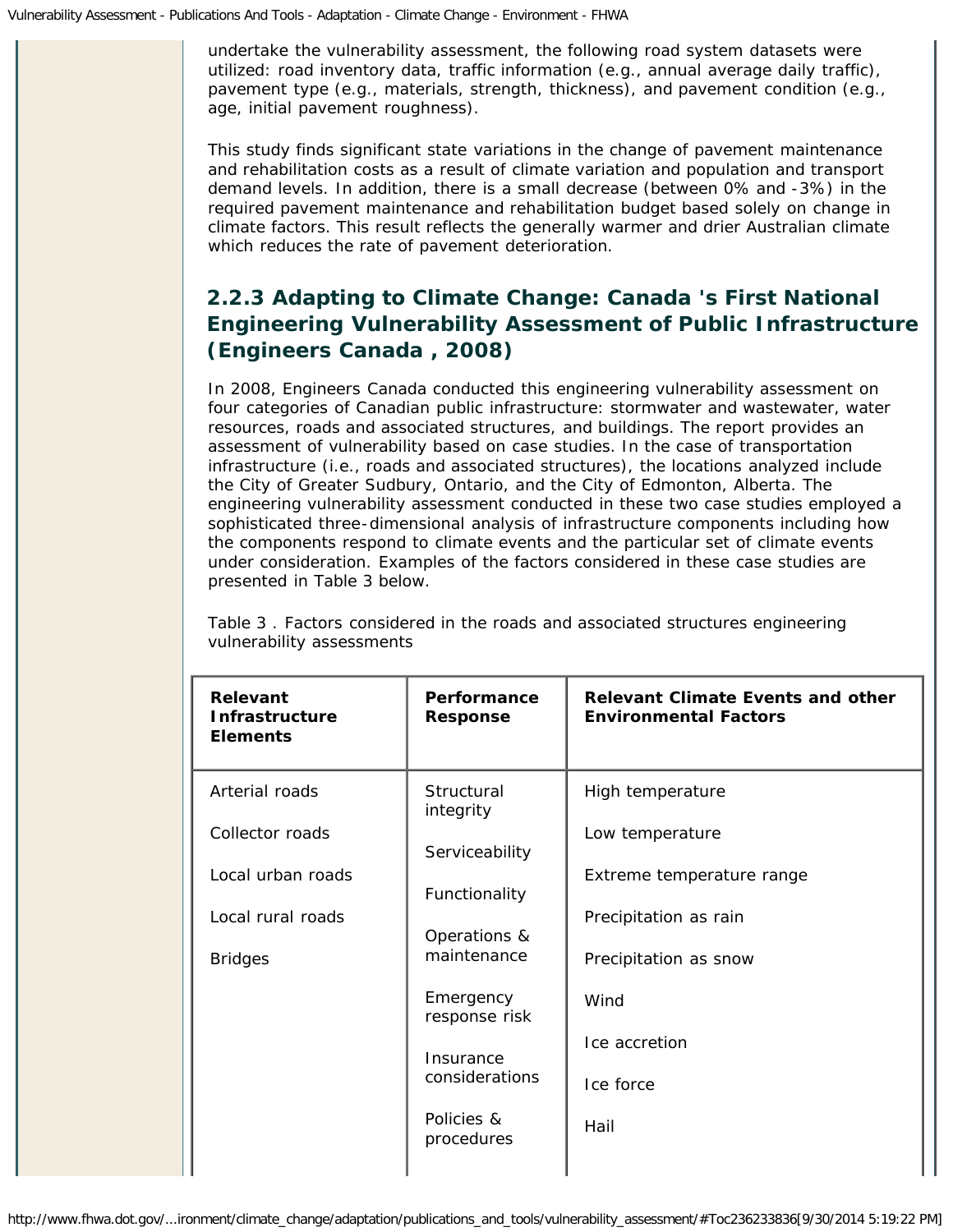| Economics                | Freeze-thaw cycles |
|--------------------------|--------------------|
| Public health &          | Groundwater        |
| safety                   | Flooding           |
| Environmental<br>effects | Fog                |
|                          | Humidity           |

Source: Engineers Canada , 2008

Key findings of transportation infrastructure vulnerabilities to climate change include: (1) infrastructure systems studied were generally resilient to discrete, one-time, climate events; and (2) infrastructure systems were particularly vulnerable to longterm cumulative impacts.

# *2.2.4 Evaluating Climate Change Impacts on Low Volume Roads in Southern Canada (Tighe et al., 2008)*

A Canadian study conducted a case study analysis of pavement sensitivity to temperature and precipitation. Specifically, this report analyzes pavement performance over a 20-year period using the Mechanistic-Empirical Pavement Design Guide (M-E PDG) to determine how climate changes in precipitation and temperature will affect the pavement performance indicators of international roughness index (IRI), longitudinal cracking, transverse cracking, alligator cracking, asphalt concrete (AC) deformation, and total deformation. This analysis requires traffic, and structure and material properties datasets to represent current stressors and pavement conditions. Climate effects were represented by temperature, wind speed, percent sunlight, precipitation, and relative humidity.

Large temperature and precipitation increases are shown to have a negative impact on the pavement performance in the Canadian environment. In most cases, a 1°C temperature increase did not significantly affect the pavement performance, while a larger temperature increase showed noticeable differences. Pavement deterioration will be significantly accelerated by climate change (Smith et al., 2008). Pavement performance will require maintenance, rehabilitation and reconstruction to occur earlier in pavement design life.

# *2.2.5 Living with a Rising Bay : Vulnerability and Adaptation in San Francisco Bay and on its Shoreline ( San Francisco Bay Conservation and Development Commission, 2009)*

This report assesses the vulnerability of San Francisco Bay and its shoreline to the impacts of climate change, identifies information needs for future vulnerability assessments, and suggests near-term and long-term strategies to address climate change impacts. For this assessment, two IPCC scenarios were used to report on climate change impacts in California : A2 (a higher emissions scenario) and B1 (a medium-low scenario). Researchers used the A2 and B1 scenarios to run multiple global climate computer models and performed additional research to project specific climate changes in California . Two sea level rise estimates were selected for analysis in this report: a 16-inch (40 cm) sea level rise by mid-century and a 55-inch rise in sea level by the end of the century (SFBCDC, 2009).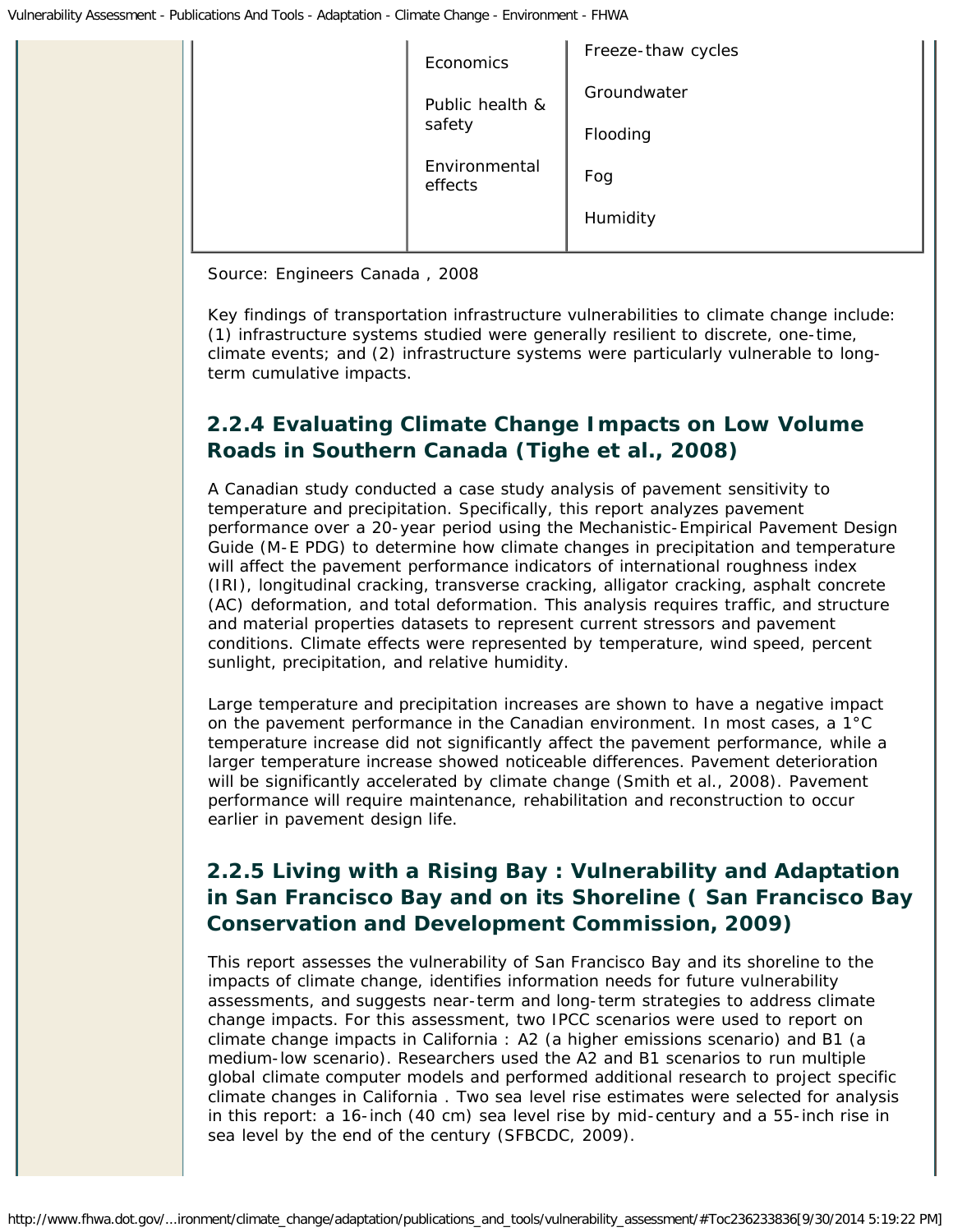Many of the major roads and highways within the Bay region may be significantly impacted by sea level rise and extreme flooding events due to their proximity to the Bay and the Pacific Ocean . Approximately 99 miles of the major roads and highways within the region are vulnerable to a 16-inch rise in sea levels (by mid-century) and approximately 186 miles of major roads and highways are vulnerable to a 55-inch rise (by the end of the century). Some roads and highways will be subjected to other impacts, such as erosion from increased storm activity. These types of impacts have been shown to undermine existing structures, which can substantially increase maintenance costs. Supporting structures of many of the region's bridges may also be vulnerable to unanticipated, prolonged contact with corrosive salt water (SFBCDC, 2009).

This study considers the vulnerability of regional transportation infrastructure to climate change to be "High" as there are many highways are adjacent to the Bay and crossing the Bay. Flooding of these highway segments in the regional transportation network would disrupt the movement of goods from ports. Approximately 99 miles of the major roads and highways within the region are vulnerable to a 16-inch rise in sea levels (by mid-century) and approximately 186 miles of major roads and highways are vulnerable to a 55-inch rise (by the end of the century). Where rising sea level and storm activity do not actually flood roads and highways, it will further complicate maintenance and congestion relief projects (SFBCDC, 2009).

# *2.2.6 National Highway Hazards Tool (TRB, 2009)*

The National Cooperative Highway Research Program (NCHRP) produced the *Costing Asset Protection: An All Hazards Guide for Transportation Agencies (CAPTA)* report in order to provide transportation owners and operators with resource allocation guidelines for safety and security investments. The CAPTA methodology is available to the public as a computer-based spreadsheet model providing a means to analyze assets, relevant threats and hazards, and consequence levels of interest in a common framework (TRB, 2009).The report and accompanying tool consider natural hazards as potential risk to highway infrastructure, including: flooding, earthquakes, extreme weather (including extreme wind, rainwater, snow, ice, etc.), and mud/landslides (TRB, 2009). While this assessment does not take into account long-term climate changes or variability, this assessment may be useful for providing a vulnerability assessment methodology framework for the highway system.

# <span id="page-10-0"></span>**3. Risk Assessment**

The concept of risk is not new to transportation planners, designers, engineers, managers, community stakeholders and policymakers; however, the application of risk assessment methods in the context of climate change is relatively new. The purpose of a climate change risk assessment is to identify hazards that may be caused or exacerbated by climate change, and to assess the likelihood and relative consequence of these hazards in order to prioritize responses and mitigate risks (NZCCO, 2004); where the term "hazards" refers to perturbations and stresses (Turner et al., 2003). A climate change risk assessment can help identify no-regrets climate change adaptation options, that is, the uncertainty associated with the stressor is very low warranting implementation of adaptation options (Willows and Connell, 2003).

### **Box 2 . Important Concepts for a Climate Change Risk Assessment**

*Risks vary spatially and temporally*. At present, risks are not consistent regionally or even locally, and will differ down to the specific asset in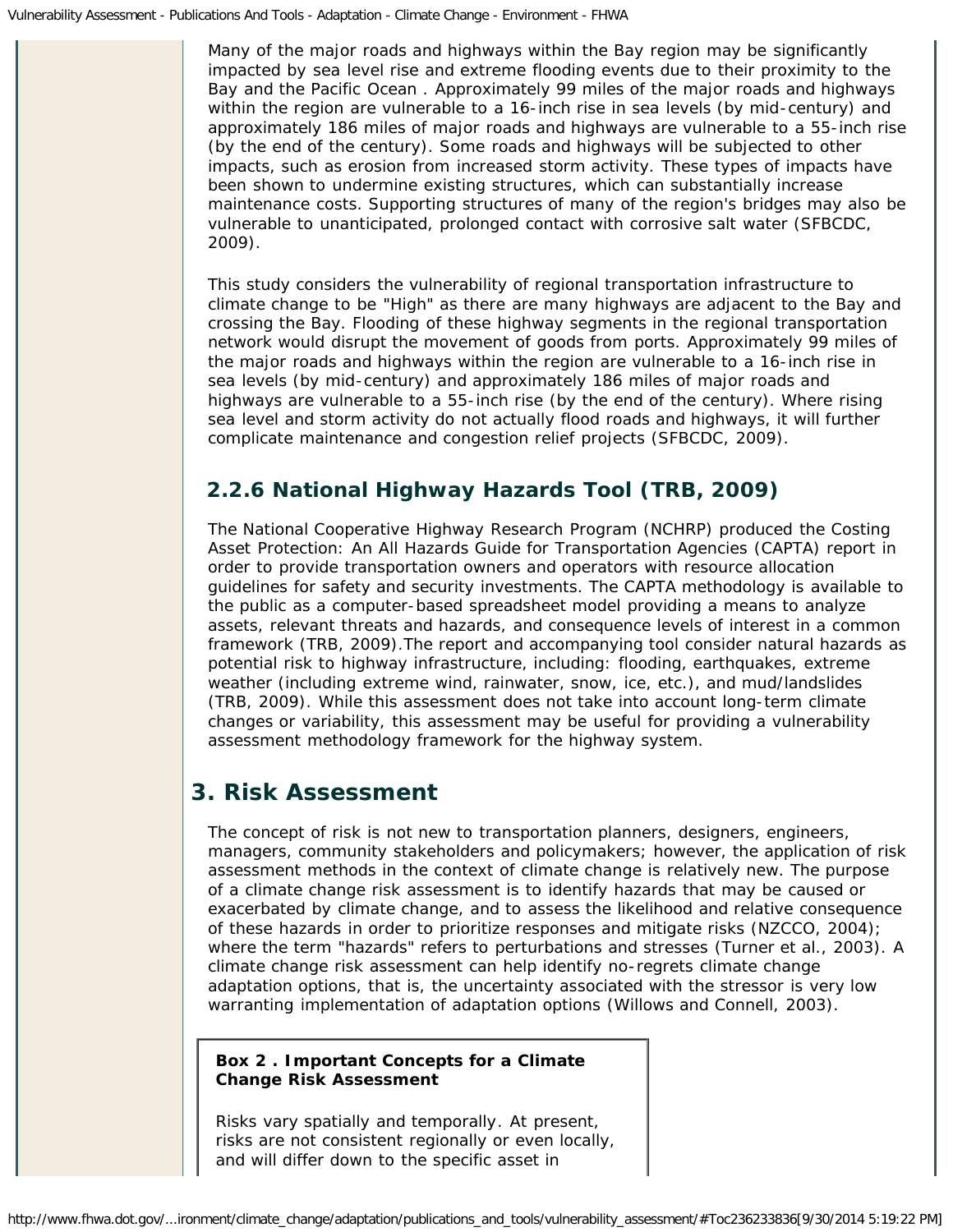question. Additionally, risks faced today at a given location may change in the future, dependent upon climatic changes, management decisions, and the implementation of adaptation measures, for example.

*Scale.* As the ultimate goal of a climate change risk assessment is to inform the decision-making process, risk assessments need to be carried out at an appropriate scale in order to support that process-spatially (e.g., national, regional, local), temporally (e.g., present day to 2050, 2050 to 2100, etc.), and also in terms of ability to satisfy data requirements in order to complete the assessment.

*Uncertainty.* Natural variability and knowledge gaps are sources of uncertainty, which should be considered in the risk assessment process.

*Communication.* The outputs of a risk assessment should be communicated to relevant decision makers and to the public, as appropriate.

*(adapted from NZCCO, 2004)*

Climate change risk assessment can be a tool for enhancing the resilience of the transportation network (CCSP, 2008). Weather conditions are becoming increasingly variable due to climate change, which translates into additional risks that have the potential to carry financial, environmental, and social costs related to long-lived transportation infrastructure assets (Fankhouser et al., 1999). For example, a financial "side effect" of bearing this increased risk may include difficulty in financing climate-sesitive projects (Frankhouser, et al., 1999). Identifying potential climaterelated hazards and prioritizing at-risk infrastructure in the context of other risks currently under consideration by policymakers is critical in assessing whether or not adaptation is appropriate, and if so, *when* and *where* to focus adaptation efforts.

In the context of climate change risk assessment, *risk*is best defined as the combination of two elements: (1) the likelihood of an event occurring (e.g., flooding, hurricane, heat wave, etc.), and (2) the consequence of such an event (e.g., moderate highway flooding resulting in disruption in services for several days) (NZCCO, 2004). In developing quantitative risk assessmentsand related risk-based indices as a tool for prioritizing risks, risk can be more precisely defined as the product of the probability and the consequence of a given event (i.e., risk  $=$ probability x consequence) (Snover et al., 2007). Several fundamental concepts apply to any climate change risk assessment process (see Box 2 ).

### <span id="page-11-0"></span>**3.1 General Methodologies**

Methodologies for conducting risk assessment (i.e., incorporating tools and approaches to prioritize the potential impacts of climate change) can vary depending upon resources and information available. In the literature, risk assessment approaches fall into two distinct classes based on the availability of data and effort and are discussed here as the Tier 1 assessment and the Tier 2 assessment.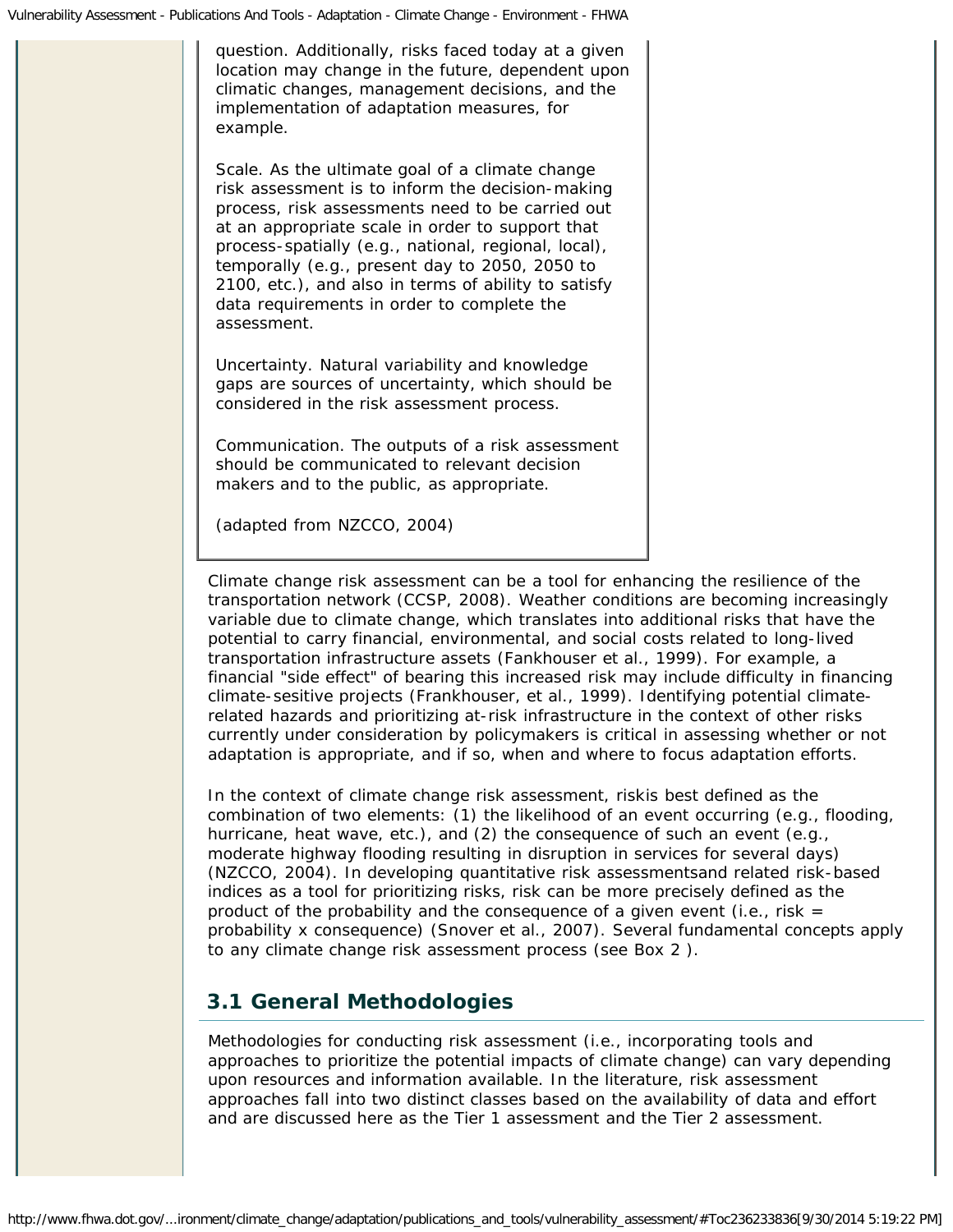

The primary elements of a preliminary risk screening, or a more detailed qualitative risk assessment include (Snover et al., 2007; NZCOO, 2004):

### **Box 3 . Key Questions for Identifying the Stressors on a Transportation System**

- What is the land use or infrastructure and where does it occur?
- Is any lifeline infrastructure located within the area (e.g., hospitals, ports, key transportation or network utilities which provide lifeline connections for which there is no alternative)?
- Are there particular environmental issues to be considered? (e.g., significant mangroves, wetlands or dune ecosystems).

*(NZCCO, 2004)*

- Defining the planning context including geographic parameters (e.g., highways, bridges, and tunnels by region or specific location);
- Identifying existing stressors that may be exacerbated by climate change, as well as the introduction of new stressors (see adjacent Box 3);
- Projecting climate-related effects including changes in climate variability and determining how these effects impact infrastructure (e.g., more asphalt rutting due to extended heat waves; more frequent/severe coastal highway inundation due to the combined effects of heavy precipitation, wind waves, and storm surge; more frequent/severe direct wind damage to exposed infrastructure due to more frequent/severe hurricanes);
- Identifying and evaluating the likelihood and consequence of climate-related impacts in order to characterize risks in the planning context;
- Characterizing uncertainty and assumptions; and
- Communicating risks to stakeholders.

The evaluation of the likelihood and consequence of climate-related impacts provides policymakers with some guidance on the level of risk and may be based upon a literature review or expert survey (Snover et al., 2007). The risk can be determined for a given system or program and focuses on a defined set of stressors (such as climate change effects). The analysis for a given system or program can be divided into endpoints of interest such as environmental, human health, and financial where each endpoint has its own risk table. The risk product for each stressor and endpoint reflects the level of risk for policymakers. Table 4 describes a qualitative approach of assessing risk of hazardous events and describes how risk associated with an event is categorized (adapted from NZCCO, 2004; CSIRO et al., 2007; IPCC, 2007). For example, an event that is very likely to occur and produce catastrophic consequences has a high level of risk associated with it (illustrated below in red). Alternatively, an event that is not likely to occur and, if it were to occur, would produce very little damage would be considered a very low risk (illustrated below in white). Ideally, the risk thresholds of the policymaker are also incorporated into the design of the evaluation. For example an extreme climate event such as intense rainfall events may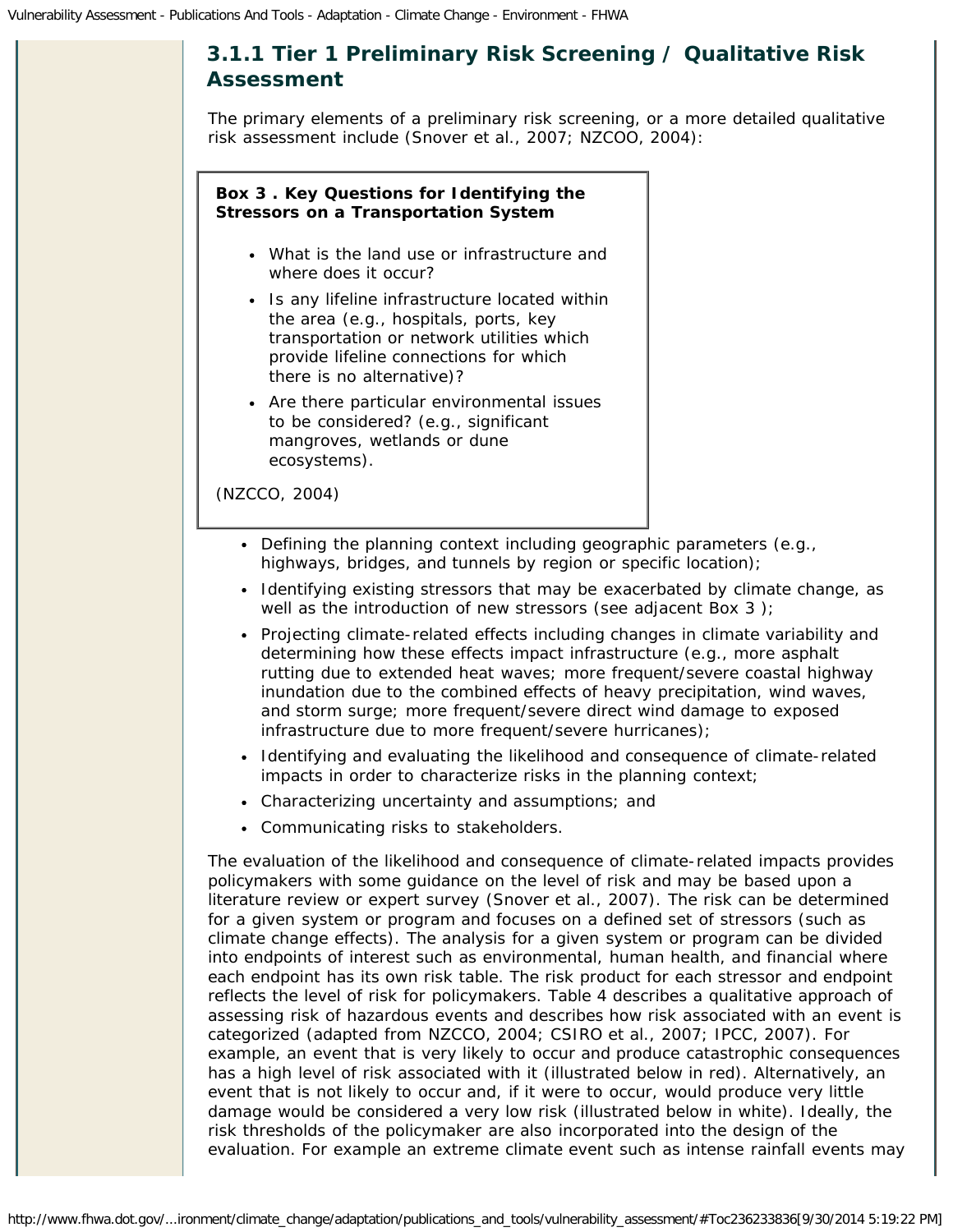be considered rare but the actual impacts may be very severe and may warrant a greater degree of associated risk than the findings of the evaluation (Willows and Connell, 2003).

| Likelihood          | Consequence    |         |             |         |               |  |  |  |
|---------------------|----------------|---------|-------------|---------|---------------|--|--|--|
|                     | 1.Catastrophic | 2.Major | 3. Moderate | 4.Minor | 5. Insignifid |  |  |  |
| A. Very<br>likely   | 1A             | 2A      | <b>3A</b>   | 4A      | <b>5A</b>     |  |  |  |
| <b>B.</b> Likely    | 1B             | 2B      | 3B          | 4B      | 5B            |  |  |  |
| C. Medium           | 1 <sup>C</sup> | 2C      | 3C          | 4C      | 5C            |  |  |  |
| D. Unlikely         | 1 <sub>D</sub> | 2D      | 3D          | 4D      | 5D            |  |  |  |
| E. Very<br>unlikely | 1E             | 2E      | 3E          | 4E      | 5E            |  |  |  |

Source: Adapted from NZCCO 2004; CSIRO et al., 2007; IPCC, 2007

The consequence of impact for the risk table can be determined for each endpoint of interest described in Box 4 .

The likelihood of impact and/or severity of the stressor on the system or program for each endpoint of concern can be assessed and described also according to a qualitative scale (Snover et al., 2007). For example, "very likely" may refer to an event or stressor that occurs repeatedly across multitude of regions and/or within one region but continually over time; "likely" may refer to an event or stressor that has occurred in a particular location more than once; and so on. For climate projections, it may be more appropriate to also include scientific literature that provides some indication of the potential magnitude of an event or stressor opposed to relying on historical observations.

A Tier 1 analysis can help ensure that climate-related stressors are included in the decision process at an early stage (Willows and Connell, 2003).

### **Box 4 . Characterizing Consequences**

#### **Catastrophic**

Financial: Huge financial losses involving many people and/or corporations and/or local government; large long-term loss of services; permanent damage and/or loss of infrastructure service across sizeable region; high financial loss and/or environmental remediation costs; long-term impact on commercial revenue Health: Severe adverse human health with multiple events leading to disability or fatalities and requiring emergency response Environmental: Permanent loss of environmental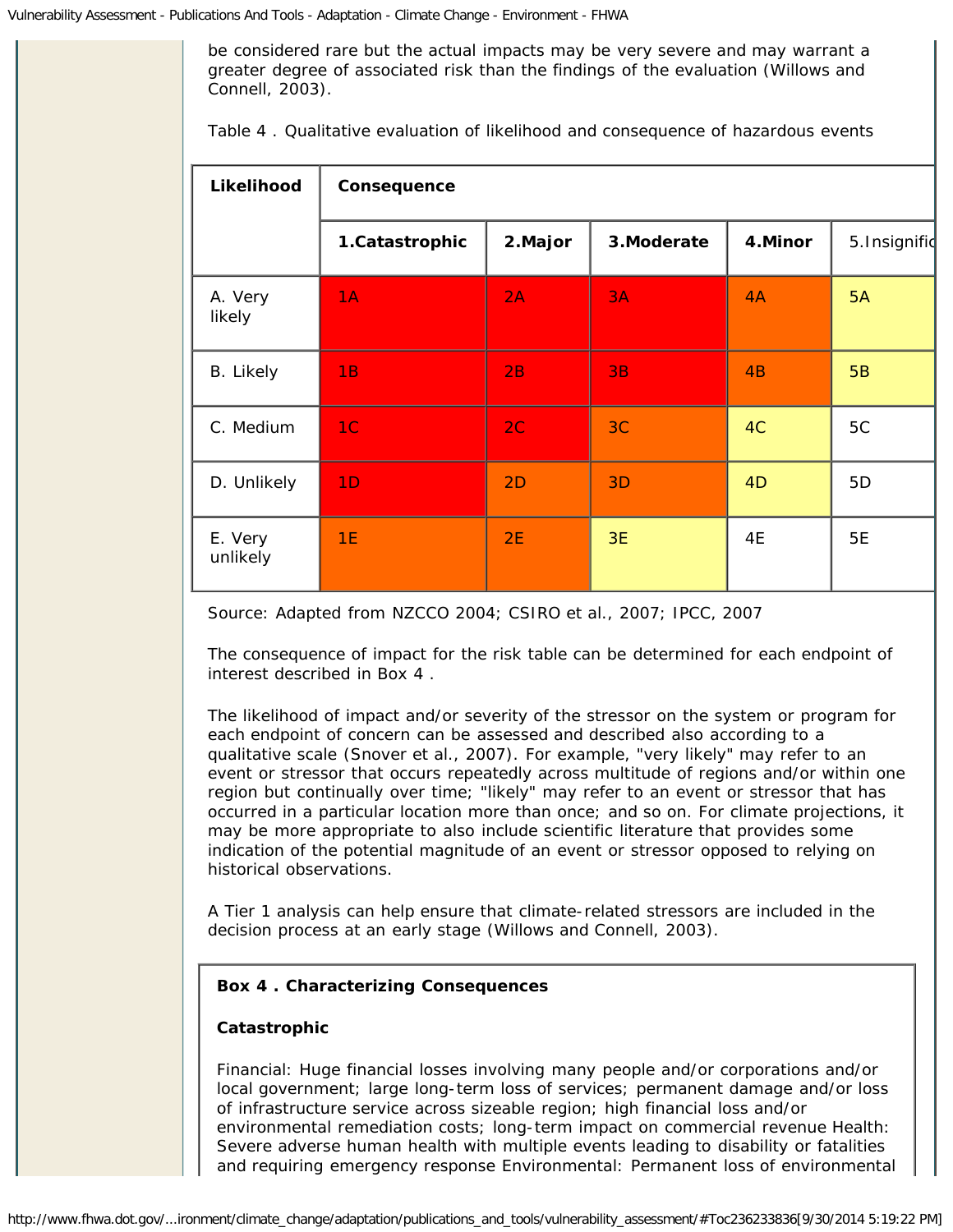#### service

### **Major**

Financial: Major financial losses for many individuals and/or a few corporations; some long-term impacts on services; some homes permanently lost; existing infrastructure damage or loss requiring extensive repair Health: Permanent physical injury and fatalities from individual event Environmental: Significant impairment of environmental service; some species loss

### **Moderate**

Financial: High financial losses, probably for multiple owners; disruption of services for several days; widespread infrastructure damage and loss of service requiring maintenance and repair Health: Adverse human health; most populations affected; people displaced from their homes for several weeks Environmental: Impairment of environmental service; species affected

### **Minor**

Financial: Moderate financial losses for small number of owners; disruption of services for a day or two; localized infrastructure damage Health: Slight adverse human health effect; vulnerable populations affected Environmental: Short duration and intensity of impairment to environmental service; minimal effect on species

### **Insignificant.**

Financial: No infrastructure damage; Minimal financial losses; short term inconvenience Health: No adverse human health effect or complaint Environmental: Minimal impact on environmental services

*(adapted from NZCCO, 2004; CSIRO, 2007)*

# *3.1.2 Tier 2: Quantitative Risk Assessment*

Fewer examples of quantitative climate change risk assessment exist. Deterministic "what if" or "worst case" scenario analyses are based on historical data without consideration of recurrence or probability. Probabilistic Risk Assessment (PRA) does attempt to associate probabilities with specific hazardous events (e.g., storm surge). Further, some approaches attempt to superimpose incremental climate-related hazards on existing hazards in order to assess potential changes in frequency and severity in the future (Jacob et al., 2000).

Methods or frameworks for quantitatively assessing and prioritizing risks and direct and indirect consequences, or probable losses, due to climate-related impacts are not well established. However, models do exist to help understand existing natural hazards that may be exacerbated by climate change and to quantify damage-e.g., the HAZUS-MH Hurricane Wind Model is a scenario-based model that draws upon National Weather Service forecasts and enables analysis of economic and social losses from hurricane winds at the state and local levels; or, for example NOAA's Sea, Lake, and Overland Surges from Hurricanes (SLOSH) model, which is used to estimate storm surge heights and wind speeds based on historical, hypothetical, or predicted hurricanes (CCSP, 2008).

Additionally, some state DOTs have developed mathematical models to prioritize bridges for retrofitting based on their seismic vulnerability and their importance as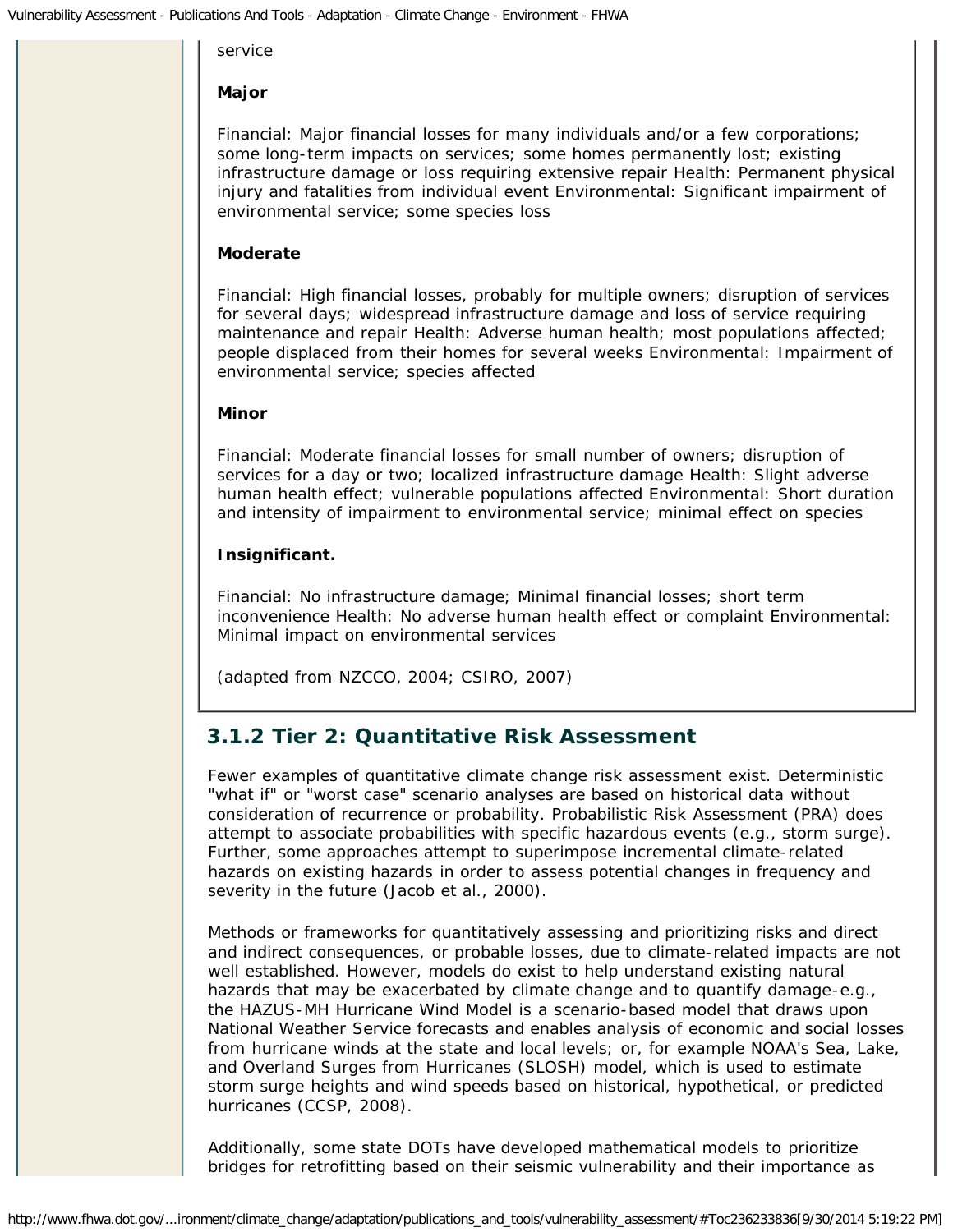"lifelines" (see WSDOT Bridge Seismic Retrofit Planning Program). For example, the WSDOT "priority index" is expressed as:

#### $I = A \times C$

Where "A" describes the criticality of the route, "C" describes the vulnerability of each bridge to seismic failure and "I" is between zero and 100 representing the relative priority of Washington state.

- The sub-components of the criticality factor "A", which are represented as numerical coefficients, include: interstate route vs. all other routes; length of available detour routes; criticality of the route itself as a detour route; whether or not the bridge carries essential utility lines; etc. This methodology for assessing criticality may be a useful approach when prioritizing climate-related risks to transportation infrastructure.
- The coefficients for the seismic vulnerability factor "C" are: a coefficient describing the likelihood and severity of seismic activity within state subregions based on historical data; a factor representing the remaining service period of the bridge; and, a factor representing the structural vulnerability to seismic activity of the bridge, which involves an assessment of the superstructure, substructure, foundation, and soil conditions for each.

In contrast to managing seismic risks, climate change impacts usually involve complex interactions of multiple climate-related effects. For example, in some areas coastal flooding will become more frequent and more severe due to the confluence of rising sea levels, storm surge, and heavy precipitation events, which introduces a high degree of uncertainty in judgments about specific climate-related impacts. While assessing seismic risks is a similar exercise to assessing climate-related risks in terms of uncertain timing, location, and severity of the hazard, data on seismic activity is more readily assimilated into impactanalysis because the singular *effect*(i.e., an earthquake of a given magnitude) more directly translates into a given *impact*(i.e., infrastructure damage due to the earthquake) based on historical data. For these reasons, while the framework outlined above is instructive, it may not be feasible to follow precisely without thorough consideration of interacting climate-related effects, and consideration of how these effects might accelerate or otherwise change in the future.

# <span id="page-15-0"></span>**3.2 Examples of Risk Assessments Conducted on Infrastructure**

### *3.2.1 Highways Agency Adaptation Strategy Model ( U.K. HACCAS, 2008)*

The United Kingdom has developed a seven-phase process for assisting transportation decision-makers in addressing climate change impacts on highways. This approach provides methodologies for vulnerability assessment, risk assessment, and adaptation. Developed by the United Kingdom Department for Transport (DfT) Highways Agency, Highways Agency Adaptation Strategy Model *(*HAASM) is a seven-phase, systematic approach that identifies and manages the transportation-related activities projected to be affected by a changing climate to assist transportation decision-makers in the development of the Highways Agency Climate Change Adaptation Strategy (see Box 5 ).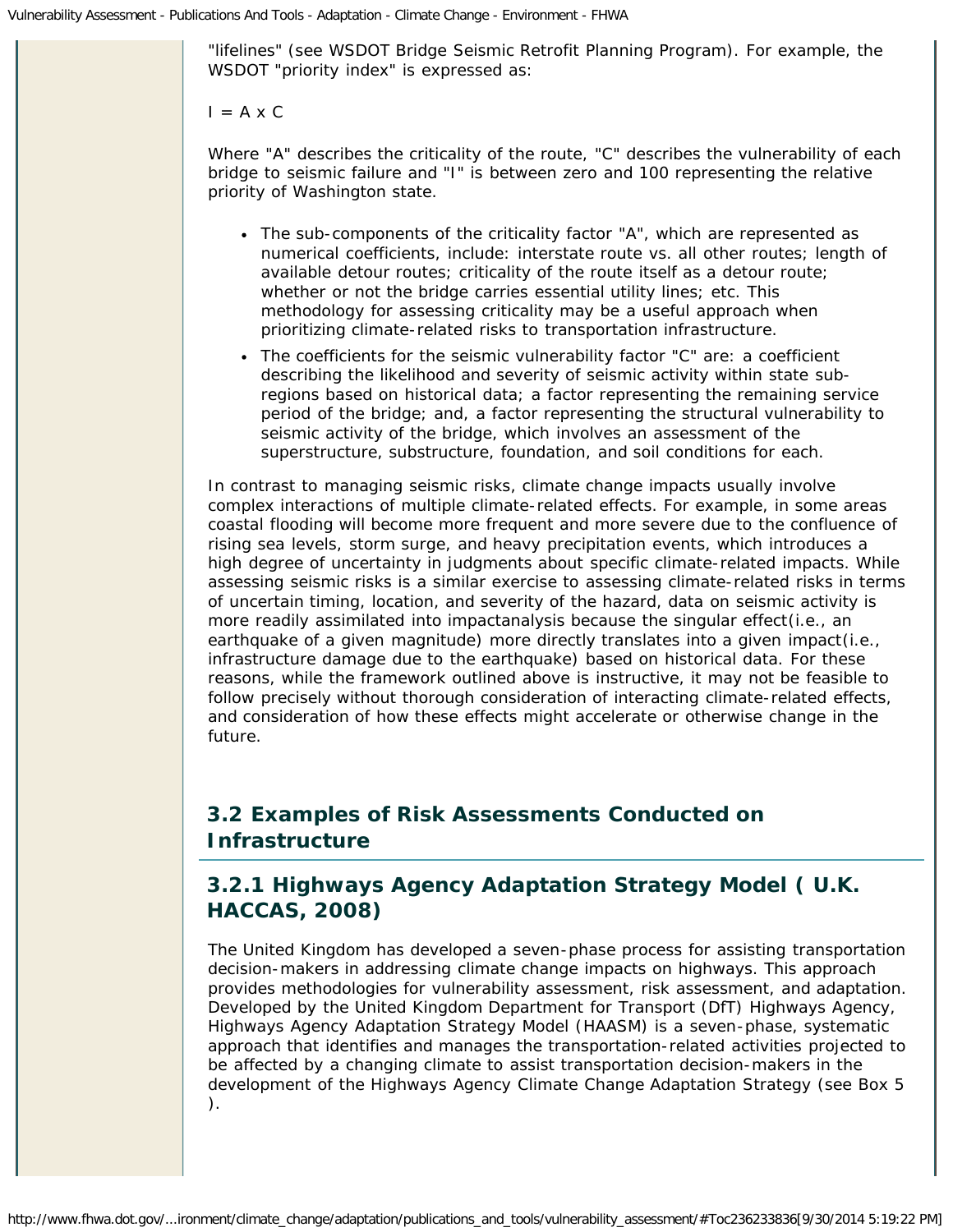#### Vulnerability Assessment - Publications And Tools - Adaptation - Climate Change - Environment - FHWA



This framework draws upon UK climate projections and practical templates, schedules, and guidance of assessments for vulnerability, risk, and adaptation options. The first step of the framework defines the objectives and decision making criteria to then be used throughout the process. The next two steps help transportation decision-makers identify the climatic trends that may impact the highway agency and the associated vulnerabilities.

In step 4, each vulnerability identified receives a risk-ranking based on a risk appraisal scoring using four primary criteria: (1) uncertainty, (2) rate of climate change, (3) extent of disruption, and (4) severity of disruption (see Table 5 ).

Table 5 . Risk Scoring of Primary risk criteria.

| Primary risk criteria                   |        | <b>Risk SourceRisk Score (numerical)</b> |
|-----------------------------------------|--------|------------------------------------------|
| Uncertainty                             | lLow   |                                          |
| Rate of Climate Change Criterion Medium |        |                                          |
| Extent of Disruption                    | Medium |                                          |
| Severity of Disruption                  | High   |                                          |

Source: U.K.HACCAS, 2008

Step 5 and 6 then prioritize the results of step 4 determining the timescales for action and highlighting the priority areas requiring early involvement through adaptation strategies (see Table 6).

Table 6 . Prioritization criteria and respective indicator score.

| <b>Prioritisation Criteria</b>                                                | Indicator score |
|-------------------------------------------------------------------------------|-----------------|
| Time-criticality                                                              | $2/3 = 0.67$    |
| High Extent                                                                   | $ 2/3=0.67$     |
| High disruption duration                                                      | $ 3/3=1$        |
| Potential research need (asset or activity)                                   | $1/3 = 0.33$    |
| Highly disruptive, time-critical with high confidence $[2x2x3x(4-1)/81=0.44]$ |                 |

Source: U.K. HACCAS, 2008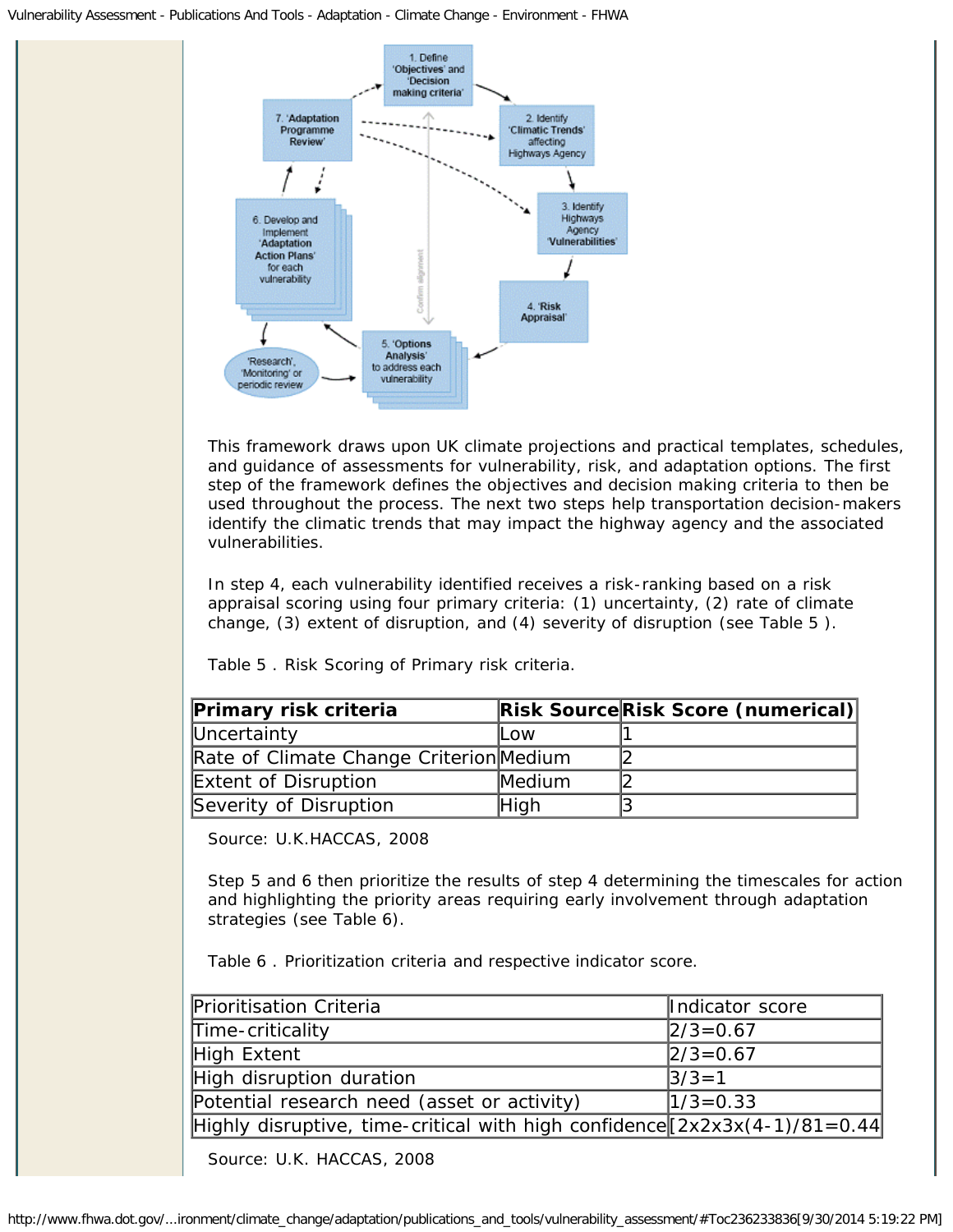Early rounds of implementation of the HAASM have identified more than 80 Highways Agency activities that may be affected by climate change. A preliminary appraisal of the risks associated with these vulnerabilities has been undertaken finding that over 60% of them are expected to be affected by current predicted levels of climate change within the relevant asset life or activity time horizon.

### *3.2.1 Infrastructure and climate change risk assessment for Victoria , Australia (CSIRO et al., 2007)*

This report includes a Tier I infrastructure risk assessment for Victoria , Australia and implements the New Zealand risk management guidebook (NZCOO, 2004). The study assesses the risk for various types of infrastructure against a range of climate change variables. Each climate change variable in the report is described in terms of a worstcase scenario for low and high climate change projections for 2030 and 2070 while assuming no adaptation between now and then.

Each infrastructure category, including transportation infrastructure, was assessed in terms of the impact of climate change on physical infrastructure assets, the services they provide, their value as a "social amenity", and the impact on operations, maintenance, repair, and replacement. The primary transportation infrastructure types include roads, rail, bridges, tunnels, airports and maritime ports.

In the transportation infrastructure risk summary, risk scenarios and ratings (i.e., low, moderate, high risk) were assigned to each transport type for 2030 and 2070. Roadrelated risks include: asphalt degradation due to increased solar radiation and increased variation in wet/dry spells and decrease in available moisture; flood damage to roads due to increases in extreme daily rainfall and increases in frequency and intensity of storms (see Table 7 and Table 8 ).

# *3.2.2 Metropolitan East Coast Study (Jacob et al., 2000)*

This study reviews the current understanding of the risks posed by climate stressors to the Metropolitan East Coast infrastructure with a focus on coastal storm surge inundation and then looks at the incremental hazards associated with projected sea level rise including risks associated with coastal storm surge.

This approach represents a partial probabilistic risk assessment (Tier 2) while building upon elements of the Tier 1 approaches. Due to a lack of detailed, regionally-specific data on historic storms-including the height and duration of storm surge by location and data on the damage that past storms have caused-a "comprehensive" probabilistic risk assessment was not performed as part of this study. This risk assessment found an increase of sea level rise of less than 1 meter by 2100 increases the frequency of coastal flooding by factors of 2 to 10 by 2100.

The report appendix provides a description of a, "…basic probabilistic hazard definition," and its applicability in probabilistic risk assessment, which is a more detailed, mathematical approach to probabilistic risk assessment. However, as previously noted, a more detailed probabilistic approach requires detailed, locationspecific data on climate-related effects, physical infrastructure characteristics (including detailed vulnerability data), and direct and indirect infrastructure value.

Table 7 . Victoria , Australia transportation infrastructure risk assessment summary, 2030 Low (excerpt)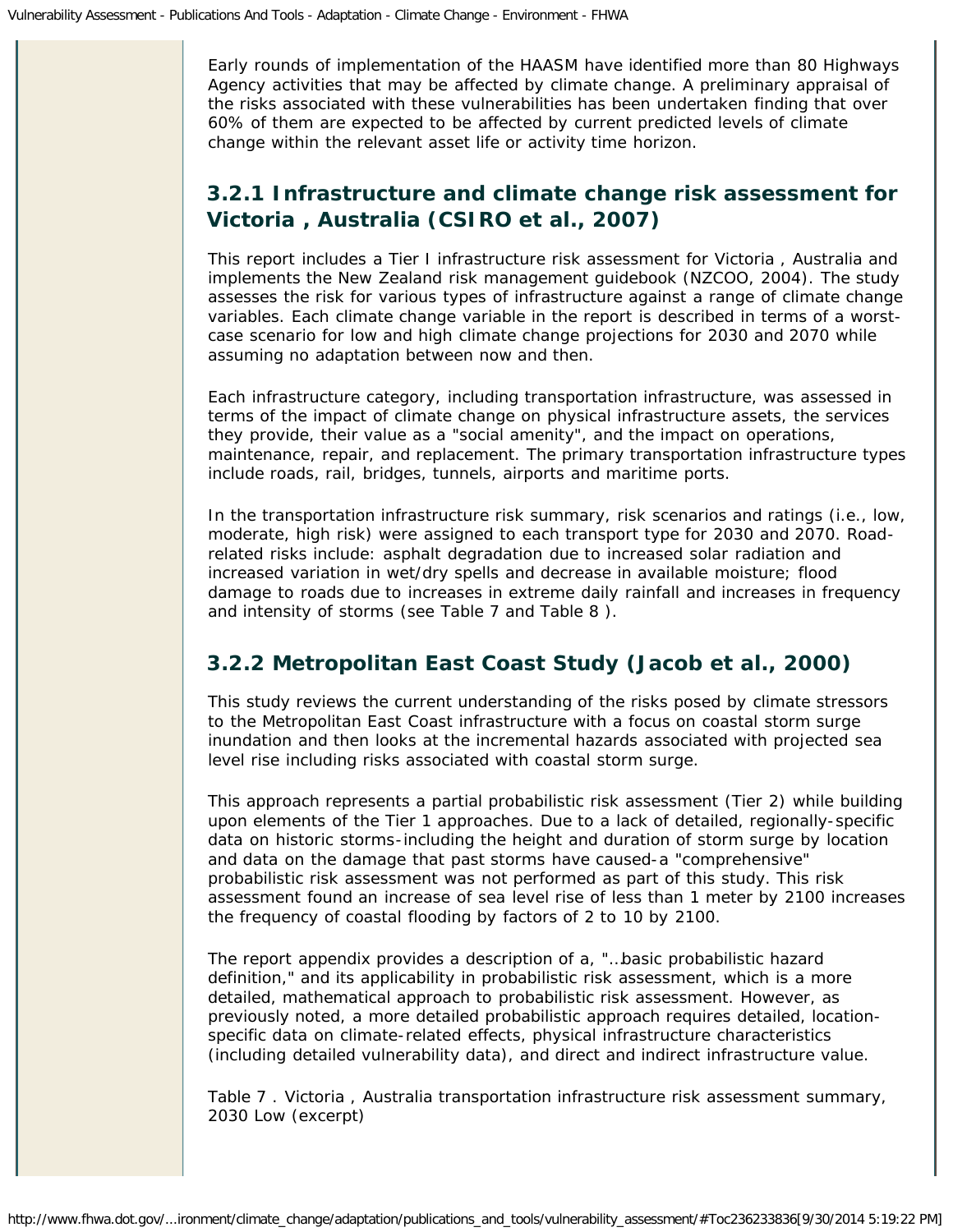| <b>Transport</b> | <b>Risk Scenario</b>                                   | <b>Climate</b>                                                                                              | <b>Climate Change Impact</b>                                                                                                                                                                                                                                                                                                                                                                                                                                                                                                                                                                                                                       | <b>Risk Description for Multiple Causes</b>                                                                                                                                                                                                                                                                                                                                                                                                                         | Risk Rating (likelihood x conseq |                      |           |            |
|------------------|--------------------------------------------------------|-------------------------------------------------------------------------------------------------------------|----------------------------------------------------------------------------------------------------------------------------------------------------------------------------------------------------------------------------------------------------------------------------------------------------------------------------------------------------------------------------------------------------------------------------------------------------------------------------------------------------------------------------------------------------------------------------------------------------------------------------------------------------|---------------------------------------------------------------------------------------------------------------------------------------------------------------------------------------------------------------------------------------------------------------------------------------------------------------------------------------------------------------------------------------------------------------------------------------------------------------------|----------------------------------|----------------------|-----------|------------|
|                  |                                                        | Variable<br>(Cause)                                                                                         |                                                                                                                                                                                                                                                                                                                                                                                                                                                                                                                                                                                                                                                    |                                                                                                                                                                                                                                                                                                                                                                                                                                                                     | <b>Risk Rating</b>               | Infrastru<br>Service | Social    | Governance |
| 1.1 Roads        | 1.1.1 Asphalt<br><b>Degradation</b>                    | Increased<br>Solar<br>Radiation<br>Increased<br><b>Temperature</b><br>and<br><b>Heatwayes</b>               | Majority of Victoria experiences an increase<br>in radiation by 0.5-2%. Increased rate of<br>degrading the asphalt and road surface.<br>Materials breakdown and dispersion<br>0.5-1 °C increase in temp over majority of the<br>state and increase of 1 (Melbourne) to 4<br>(Ruthergien) days over 35 and an increase<br>in the number of heatwaves events over 30<br>C <sup>-</sup> by 0.5 (Melbourne) to 2 (Rutherglen) p.a<br>Increased rate of degradation to asphalt and<br>road surface integrity.                                                                                                                                           | Increased maintenance and renewal of road and<br>pavement surfaces in localised regions.<br>Increase in short term loss of public access or<br>٠<br>increased congestion to sections of road and highway<br>(regional and Melbourne) during repair and<br>replacement.<br>Increase in road replacement costs due to greater rate<br>of degradation.<br>Likely financial impact to local councils, Vic Roads.<br>٠                                                   | Moderate                         | M<br>(B2)            | м<br>(B2) | L<br>(B1)  |
|                  | 1.1.2 Road<br><b>Foundations</b><br><b>Degradation</b> | Increased<br>Variation in<br><b>Wet/Dry</b><br><b>Spells</b><br>Decrease in<br><b>Available</b><br>Moisture | An increase in variation of short imensive<br>wet spells and prolonged dry spells.<br>Increased in fluctuation in groundwater levels.<br>changes to soil composition and foundation<br>structures<br>The frequency of drought increases by up<br>to 20% for the majority of Victoria, with the<br>exception of the Great Dividing Range. The<br>annual reduction in the moisture balance for<br>majority of Vic is between -50 and -100mm.<br>Soil movement generated in prone soils.<br>Foundation failure generated through both<br>increases in movement stresses and increased<br>fatigue from changing of conditions more often<br>over time. | Degradation, failure and replacement of road<br>٠<br>structures due to increases in ground and foundation<br>movement, shrinkage and changes in groundwater,<br>Increased maintenance and replacement costs of road<br>infrastructure.<br>Short term loss of public access or increased<br>congestion to sections of road and highway (regional<br>and Melbourne) due to increase maintenance and<br>replacement regime.<br>Regional cost to councils and VicRoads. | Moderate                         | м<br>(B2)            | м<br>(82) | L<br>(B1)  |
|                  | 1.1.3 Flood<br>Damage to<br><b>Roads</b>               | <b>Increase in</b><br><b>Extreme</b><br>Daily<br>Rainfall                                                   | Increases in extreme daily rainfall by up to<br>27%.                                                                                                                                                                                                                                                                                                                                                                                                                                                                                                                                                                                               | Degradation, failure and replacement of road<br>structures due to increased damage from flooding,<br>inundation of foundations and changes in                                                                                                                                                                                                                                                                                                                       | Moderate                         | M<br>(D3)            | M<br>(D3) | L.<br>(02) |

 $\mathbf{r}$ 

#### Table 8 . Victoria , Australia transportation infrastructure risk assessment summary, 2030 High (excerpt)

Transport Risk Assessment 2030 High

| <b>Transport</b> | <b>Risk Scenario</b>                                   | Climate                                                                                                     | <b>Climate Change Impact</b>                                                                                                                                                                                                                                                                                                                                                                                                                                                                                                                                                                                                                                                                         | <b>Risk Description for Multiple Causes</b>                                                                                                                                                                                                                                                                                                                                                                                                                                        | <b>Risk Rating (likelihood x consequer</b> |                           |           |            |
|------------------|--------------------------------------------------------|-------------------------------------------------------------------------------------------------------------|------------------------------------------------------------------------------------------------------------------------------------------------------------------------------------------------------------------------------------------------------------------------------------------------------------------------------------------------------------------------------------------------------------------------------------------------------------------------------------------------------------------------------------------------------------------------------------------------------------------------------------------------------------------------------------------------------|------------------------------------------------------------------------------------------------------------------------------------------------------------------------------------------------------------------------------------------------------------------------------------------------------------------------------------------------------------------------------------------------------------------------------------------------------------------------------------|--------------------------------------------|---------------------------|-----------|------------|
|                  |                                                        | Variable<br>(Cause)                                                                                         |                                                                                                                                                                                                                                                                                                                                                                                                                                                                                                                                                                                                                                                                                                      |                                                                                                                                                                                                                                                                                                                                                                                                                                                                                    | <b>Risk Rating</b>                         | Infrastructure<br>Service | Social    | Governance |
| 2.1 Roads        | 2.1.1 Asphalt<br><b>Decradation</b>                    | Increased<br>Solar<br><b>Radiation</b><br>Increased<br><b>Temperature</b><br>and<br><b>Heatwaves</b>        | Majority of Victoria experiences an increase<br>in radiation by 2-4%, increased rate of<br>degrading the asphalt and road surface.<br>Materials breakdown and dispersion<br>1-1.5 °C increase in temp over majority of the<br>state and increase of 3 (Melbourne) to 10<br>(Rutherglen) days over 35 and an increase<br>in the number of heatwayes events over 30<br>C° by 1 (Melbourne) to 5 (Rutherglen) p.a.<br>Increased rate of degradation to asphalt and<br>road surface integrity.                                                                                                                                                                                                           | Increased maintenance and renewal of road and<br>۰<br>pavement surfaces in localised regions.<br>Increase in short term loss of public access or<br>٠<br>increased congestion to sections of road and highway<br>(regional and Melbourne) during repair and<br>replacement.<br>Increase in road replacement costs due to greater<br>٠<br>rate of degradation.<br>Likely financial impact to local councils. Vic Roads.<br>۰                                                        | Moderate                                   | м<br>(B2)                 | м<br>(B2) | L<br>(B1)  |
|                  | 2.1.2 Road<br><b>Foundations</b><br><b>Degradation</b> | Increased<br><b>Variation in</b><br><b>Wet Dry</b><br>Spells<br>Decrease in<br><b>Available</b><br>Molsture | An increase in variation of short intensive<br>wet spells and prolonged dry spells<br>Increased in fluctuation in groundwater levels,<br>changes to soil composition and foundation<br>structures<br>The frequency of drought increases by up<br>to 20% for the majority of Victoria, with a 1/5<br>of the state experiencing up to a 40%<br>increase. The annual reduction in the<br>moisture balance for majority of Vic is<br>between -100 and -200mm with a 1/3<br>between -200 and -400mm, Soil movement<br>generated in prone soils. Foundation failure<br>generated through both increases in movement<br>stresses and increased fatigue from changing<br>of conditions more often over time. | Degradation, failure and replacement of road<br>۰<br>structures due to increases in ground and foundation<br>movement, shrinkage and changes in groundwater.<br>Increased maintenance and replacement costs of<br>٠<br>road infrastructure.<br>٠<br>Short term loss of public access or increased<br>congestion to sections of road and highway (regional<br>and Melbourne) due to increase maintenance and<br>replacement regime.<br>Regional cost to councils and VicRoads.<br>٠ | Moderate                                   | м<br>(B3)                 | м<br>(B2) | м<br>(B2)  |
|                  | 2.1.3 Flood<br>Damage to<br><b>Roads</b>               | Increase in<br>Extreme<br>Daily<br><b>Raintall</b>                                                          | Increases in extreme daily rainfall by up to<br>27%.                                                                                                                                                                                                                                                                                                                                                                                                                                                                                                                                                                                                                                                 | Degradation, failure and replacement of road<br>٠<br>structures due to increased damage from flooding.<br>inundation of foundations and changes in                                                                                                                                                                                                                                                                                                                                 | <b>Moderate</b>                            | м<br>(D3)                 | м<br>(D3) | L<br>(D2)  |

# *3.2.3 Caltrans Seismic Retrofit Program for Bridges (NRC, 2008)*

As indicated previously, transportation professionals currently take into account a variety of risks outside the context of climate change, including seismic risks and other natural hazards, as well as human-induced risks such as terrorist attacks. Methods currently used in assessing these risks and prioritizing responses could be augmented and employed in the context of climate change risks.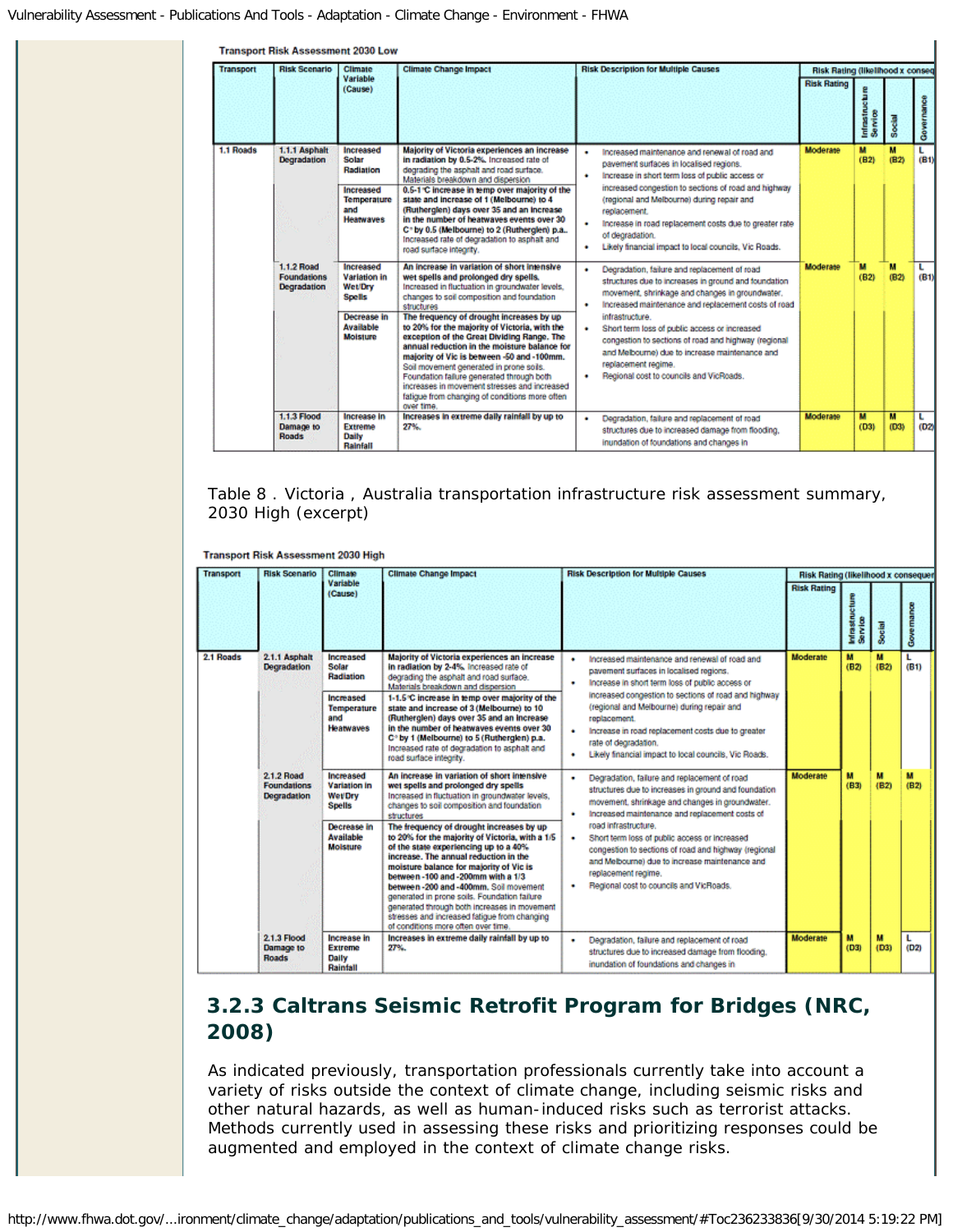For example, the Transportation Research Board Special Report 290, *Potential Impacts of Climate Change on U.S. Transportation* (2008)highlights the California Seismic Retrofit Program as a strategic, risk-based approach that could be considered in the context of climate change risks. The program was designed to identify and rank roughly 25,000 California bridges based on vulnerability to earthquakes in order to prioritize limited state resources in carrying out retrofits.

The general approach of the Seismic Retrofit Program is as follows:

- Establish minimum performance standard for bridges (i.e., "no collapse" for most bridges);
- Develop risk algorithms for screening bridges with respect to the minimum performance standard, evaluating seismic activity by location, seismic hazard, potential impact, and the vulnerability of the structure;
- Perform a series of "desk study" screenings to determine which bridges should be considered further in the program or if a retrofit should be deferred;
- Perform a final field inspection to verify that the subset of bridges identified as needing retrofits as a result of the initial screenings indeed failed to meet the minimum performance standard, and thus, should be retrofitted;
- Implement retrofits:
- Conduct ongoing assessments and prioritization of retrofit needs and include additional bridges in the retrofit program as needed.

Phase I of the program was implemented after the 1989 Loma Prieta earthquake and included the retrofitting of 1,039 state highway bridges through May 2000. Following the 1994 Northridge earthquake, an additional 1,155 state-owned bridges were deemed in need of retrofits, which are nearly complete but presently ongoing (CALTRANS, 2009).

# *3.2.4 New York City Climate Risk Assessment (Rosenzweig and Solecki., 2009)*

The New York City Panel on Climate change investigated the likelihood and potential impacts on infrastructure. Global climate models (GCM) projections of temperature, precipitation, sea level rise and extreme events for three scenarios were combined with qualitative projections of heat indices, frozen precipitation, intense precipitation, lightning and large-scale storms to determine the potential climate hazards over the 21<sup>st</sup> century. This study finds:

- It is "very likely" that NYC will experience an increase in the number of hot days, heat waves, warmer winters, and less extreme cold waves leading to a number of implications for NYC infrastructure including transportation service disruption, increase in the construction season, and a reduction of road damage associated with freezing surfaces.
- It is "likely" snowfall amounts will reduce in the coming years while increases in the frequency of rainfall intensity will lead to flooding of low-elevation transportation, delays of public transportation and low-lying highways, and a reduction in winter weatherizing.
- It is "very likely" sea level rise will lead to more frequent and intense coastal flooding delaying public transportation and low-lying highways and wave action causing infrastructure damage.

The findings of this study are considered applicable to other coastal urban areas.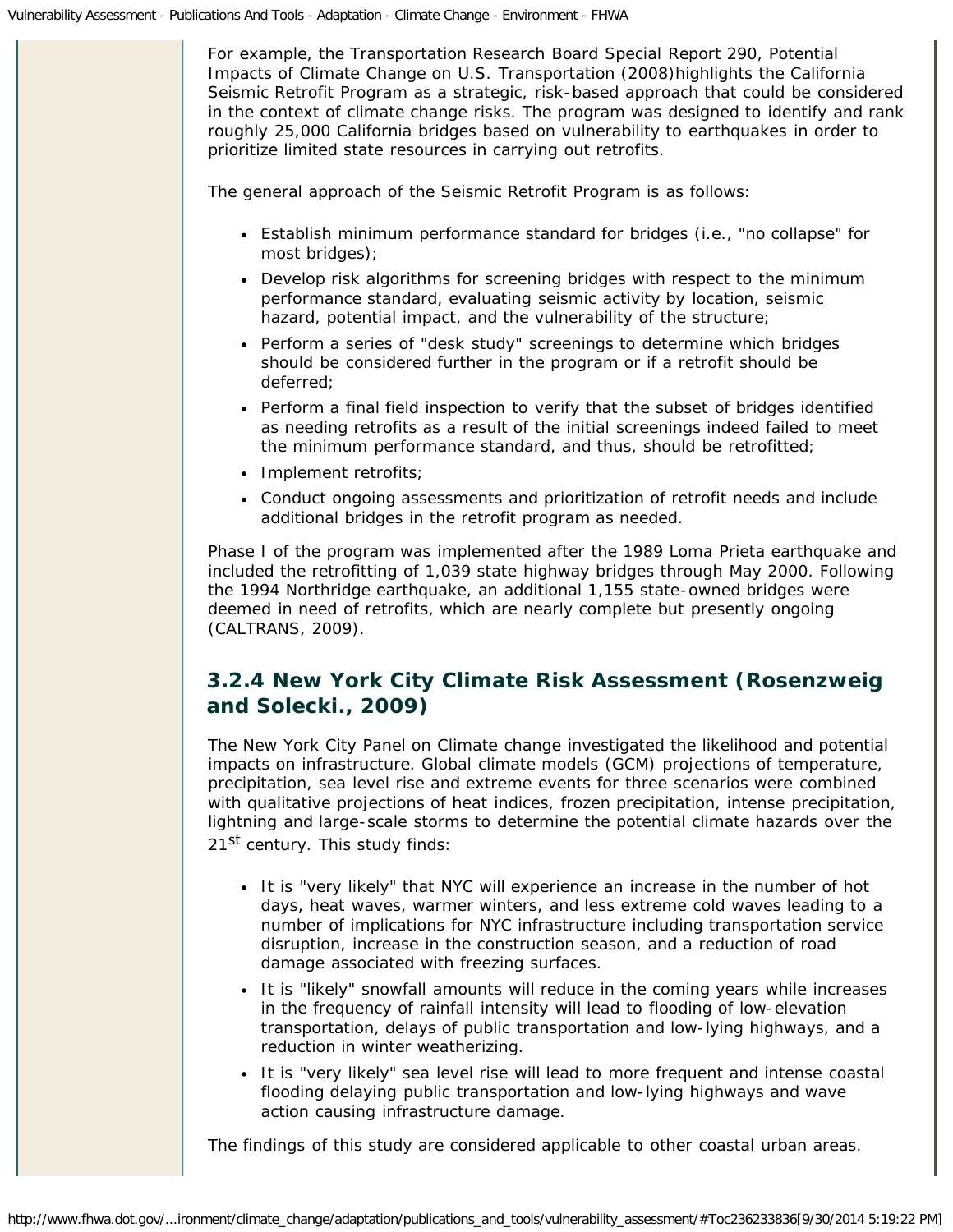## *3.2.5 Mudslide Hazard Assessment (Winter et al., 2008)*

This study investigates the potential impacts of mudslides associated with the recent and projected increase in seasonal intense storm events in Scotland . Changes in the frequency and annual timing of heavy precipitation events have a direct impact on the debris flow that causes mudslides. The risk assessment is a GIS based assessment using maps to represent debris flow as a function of water conditions, vegetation and land cover, stream flow, and slope angle. Ground-truthing was employed through site specific studies. The study suggests two approaches for reducing the climate impact: exposure reduction through outreach and road closures, and hazard reduction through road protection, minimizing the opportunity of debris flow, and road realignment. Mudslides are not confined to Scotland but are of global concern. The Canadian Climate Impacts and Adaptation Research network (C-CIARN) hosted a workshop to discuss and identify the impacts of landslides, adaptation and risk management and future needs associated with future climate projected in Canada to include increased water, steepness, and intensity of storms (CCIARN, 2004).

# <span id="page-20-0"></span>4. Adaptation**Assessment**

The Intergovernmental Panel on Climate Change (IPCC) defines adaptation as the "adjustment in natural or human systems in response to actual or expected climatic stimuli or their effects, which moderates harm or exploits beneficial opportunities" (IPCC, 2007); that is, adaptation enhances resilience or reduces vulnerability to observed or projected changes in climate (PPIC, 2008). Reducing vulnerability may address one or many of the projected impacts of climate change. For example, elevating coastal roads reduces vulnerability to the impacts of anticipated sea level rise; or investing in coastal protection infrastructure reduces coastal vulnerability to storm surges and anticipated sea level rise (IPCC, 2007). Alternatively, adaptation may increase a system's resilience to future impacts through the fortification of structures or implementing measures to increase a system's ability to bounce back after an impact (Turner et al., 2003).

An adaptation assessment is defined by the IPCC as "the practice of identifying options to adapt to climate change and evaluating them in terms of criteria such as availability, benefits, costs, effectiveness, efficiency and feasibility" (IPCC, 2007). Long-term planning can prepare for potential climate changes and address the uncertainty with changing conditions. For example, roads and bridges are designed to be maintained and replaced in a certain time frame. Incorporating improvements in design and maintenance can enhance the lifetime expectancy of this infrastructure, and improve resilience to climate impacts.

### <span id="page-20-1"></span>**4.1 General Methodologies**

The IPCC discussed adaptation strategies in its first assessment report in 1995. Despite acknowledgement that adaptation strategies were needed, action on climate change adaptation is still in its infancy. The literature is relatively sparse, but growing with respect to systematic descriptions of adaptation approaches compared to vulnerability and risk assessment methodologies (Heinz, 2007). Through our literature review, we have compiled a series of core steps that may be considered within an adaptation approach based on the information gathered from a limited number of reports (IPCC, 2007; Willows and Connell, 2003; Snover et al., 2007; U.S. EPA, 2009). It is assumed this methodology will continue to evolve as planners begin to incorporate climate change into their decision making processes. Interestingly, adaptation approaches are extremely broad and are likely to include qualitative screening assessments, some quantitative risk assessments, policy and implementation actions, as well as outreach and communication efforts. As officials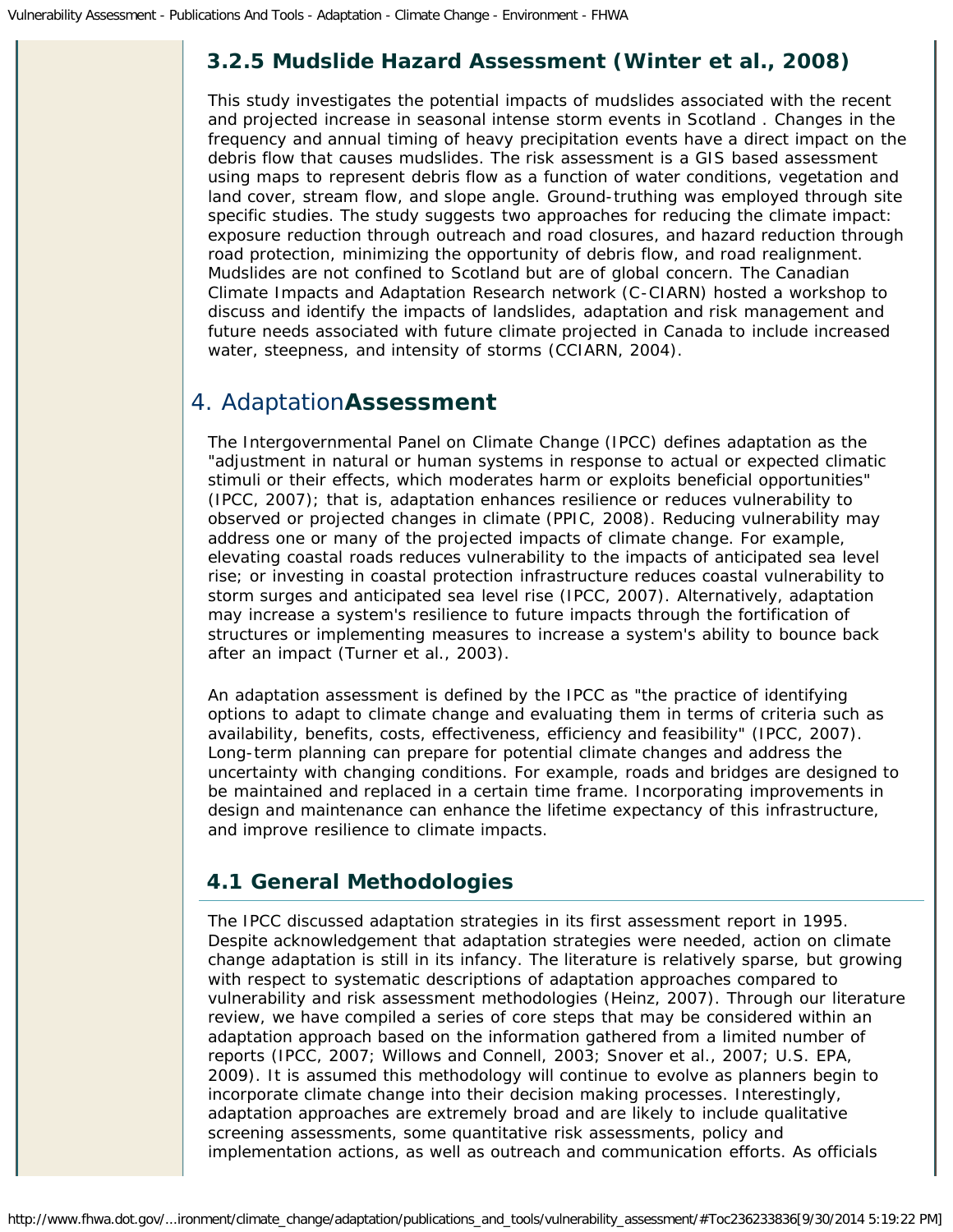and managers of natural and human systems are finding, adaptation is an extremely far-reaching concept, requiring a wide range of activities and skillsets. As the literature has noted, planning for climate change requires building and improving partnerships, soliciting expert assistance, partnering with funding organizations, and convening advisory groups (Snover et al., 2007).

**Identify Adaptation Responses***.*There are three types of adaptation responses relevant to transportation planning which address climate impacts at varying time scales: protect, retreat and accommodate (CCSP, 2008). These responses can be put into practice through investing in infrastructure and technology or changes in management approaches (PPIC, 2008; CCSP, 2008):

- Protect includes such options as redesigning the infrastructure or instituting measures to reduce the climate impact (such as armoring against storm surges).
- Retreat includes abandonment of the infrastructure.
- Accommodate includes operational strategies that can be implemented to reduce the climate impact (such as pumping water after a flood event).

In some cases, these options are not implemented until pre-determined climate change thresholds are observed or are until an established time frame is reached**.**

Proactive or anticipatory options take place before the impacts of climate change are observed, this includes a "no regret" option (IPCC, 2007). A no regret option applies to a decision option that is determined to be worthwhile now (in that its immediate benefits exceed its costs), and continues to be provide benefits with or without changing climate conditions (Willows and Connell, 2003). This is in contrast to the generally more expensive reactive adaptation which describes actions that take place in response to already occurring climate change (Mehdi et al., 2006).

### **Box 6 . Implementation tools for adaptation actions**

- Zoning rules and regulations,
- Taxation (including tax incentives),
- Building codes/design standards,
- Utility rates/fee setting,
- Public safety rules and regulations,
- Issuance of bonds,
- Infrastructure development,
- Permitting and enforcement,
- Management practices,
- Outreach and education,
- Emergency management powers, and
- Partnership building with other communities.

*(Snover et al., 2007)*

**Determine Appropriate Adaptation Action.** Adaptation actions may be either incorporated into existing policies, practices and procedures through some modification or, in some cases, new policies, practices, and procedures will need to be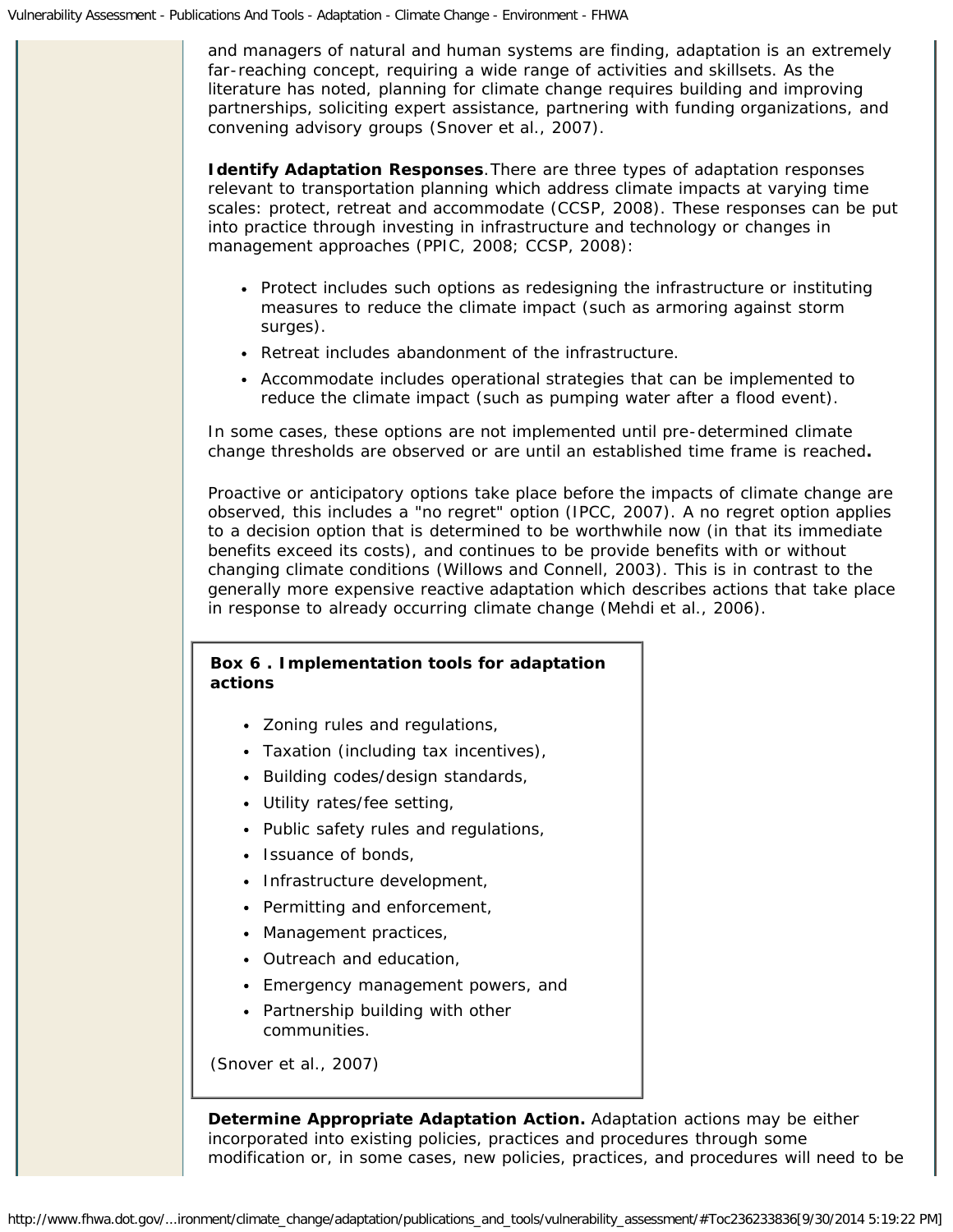created (Snover et al., 2007). According to the Climate Impacts Group (CIG) at the University of Washington (2007), modification to existing policies, practices and procedures should: allow regular reevaluation and adjustment in accordance with changing conditions; require planning that is not based strictly on the past, and does not restrict certain decisions to certain periods or seasonal patterns; and reinforce trends that reduce vulnerability or increase adaptive capacity. On the other hand, climate change adaptation can be incorporated into existing planning through modifying zoning codes, land use planning guidance, or emergency planning.

**Select and Prioritize Actions***.*Adaptation assessments may identify a wide variety of potential options for considered action. In order to prioritize and select among these options, planners may consider a range of criteria including: the timeframe of risk; design life of the infrastructure at risk; cost of action/inaction; the likelihood of the action to reduce risk; the timeframe for implementation; and other constraints or limitations (Snover et al., 2007) (see Box 7 for more discussion).

**Implementing Actions.** Once particular actions have been identified, a plan for implementation is developed. Implementation may include near-term operational and maintenance responses or longer-term design strategies (see Box 6 ). Implementation is often the most difficult stage of adaptation to accomplish. Plans may languish on the shelf unless the actions identified in the plan are tied to specific actors and timelines for implementation. In many cases, implementation will require input and cooperation from several actors inside and outside the relevant transportation agency.

### **Box 7 . Tools for Determining Appropriate Adaptation Actions**

**Timeframe of risks:** The timeframe for projected impacts (e.g., short-term, midterm, long-term) can be assessed relative to the timing of management decisions and actions (U.S. EPA, 2009). The severity and probability of projected impacts can also be factored into this analysis (see section on risk assessment) and compared to the timeframe available for implementation of action.

**Cost-benefit considerations:** The potential costs associated with an action is compared to the potential benefits the action will provide (Bueno et al., 2008; Stanton and Ackerman, 2008; Williamson et al., 2008). Decision makers will have to determine the time frame to be considered for benefits (i.e., some benefits of adaptation options may not be seen until climate impacts occur).

**Constraints or limitations:** Various limitations or constraints may affect the decision-making process. These factors can be considered prior to implementation. These may include regulatory, operational, political, or legal constraints. In many cases, planners will develop strategies for overcoming these barriers in preparation for implementing adaptation actions (U.S. EPA, 2009).

**Measuring Progress***.*Ideally, any adaptation plans will incorporate regular evaluation of adaptation effectiveness and consideration of new or better information on climate effects (U.S. EPA, 2009). Standards for evaluating effectiveness may need to be developed and re-evaluated in order to facilitate the periodic evaluation process. The timeframe for measuring progress in climate change preparedness will depend on: the nature of the

vulnerabilities and risks that are addressed in priority planning areas; the planning horizon, investment rules and/or other factors related to a given capital project or system in a priority planning area; and organizational planning and budget cycles (Snover et al., 2007). Over time, climate change data and information used to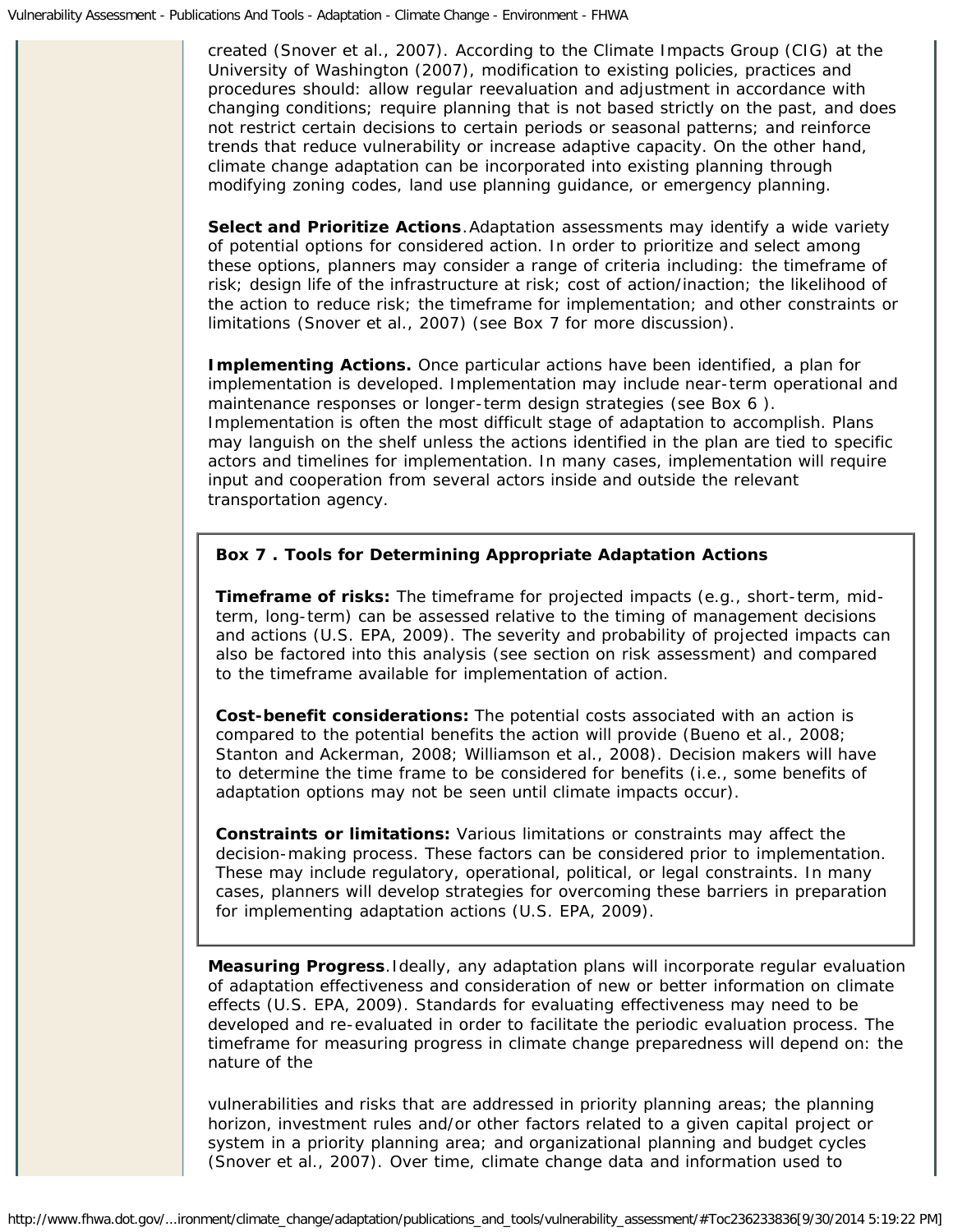develop planning goals may need to be updated based on new research. Climate change plans and actions will also need to be regularly updated once new information has been reviewed and basic assumptions have been examined (Snover et al., 2007).

While these considerations provide a general methodology for assessing adaptation options, individual organizations may vary in the specific application of this process. For example, the United Kingdom Climate Impacts Programme (Willows and Connell, 2003) identifies a three-tiered approach for analyzing actions:

- Tier 1 a systematic qualitative analysis, where the size, significance and relative importance of the risks, costs and benefits for each option are described. There should be an emphasis on ranking the options in terms of costs and benefits, but this may not involve quantification.
- Tier 2 a semi-quantitative analysis, where some aspects of the risks, costs and benefits are assessed in quantitative terms while others are assessed qualitatively; the assessment would aim to assess uncertainty by placing upper and lower bounds on the risks, costs and benefits.
- Tier 3 a fully quantitative analysis, where the probable performance of each option in managing the risk is quantified in terms of costs and benefits and, in some cases or where possible, converted into monetary terms.

# <span id="page-23-0"></span>**4.2 Examples of Adaptation Action in the United States**

Some states and communities have begun to integrate climate change adaptation into their planning process as illustrated in Box 8 .



# *4.2.1 Alaska Climate Change Strategy ( Alaska Climate Change Strategy, 2008)*

Alaska 's Public Infrastructure Technical Working Group identified the following actions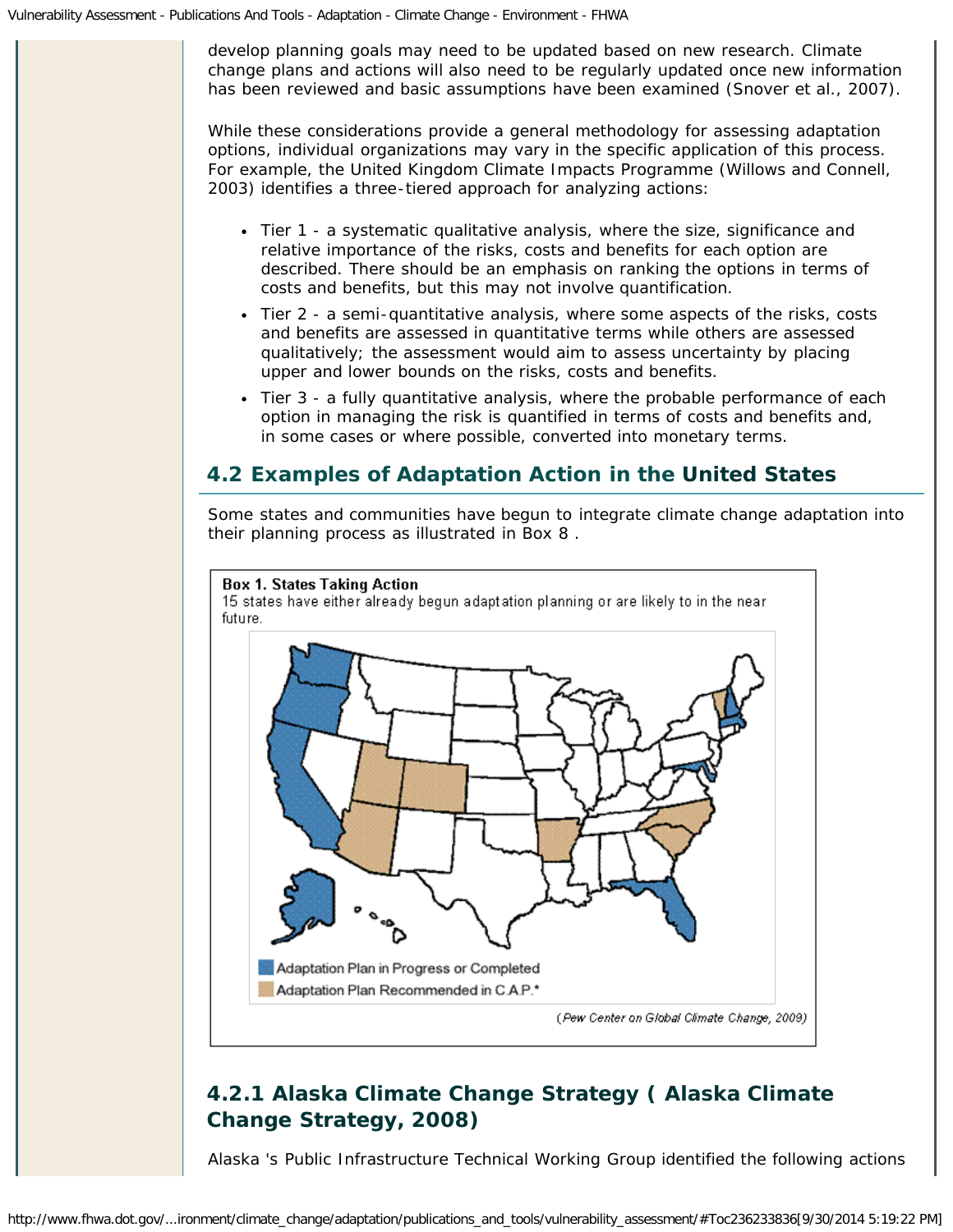as part of the Alaska Climate Change Strategy (2008) in order to address climate impacts on Alaska 's transportation infrastructure:

- Ensure that climate change is considered as part of Alaska 's State Transportation Plan;
- Develop an inventory of potentially impacted infrastructure;
- Evaluate and address damage to highways, roads, and bridges from thawing permafrost and coastal and river erosion;
- Add additional planning scrutiny to future infrastructure investments in undeveloped hazard-affected coastal areas;
- Integrate critical area planning requirements with comprehensive planning laws, including emergency planning, emergency evacuation routes, and infrastructure planning requirements.

# *4.2.2 King County , Washington Climate Plan (Snover et al., 2007)*

King County , Washington has been considering adaptation activities since 2005, and many are currently underway. Strategic focus areas for adaptation include: climate science; public health, safety and emergency preparedness; surface water management; freshwater quality and water supply; land use, building and transportation; economic impacts; and, biodiversity and ecosystems. The King County Climate Plan (2007) outlines strategic goals and actions under each focus area. Examples of King County 's strategic adaptation actions include:

- Creating a climate change technical advisory group within the climate adaptation team;
- Investing in education and outreach to raise awareness and build public support for adaptation in the region;
- Developing proactive strategies to reduce known public health risks of climate change;
- Continuing to analyze the potential impacts of climate change on natural hazards, and updating emergency plans and activities in response to projected changes;
- Tracking and collaborating with local climate change researches to better understand the effects of climate change on fall and winter precipitation patterns; and,
- Incorporating climate change impacts information into construction, operations and maintenance of infrastructure projects.

# *4.2.3 Florida's Energy and Climate Change Action Plan ( Florida Action Team on Energy and Climate Change, 2008)*

The Governor's Action Team on Energy and Climate Change, established by the Executive Order 07-128, is tasked it with creating a comprehensive Florida Energy and Climate Change Action Plan. The Plan (2008) provides a framework for climate change adaptation strategies. The adaptation recommendations are a comprehensive first look at the issues and opportunities facing the State of Florida, as well as an analysis of actions that can be taken in the now versus in the future. The framework and major objectives for adaptation outlined in the Plan are:

- Advancing science data and analysis for climate change
- Comprehensive planning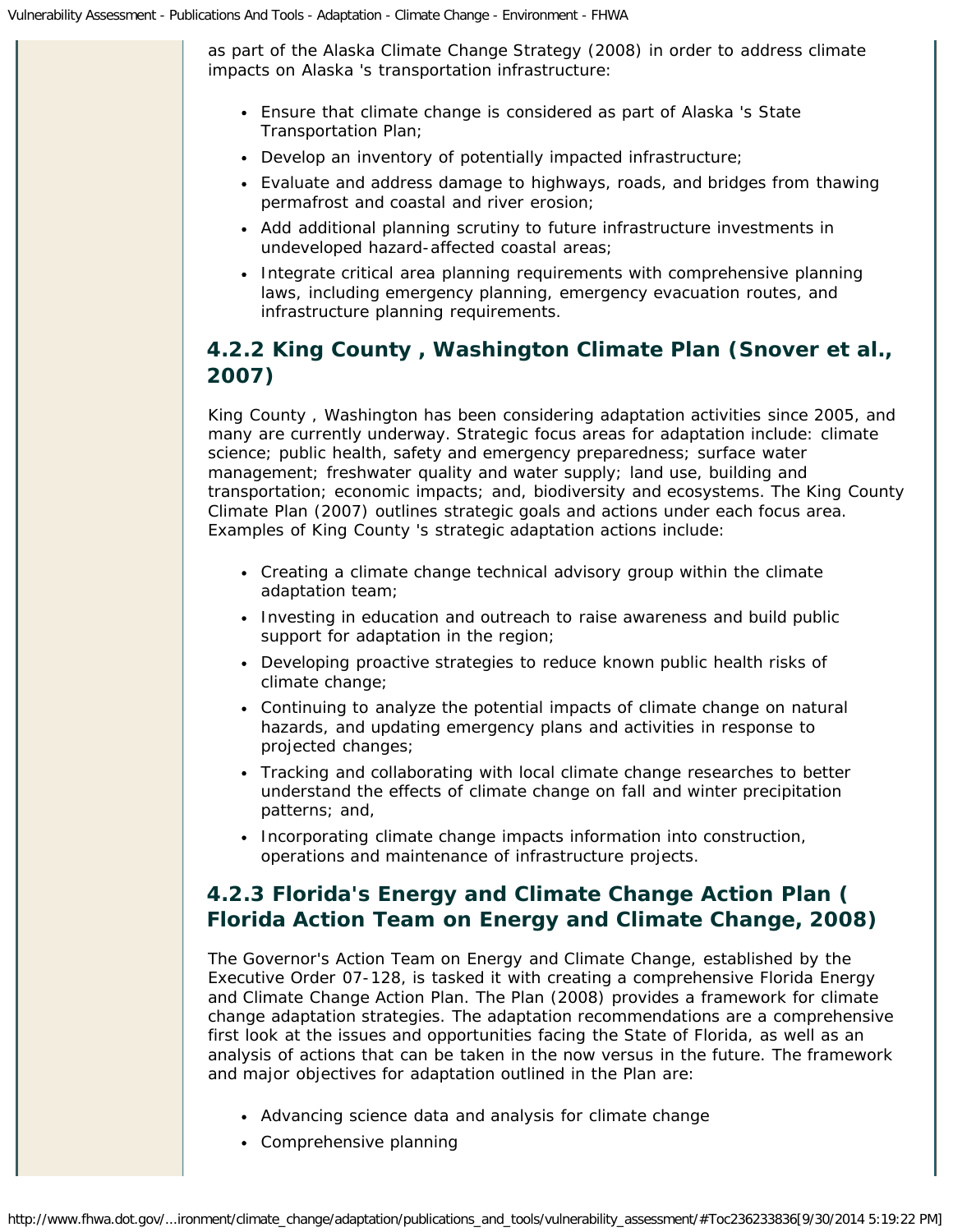Protection of ecosystems and biodiversity

- Water resources management
- Built environment, infrastructure and community protection
- Economic development
- Insurance
- Emergency preparedness and response
- Human health concerns
- Social effects
- Organizing State government for the long haul
- State funding and financing
- Coordination with other regulatory and standards entities
- Education

## *4.2.4 Comprehensive Strategy for Reducing Maryland 's Vulnerability to Climate Change (MCCC, 2008)*

The Maryland Climate Change Commission (MCCC) developed an action plan to address the causes of climate change, prepare for the likely consequences and impacts of climate change to Maryland , and establish firm benchmarks and timetables for implementing the Commission's recommendations. The Adaptation and Response Working Group (ARWG) was created within the MCCC to develop a Comprehensive Strategy outlining specific policy recommendations for reducing the vulnerability of the State's natural and cultural resources and communities to the impacts of climate change. The initial focus of the Strategy (2008) encompasses sea level rise and coastal hazards, including shore erosion and coastal flooding. This report lays out the specific priority policy recommendations of the ARWG to address short-and long-term adaptation and response measures, planning and policy integration, education and outreach, performance measurement, and, where necessary, new legislation and/or modifications to existing laws. Key recommendations outlined in the Strategy include:

- Take action now to protect human habitat and infrastructure from future risks.
- Minimize risks and shift to sustainable economies and investments.
- Guarantee the safety and well-being of Maryland 's citizens in times of foreseen and unforeseen risk.
- Retain and expand forests, wetlands, and beaches to protect us from coastal flooding.
- Give state and local governments the right tools to anticipate and plan for sea-level rise and climate change.
- State and local governments must commit resources and time to assure progress.

# <span id="page-25-0"></span>**4.3 Adaptation Options for Transportation Infrastructure**

According to the National Research Council's (NRC) *Potential Impacts of Climate Change on U.S. Transportation: Transportation Research Board Special Report 290* (2008), adaptation to climate change within the transportation sector falls into three categories of actions: operational changes, design changes, and other actions. Table 7 demonstrates the findings of a number of studies investigating adaptation options for transportation infrastructure and is organized by climate impact.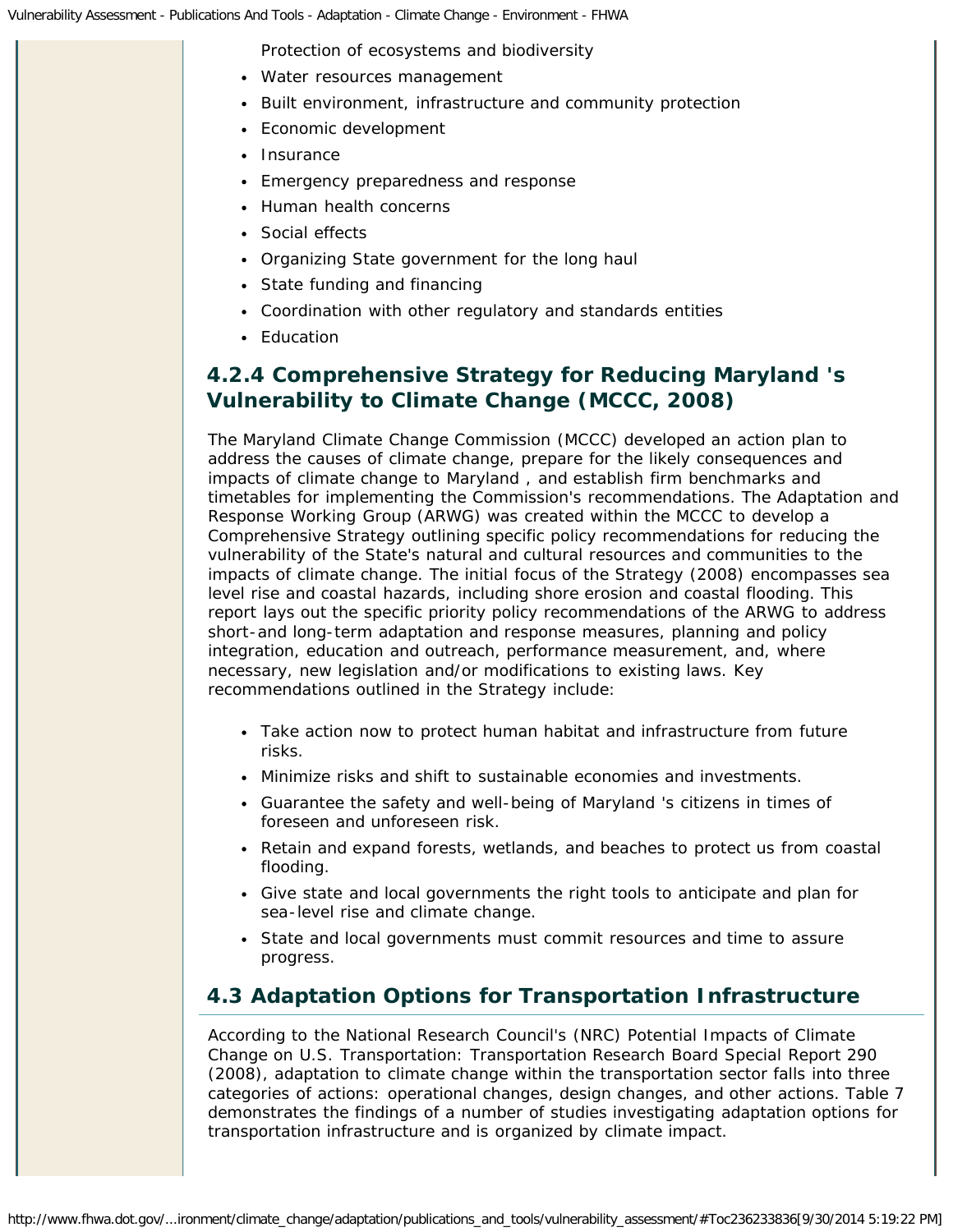Climate variability and extreme events, such as storms and precipitation of increased intensity, will require changing operational responses from transportation providers. While U.S. transportation providers already address the impacts of weather on transportation system operations in a diverse range of climatic conditions, existing planning does not take into account long-term changes in climate. Operational changes may include (NRC, 2008): adjusting maintenance (both in the timing and type of maintenance); improved monitoring of conditions (both climatic and infrastructure conditions); incorporating climate scenario modeling into infrastructure planning; modifying procedures for emergency management; and altering construction schedules. In general, operational changes will apply to procedural planning at varying degrees of adjustment. For example, greater use of technology such as climate scenario modeling can enable infrastructure providers to monitor climate changes and receive advance warning of potential failures due to changing conditions (such as water levels and currents, wave action, winds, and temperatures) exceeding what the infrastructure was designed to withstand (NRC, 2008).

While transportation planning efforts do take weather conditions into account in the design of infrastructure, there is less examination of whether current design standards are sufficient to accommodate climate change (NRC, 2008). For example, the drainage capacity of road infrastructure often incorporates consideration of a 100 year storm event. However, climate projections indicate that current 100-year storm events are likely to occur more frequently (such as every 50 or perhaps even every 20 years) by the end of the current century (NRC, 2008). In this case, design standards for drainage would need to be updated to consider these changing conditions. Examples of design strategies include (NRC, 2008): improving materials or developing new materials; using alternative methods; upgrading current systems with improvements in design; and enhancing protection. Similarly, FEMA maps are often used to support development decisions, including citing roads. Because FEMA maps do not reflect projected climate change impacts, including effects of climate change on floodplain designations, roads may be established in areas that are highly vulnerable to flooding in the future.

Larsen et al. (2007) employs a bottom-up approach to monetize the costs and benefits of adapting through strategic redesign and replacement in Alaska . This study uses climate change projections for the near-term and far-term to estimate the replacement of statewide infrastructure and compares these estimates with what would be anticipated in the absence of climate change. The study determines the cost of adaptation through the redesign and replacement of airports, bridges, harbors, major roads, and railroads in response to permafrost melt, sea level rise, accelerated coastal erosion, increased flooding and increased fire risk. Benefits are realized over the long term as agencies will have greater opportunity to incorporate adaptation options into the state infrastructure planning (as planning practices evolve and infrastructure replacement opportunities arise) and include the reduction of costs that would have been realized had proactive adaptive strategies not been implemented. Kirshen et al. (2006) also uses a bottom-up approach to estimate the impact of climate change on various infrastructure sectors in metro Boston . The study compares three adaptation scenarios including a proactive scenario, a reactive scenario, and no adaptation scenario. The costs of the climate impact sustained through loss of service and repair/replacement are calculated as well as the adaptation costs associated with adjusting infrastructure systems and services to avoid the climate impact. Interestingly, this study allows for the inter-relation of climate impacting one infrastructure sector that in turn adversely impacts a secondary infrastructure structure, suggesting studies which focus on a single sector may minimize the actual costs. This study finds proactive adaptation optimally minimizes the costs associated with climate impacts

In addition to operational and design changes, other types of adaptation options are available for transportation infrastructure. Transportation planning and land use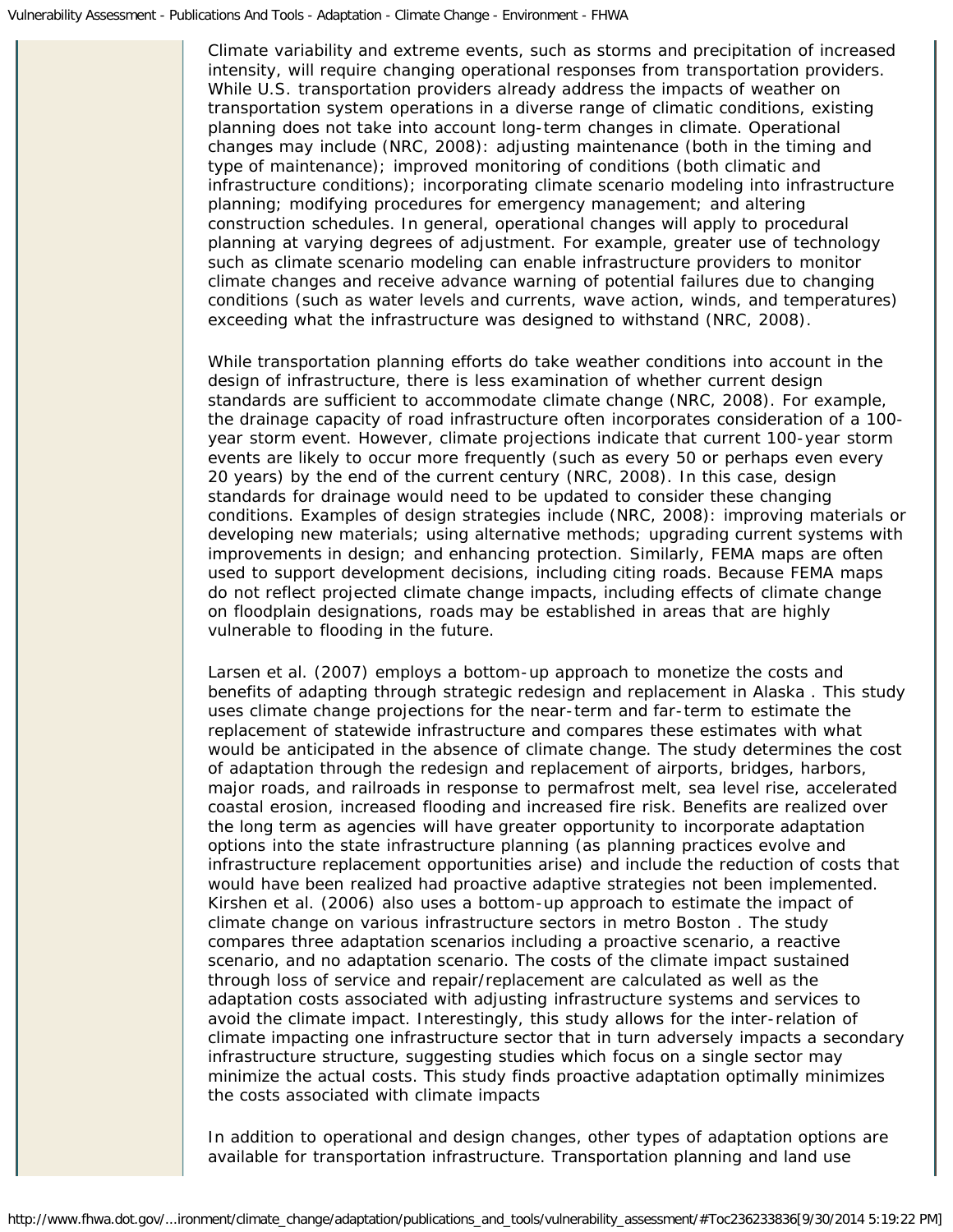controls, especially concerning new construction and development, can integrate projected climate changes into the planning process. For example, development can be restricted or prohibited in zones most at risk from storm surges, flooding, and sea level rise. In addition, long-range planning and promoting cross-agency collaboration are two examples of other potential adaptation actions for transportation planning (NRC, 2008). Simpson et al. (2007) investigates the suitability of current culvert infrastructure in the White Brook watershed in Keene , NH to meet the projected increased frequency of heavy precipitation events. GCM projections are used to represent the changing climate. The assessment finds almost half of the culverts were undersized and will require upgrading.

Table 9 . Adaptation Options for Transportation Infrastructure

| Climate<br>Impact                                                                          | <b>Potential</b><br>Infrastructure<br><b>I</b> mpact                                 | <b>Operational responses</b>                                                                | Design strategie                                                                                                                                                                                                                                    |
|--------------------------------------------------------------------------------------------|--------------------------------------------------------------------------------------|---------------------------------------------------------------------------------------------|-----------------------------------------------------------------------------------------------------------------------------------------------------------------------------------------------------------------------------------------------------|
| Increased<br>summer<br>temperatures,<br>increases in<br>very hot days<br>and heat<br>waves | Highway asphalt<br>rutting, possible<br>movement of<br>liquid asphalt<br>(NRC, 2008) | More<br>$\bullet$<br>maintenance<br>(CCSP, 2008)                                            | • Developmer<br>new, heat-r<br>paving mat<br>Greater use<br>$\bullet$<br>heat-tolera<br>and highwa<br>landscaping<br>2008)<br>Proper<br>$\bullet$<br>design/cons<br>milling out<br>Overlay wit<br>$\bullet$<br>rut-resistar<br>asphalt (CC<br>2008) |
|                                                                                            | Thermal<br>expansion of<br>bridges (NRC,<br>2008)                                    | Increased<br>$\bullet$<br>ongoing<br>maintenance<br>(CCSP, 2008)                            | Ensure that<br>$\bullet$<br>joints can<br>accommoda<br>anticipated<br>expansion<br>Designing f<br>$\bullet$<br>higher max<br>temperature<br>replacemen<br>construction<br>2008)                                                                     |
|                                                                                            | Limitation on<br>construction<br>periods during<br>summer (NRC,<br>2008)             | Shifting<br>$\bullet$<br>construction<br>schedules to<br>cooler parts of<br>day (NRC, 2008) |                                                                                                                                                                                                                                                     |
| Decreases in<br>very cold<br>days                                                          | Regional changes<br>in snow and ice<br>removal costs<br>and                          | • Reduction in<br>snow and ice<br>removal (NRC,<br>2008)                                    |                                                                                                                                                                                                                                                     |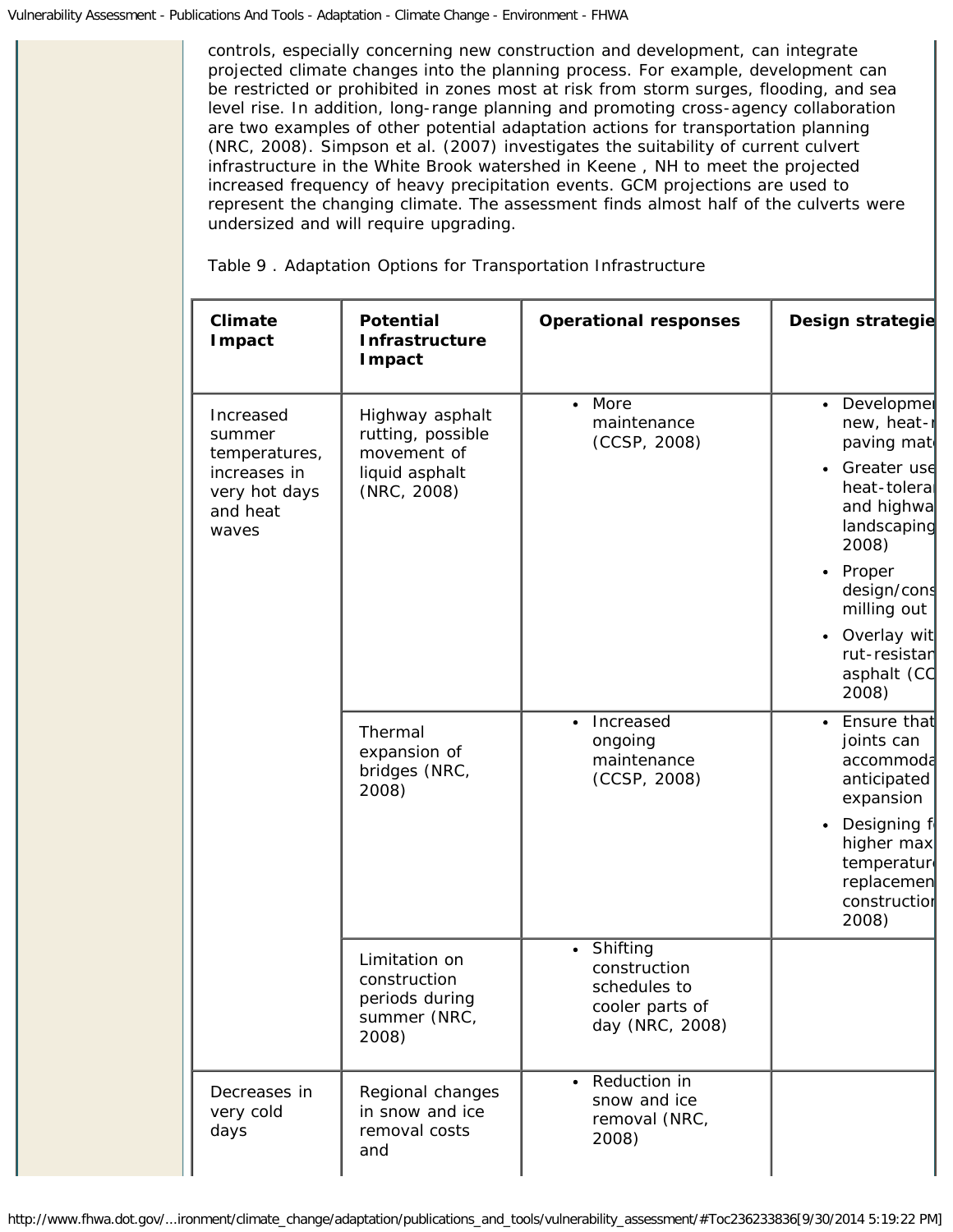|                                                                                  | environmental<br>impacts from salt<br>and chemical use<br>(NRC, 2008)                                                                                                                      |                                                                                                                                                                                                                                                                                                         |                                                                                                                                                                                                                                                                                         |
|----------------------------------------------------------------------------------|--------------------------------------------------------------------------------------------------------------------------------------------------------------------------------------------|---------------------------------------------------------------------------------------------------------------------------------------------------------------------------------------------------------------------------------------------------------------------------------------------------------|-----------------------------------------------------------------------------------------------------------------------------------------------------------------------------------------------------------------------------------------------------------------------------------------|
|                                                                                  | Fewer cold-<br>related<br>restrictions for<br>maintenance<br>workers (NRC,<br>2008)                                                                                                        | • Extension of<br>construction and<br>maintenance<br>season (NRC,<br>2008)                                                                                                                                                                                                                              |                                                                                                                                                                                                                                                                                         |
| Later onset of<br>seasonal<br>freeze and<br>earlier onset<br>of seasonal<br>thaw | Improved<br>mobility and<br>safety associated<br>with a reduction<br>in winter weather<br>(NRC, 2008)                                                                                      |                                                                                                                                                                                                                                                                                                         |                                                                                                                                                                                                                                                                                         |
|                                                                                  | Regional<br>reduction in<br>pavement<br>deterioration<br>resulting from<br>less exposure to<br>freezing, but<br>possibility of<br>more freeze-<br>thaw in some<br>locations (NRC,<br>2008) |                                                                                                                                                                                                                                                                                                         |                                                                                                                                                                                                                                                                                         |
| Thawing<br>Permafrost,<br>increased<br>temperatures<br>in the Arctic             | Road<br>embankments<br>will fail and<br>shallow pile<br>foundations could<br>settle; cave-in of<br>bridge supports;<br>shortened ice<br>road season<br>(NRC, 2008)                         | • Increased use of<br>sonars to<br>monitor<br>streambed flow<br>and bridge scour<br>(NRC, 2008)<br>Rehabilitation,<br>$\bullet$<br>relocation,<br>mechanically<br>stabilize<br>embankments<br>against ground<br>movement<br>Remove<br>$\bullet$<br>permafrost<br>before<br>construction<br>(CCSP, 2008) | • Use of insul<br>the road pri<br>Use of diffe<br>$\bullet$<br>types of pa<br>refrigeration<br>schemes, ir<br>thermosiph<br>rock galleri<br>"cold culver<br>(NRC, 2008<br>Crushed rod<br>$\bullet$<br>cooling syst<br>Insulation/d<br>$\bullet$<br>refrigeration<br>systems (C<br>2008) |
|                                                                                  | Exacerbated<br>rutting and<br>cracking of roads<br>(Tighe et al.,                                                                                                                          | Relocation of<br>$\bullet$<br>section of roads<br>to more stable<br>ground (Tighe et                                                                                                                                                                                                                    | Developmer<br>$\bullet$<br>protocol for<br>incorporatin<br>climate cha                                                                                                                                                                                                                  |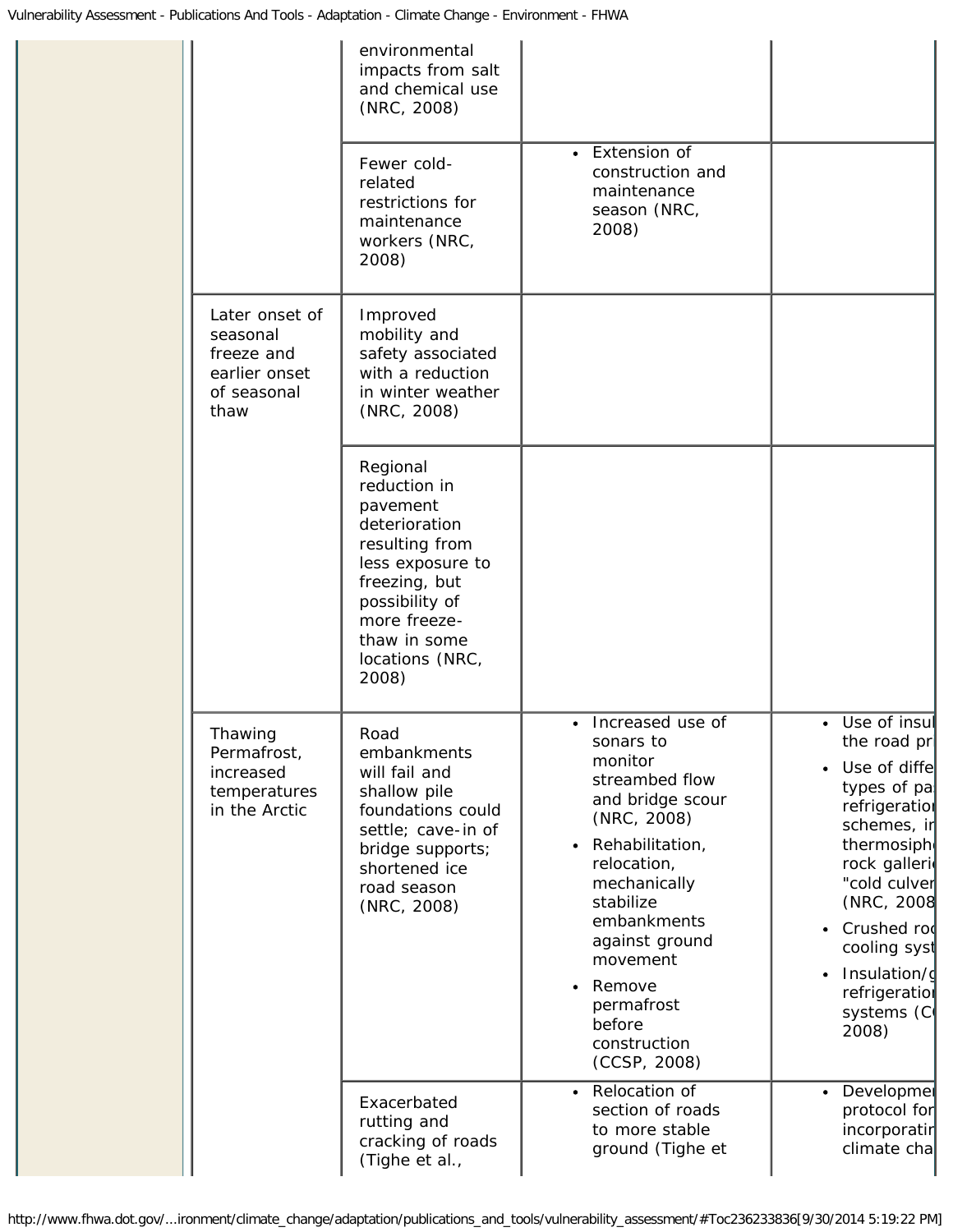|                            | 2008)                                                                                                                                   | al., 2008)                                                                                                                                                                                                                                                                                                                                                                                 | the develop<br>maintenand<br>programs (<br>al., 2008)                                                                                                                                                                                                                                       |
|----------------------------|-----------------------------------------------------------------------------------------------------------------------------------------|--------------------------------------------------------------------------------------------------------------------------------------------------------------------------------------------------------------------------------------------------------------------------------------------------------------------------------------------------------------------------------------------|---------------------------------------------------------------------------------------------------------------------------------------------------------------------------------------------------------------------------------------------------------------------------------------------|
|                            | Increased<br>pavement<br>deterioration as a<br>result of high<br>summer<br>temperatures<br>(southern Arctic<br>areas) (Andrey,<br>2005) |                                                                                                                                                                                                                                                                                                                                                                                            | Losses due<br>$\bullet$<br>pavement<br>deterioratio<br>summer like<br>outweighed<br>winter bene<br>allowing lev<br>of benefits<br>2005)                                                                                                                                                     |
|                            | Increased<br>scouring on<br>bridges (CCSP,<br>2009)                                                                                     |                                                                                                                                                                                                                                                                                                                                                                                            |                                                                                                                                                                                                                                                                                             |
| Increased<br>Precipitation | Flooding of roads<br>(frequency and<br>magnitude will<br>increase)                                                                      | Ensure bridge<br>openings/culverts<br>sufficient to deal<br>with flooding<br>Improve<br>drainage<br>Improved<br>asphalt/concrete<br>mixtures<br>Perform<br>adequate<br>maintenance<br>Minimize repair<br>backlogs (CCSP,<br>2008)<br>Increases in real-<br>time monitoring<br>of flood levels<br>Integration of<br>emergency<br>evacuation<br>procedures into<br>operations (NRC,<br>2008) | Protection o<br>$\bullet$<br>evacuation<br>• Upgrading<br>drainage sy<br>Increases ir<br>$\bullet$<br>capacity<br>Increases ir<br>pumping ca<br>for tunnels<br>Increases ir<br>standard fo<br>drainage ca<br>for new<br>transportati<br>infrastructu<br>major rehal<br>projects (N<br>2008) |
| Sea Level<br><b>Rise</b>   | Bridge scour                                                                                                                            | • Speed<br>restrictions<br>Closure to traffic<br><b>Better</b><br>maintenance<br>(CCSP, 2008)<br>Expansion of<br>systems for<br>monitoring scour<br>of bridge piers                                                                                                                                                                                                                        | Protection d<br>$\bullet$<br>piers and<br>abutments<br>riprap (NRC                                                                                                                                                                                                                          |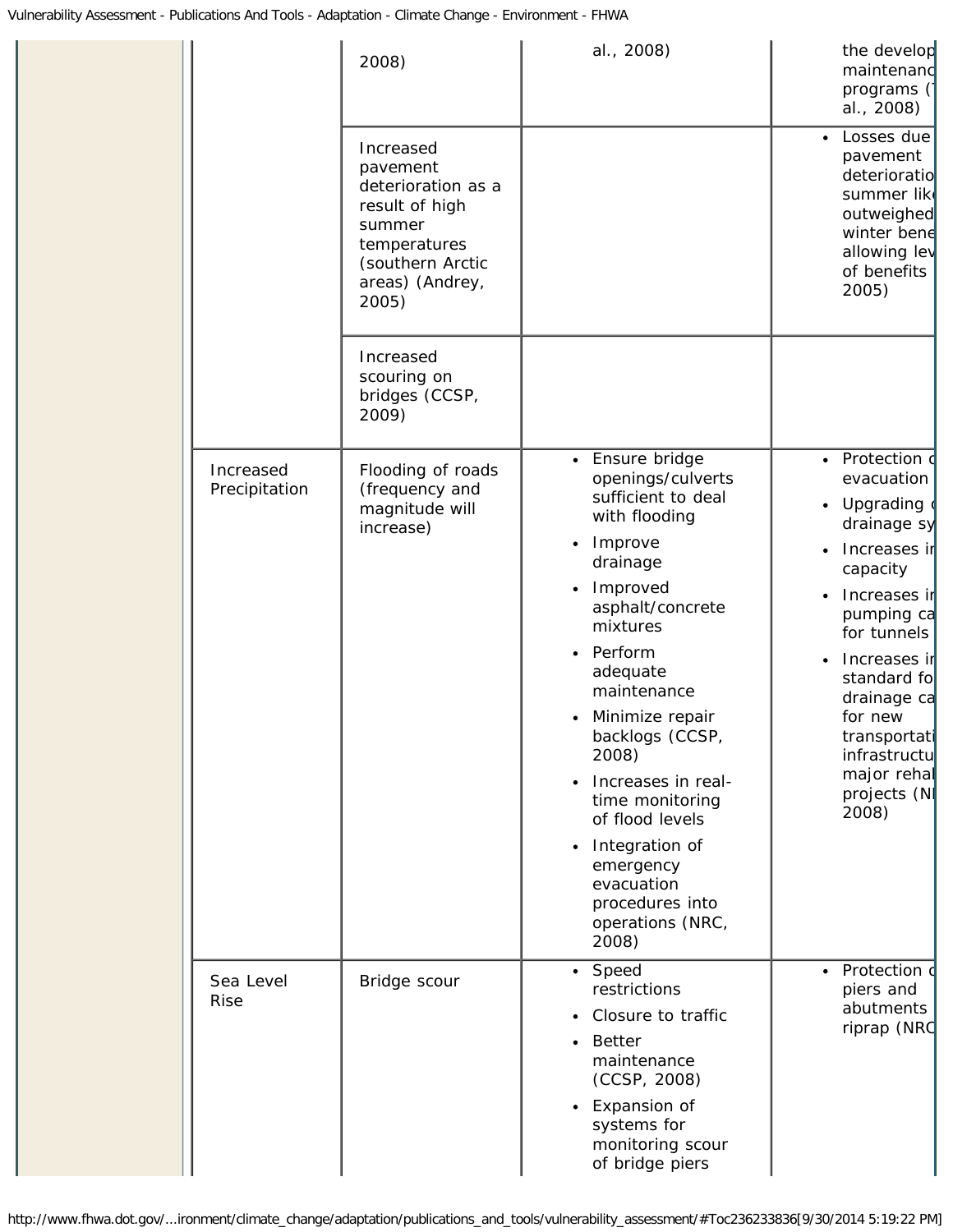|                                                                        |                                                                   | and abutments<br>(NRC, 2008)                                                                                                                                      |                                                                                                     |
|------------------------------------------------------------------------|-------------------------------------------------------------------|-------------------------------------------------------------------------------------------------------------------------------------------------------------------|-----------------------------------------------------------------------------------------------------|
|                                                                        | Inundations of<br>roads in coastal<br>areas and coastal           |                                                                                                                                                                   | Increased b<br>$\bullet$<br>elevation of<br>infrastructu                                            |
|                                                                        | erosion (San<br>Francisco Bay<br>area, New                        |                                                                                                                                                                   | Change in s<br>٠<br>of building<br>materials                                                        |
|                                                                        | Orleans, Norway<br>) (CCSP, 2009;<br>CCSP, 2008;<br>Deyle et al., |                                                                                                                                                                   | Incrementa<br>$\bullet$<br>elevation of<br>with fill (NR<br>2008)                                   |
|                                                                        | 2007)                                                             |                                                                                                                                                                   | Addition of<br>$\bullet$<br>canals near<br>roads (CCSI                                              |
|                                                                        |                                                                   |                                                                                                                                                                   | Bridges reb<br>$\bullet$<br>high elevati<br>when $cost$ $\epsilon$                                  |
|                                                                        |                                                                   |                                                                                                                                                                   | Relocation o<br>$\bullet$<br>sections of<br>mainland                                                |
|                                                                        |                                                                   |                                                                                                                                                                   | Strengtheni<br>$\bullet$<br>heightening<br>existing lev<br>seawalls an<br>(CCSP, 200                |
|                                                                        |                                                                   |                                                                                                                                                                   | Appropriate<br>$\bullet$<br>of residenti<br>commercial<br>recreational                              |
|                                                                        |                                                                   |                                                                                                                                                                   | Combinatio<br>$\bullet$<br>hard and so<br>engineering<br>measures to<br>coastline (I<br>2007)       |
| Storms: More<br>Frequent<br>Strong<br>Hurricanes<br>(Category 4-<br>5) | Highway<br>embankments at<br>risk of<br>subsidence/heave          | • Fill cracks<br>Carry out more<br>maintenance<br>(CCSP, 2008)<br>Increase in<br>$\bullet$<br>monitoring of<br>land slopes and<br>drainage systems<br>(NRC, 2008) | Addition of<br>$\bullet$<br>retention st<br>and retainin<br>facilities for<br>landslides (<br>2008) |
|                                                                        | Erosion of coastal<br>highways                                    |                                                                                                                                                                   | • Elevation of<br>bridges, an<br>lines                                                              |
|                                                                        |                                                                   |                                                                                                                                                                   | • Addition of<br>canals near<br>roads                                                               |
|                                                                        |                                                                   |                                                                                                                                                                   | Elevation ar<br>$\bullet$<br>protection o                                                           |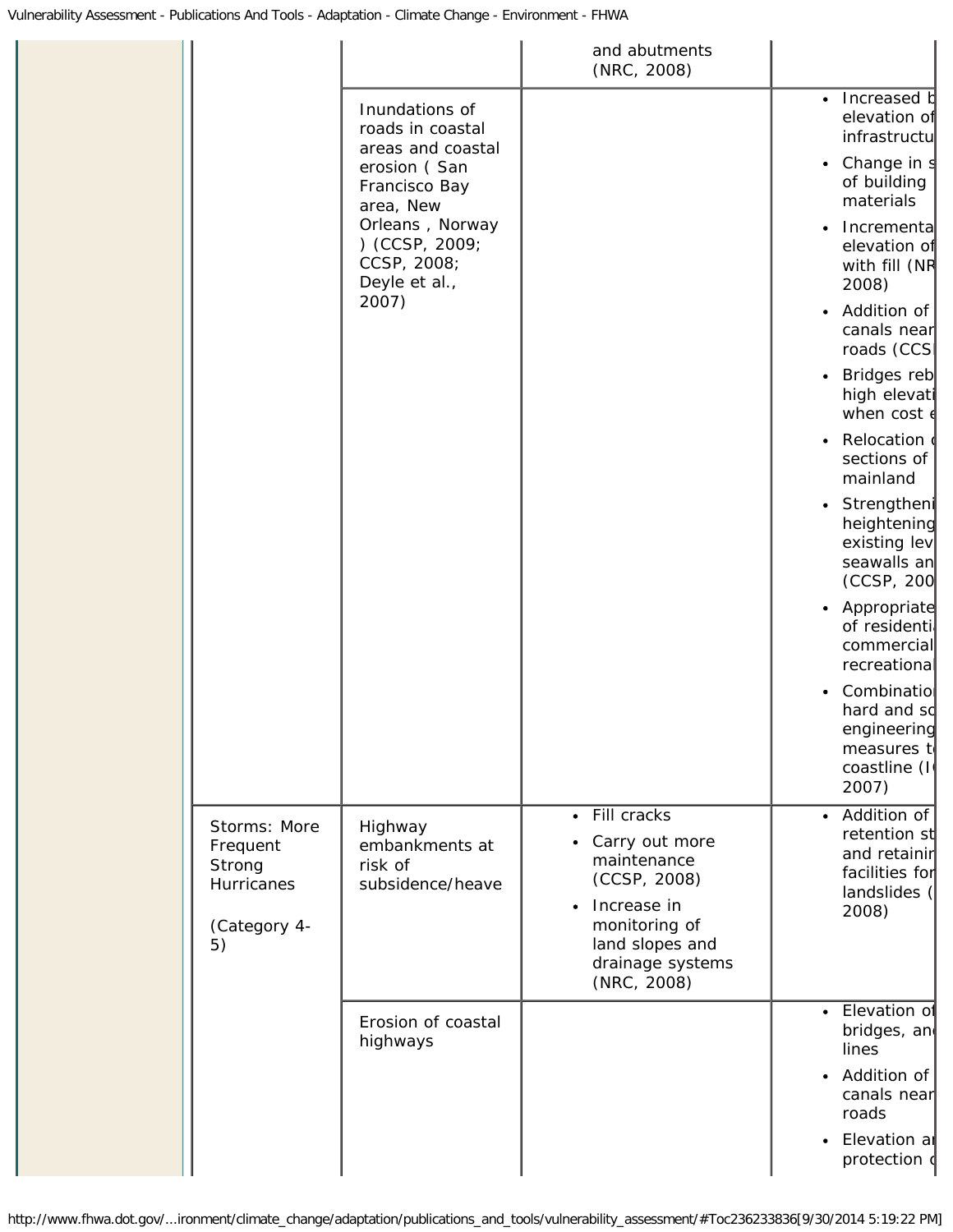|                                                    |                                                                                                                                                                                                      |                                                                                                                   | bridge, tuni<br>transit entr<br>Additional p<br>$\bullet$<br>capacity for<br>(NRC, 2008                                            |
|----------------------------------------------------|------------------------------------------------------------------------------------------------------------------------------------------------------------------------------------------------------|-------------------------------------------------------------------------------------------------------------------|------------------------------------------------------------------------------------------------------------------------------------|
|                                                    | Greater<br>probability of<br>infrastructure<br>failures                                                                                                                                              |                                                                                                                   |                                                                                                                                    |
| Increases in<br>intense<br>precipitation<br>events | Increases in<br>weather-related<br>delays and traffic<br>disruptions (NRC,<br>2008)<br>Increases in<br>flooding of<br>roadways;<br>Increases in road<br>washout,<br>landslides and<br>mudslides that | • Expansion of<br>monitoring<br>systems of<br>bridge scour,<br>land slopes and<br>drainage systems<br>(NRC, 2008) | • Upgrading<br>drainage sy<br>(NRC, 2008<br>Increases in<br>$\bullet$<br>standard fo<br>drainage ca<br>for new stru<br>(CCSP, 200) |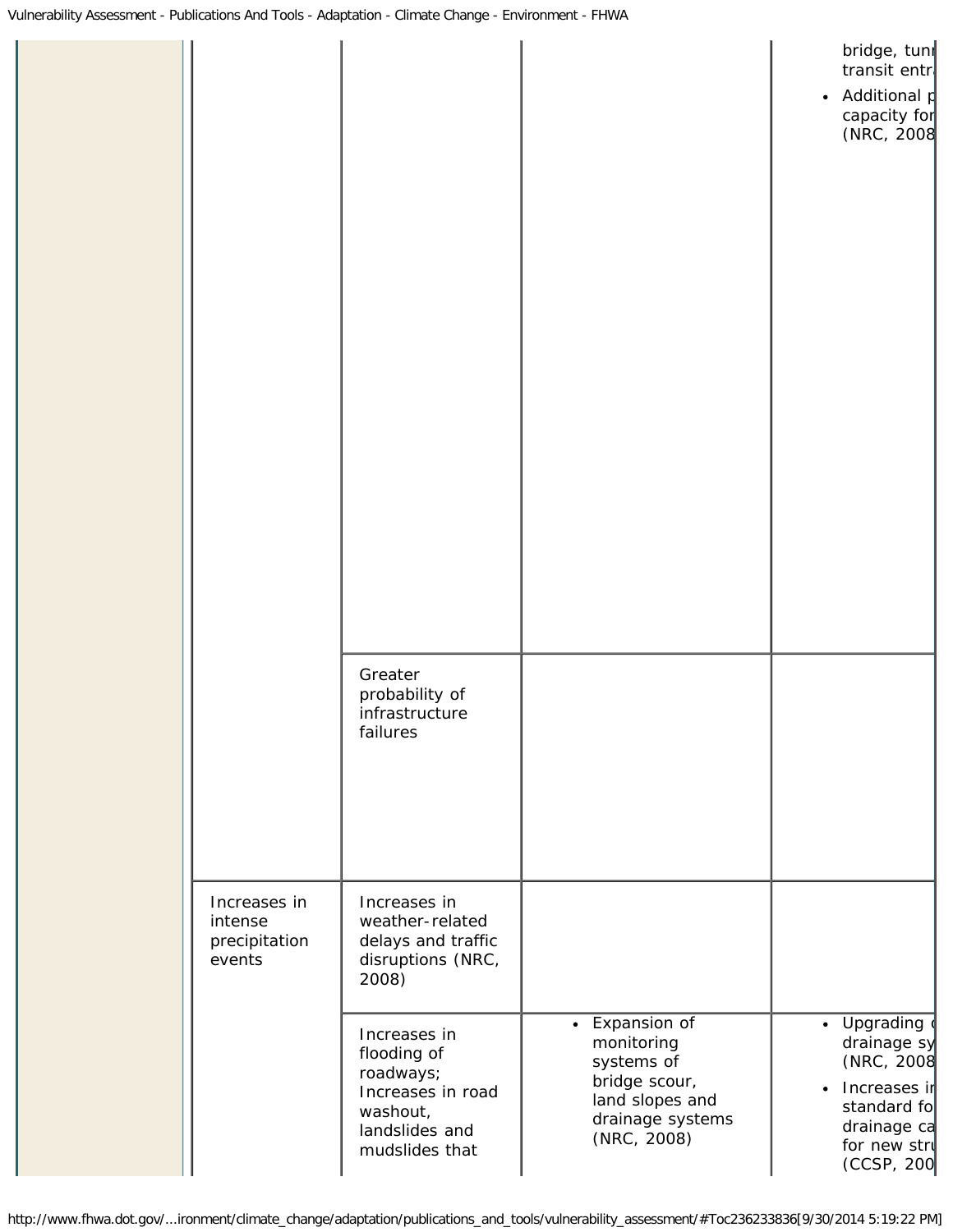|                                                                       | damage<br>roadways,<br>increased bridge<br>scour in the short<br>term,<br>compromised<br>integrity of roads<br>and bridges due<br>to increased soil<br>moisture<br>(Department for<br>Transport, 2004;<br>NRC, 2008;<br>CCSP, 2008) |                                           | Pavement d<br>$\bullet$<br>and sloping<br>Greater use<br>$\bullet$<br>sensors for<br>monitoring<br>flows (CCSF                                                                                     |
|-----------------------------------------------------------------------|-------------------------------------------------------------------------------------------------------------------------------------------------------------------------------------------------------------------------------------|-------------------------------------------|----------------------------------------------------------------------------------------------------------------------------------------------------------------------------------------------------|
| Changes in<br>seasonal<br>precipitation<br>and river flow<br>patterns | Potential benefit<br>if frozen<br>precipitation<br>shifts to rainfall<br>(NRC, 2008)                                                                                                                                                |                                           |                                                                                                                                                                                                    |
|                                                                       | Increased risk of<br>floods, landslides<br>and damage to<br>roads (areas<br>where<br>precipitation<br>changes from<br>snow to rain in<br>winter and spring<br>thaws) (NRC,<br>2008)                                                 |                                           | Conduct ris<br>$\bullet$<br>assessment<br>new roads<br>(Departmer<br>Transport,<br>Encourage<br>$\bullet$<br>cooperation<br>drainage au<br>(CSIRO, 20)<br>Improved e<br>services pla<br>(NRC, 2008 |
|                                                                       | Increased<br>variation in<br>wet/dry spells<br>and decrease in<br>available<br>moisture may<br>cause<br>degradation of<br>road foundations<br>(CSIRO, 2007)                                                                         |                                           |                                                                                                                                                                                                    |
| Increases in<br>drought<br>conditions                                 | Increased risk of<br>mudslides in<br>areas deforested<br>by wildfires<br>(NRC, 2008)                                                                                                                                                | • Vegetation<br>management<br>(NRC, 2008) |                                                                                                                                                                                                    |
| Storm Surges                                                          | Increased threat<br>to stability of<br>bridge decks                                                                                                                                                                                 |                                           | • Changes in<br>design to ti<br>more secur<br>substructur                                                                                                                                          |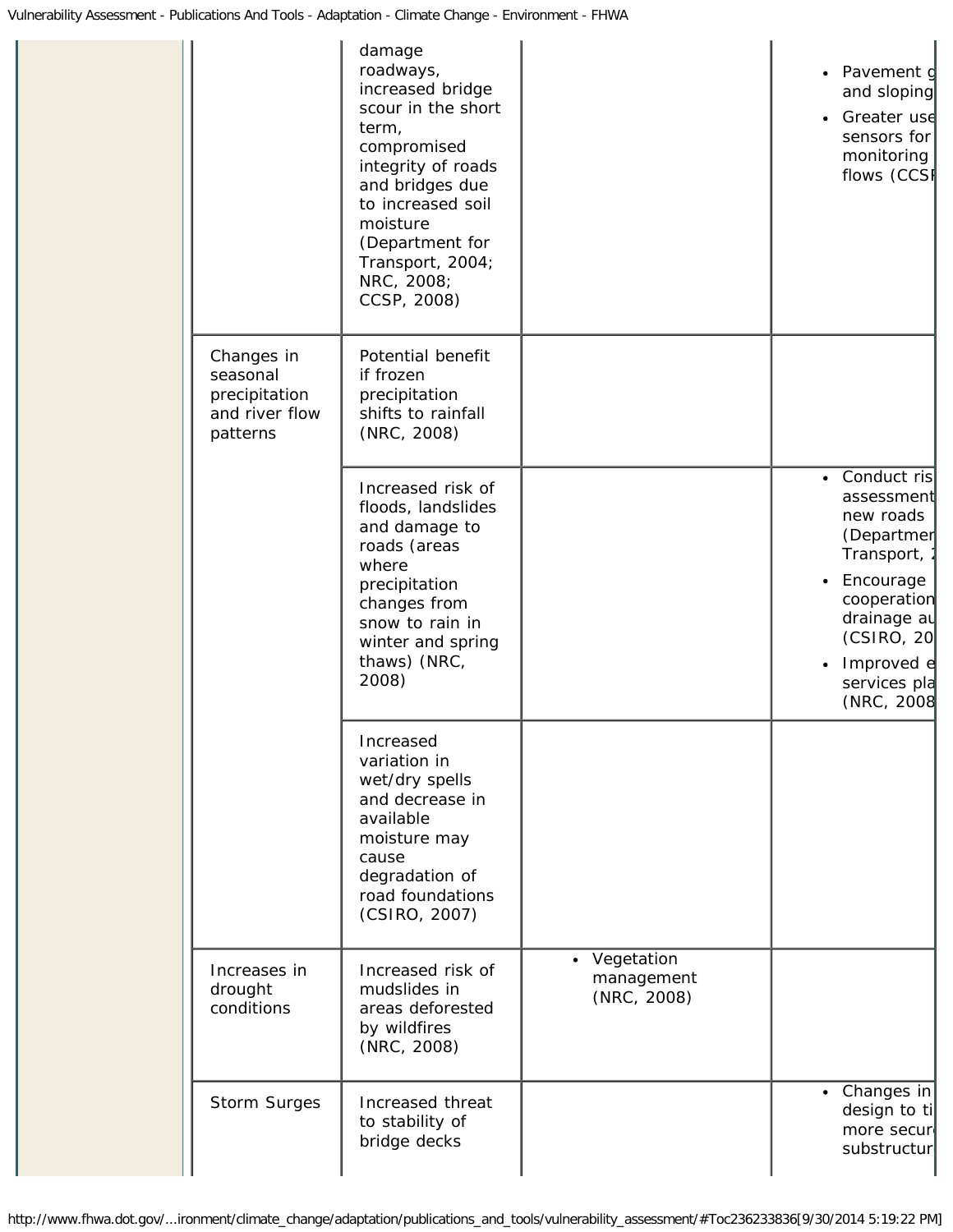|                    |                          |                                                                            |                                                                                                                                                                                                                       | strengthen<br>foundations<br>2008)                                                                                                                                                                                                                                                                                                                                                                                                                                                                                         |
|--------------------|--------------------------|----------------------------------------------------------------------------|-----------------------------------------------------------------------------------------------------------------------------------------------------------------------------------------------------------------------|----------------------------------------------------------------------------------------------------------------------------------------------------------------------------------------------------------------------------------------------------------------------------------------------------------------------------------------------------------------------------------------------------------------------------------------------------------------------------------------------------------------------------|
|                    |                          | Decreased<br>expected lifetime<br>of highways<br>exposed to storm<br>surge |                                                                                                                                                                                                                       |                                                                                                                                                                                                                                                                                                                                                                                                                                                                                                                            |
|                    | Increased<br>Wind Speeds | Coastal road<br>flooding                                                   | Improvements in<br>$\bullet$<br>monitoring of<br>road conditions<br>and issuance of<br>real-time<br>messages to<br>motorists<br>Improvements in<br>$\bullet$<br>modeling of<br>emergency<br>evacuation (NRC,<br>2008) | Design and<br>$\bullet$<br>changes<br>Pumping of<br>$\bullet$<br>underpasse<br>Raise roads<br>$\bullet$<br>2008)<br>Increases ir<br>drainage ca<br>for new<br>transportati<br>infrastructu<br>major rehal<br>projects<br>Removal of<br>$\bullet$<br>bottlenecks<br>critical evad<br>routes and<br>of more sys<br>redundancy<br>• Adoption of<br>modular<br>construction<br>techniques<br>infrastructu<br>danger of f<br>Developmer<br>$\bullet$<br>modular tra<br>features an<br>sign system<br>easier repla<br>(NRC, 2008 |
|                    |                          | Bridges at risk                                                            |                                                                                                                                                                                                                       | Design stru<br>$\bullet$<br>for more tu<br>wind condit<br>Build with b<br>$\bullet$<br>material<br>Use "smart'<br>$\bullet$<br>technologie<br>detect abnd<br>events (CC<br>2008)                                                                                                                                                                                                                                                                                                                                           |
| risk of<br>dryland | Increased                | Shallow, saline<br>groundwater<br>damages to                               |                                                                                                                                                                                                                       |                                                                                                                                                                                                                                                                                                                                                                                                                                                                                                                            |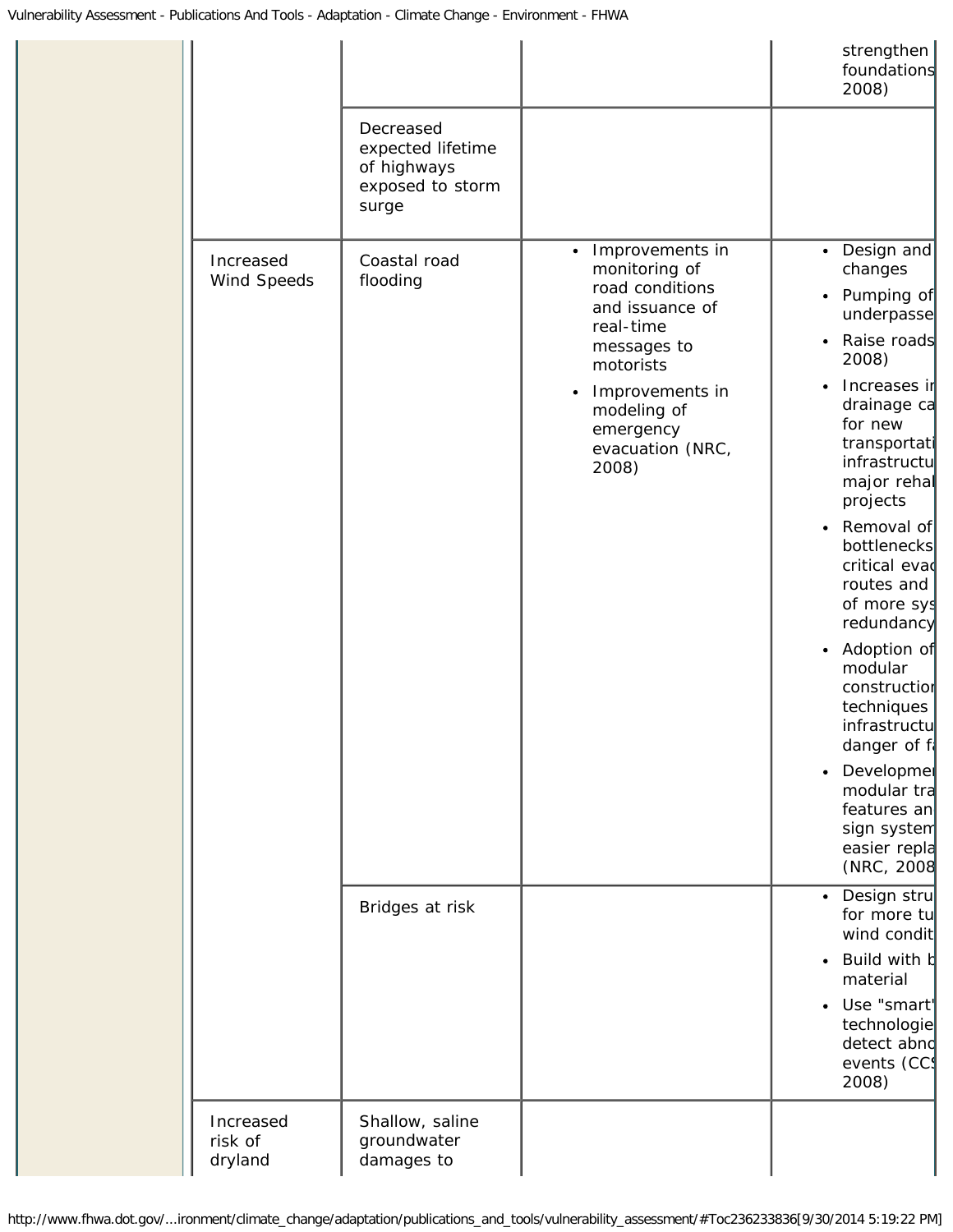<span id="page-34-0"></span>salinity | roads and bridges ( Australia ) (CSIRO, 2007)

### **References**

Alaska Climate Change Strategy. 2008. *Draft Catalog of State Actions. Public Infrastructure Technical Working Group*. Version 1, July 2008. [http://www.akclimatechange.us.](http://wwwcf.fhwa.dot.gov/exit.cfm?link=http://www.akclimatechange.us)

Allen Consulting Group. 2005. *Climate Change Risk and Vulnerability: Promoting an efficient adaptation response in Australia*. Canberra , Australia : Department of the Environment and Heritage, Australian Greenhouse Office.

Andrey, J. 2005. "Transportation." Chapter 8 In: Lemmen, D. and F. Warren, eds., *Climate Change Impacts and Adaptation: A Canadian Perspective*. Ottawa , Canada : Climate Change Impacts and Adaptation Directorate, Natural Resource Canada .

Andrey, J. and C. Knapper, eds. 2003. *Weather and Transportation in Canada*. Department of Geography Publication Series #55. Ontario , Canada : University of Waterloo.

Bueno, R., C. Herzfeld, E. Stanton, and F. Ackerman. 2008. *The Caribbean and Climate Change: The Costs of Inaction*. Stockholm Environment Institute and Tufts University report.

California Department of Transportation (CALTRANS). 2009. *Seismic Retrofit Program:* Fact Sheet.[http://www.dot.ca.gov/hq/paffairs/about/retrofit.htm.](http://www.dot.ca.gov/hq/paffairs/about/retrofit.htm)

Canadian Climate Impacts and Adaptation Research Network (CCIARN). 2004. *Vulnerability of Landslide Risk to Climate Change*. Proceedings from C-CIARN Landscape Hazards Workshop 2003.

Canadian Council of Professional Engineers (Engineers Canada). 2008. *Adapting to Climate Change: Canada 's First National Engineering Vulnerability Assessment of Public Infrastructure*.

Climate Change Science Program (CCSP). 2008. *Impacts of Climate Change and Variability on Transportation Systems and Infrastructure: Gulf Coast Study, Phase I*. A Report by the U.S. Climate Change Science Program and the Subcommittee on Global Change Research. Savonis, M. J., V.R. Burkett, and J.R. Potter (eds.). Washington , DC : Department of Transportation.

Climate Change Science Program (CCSP). 2009. "Transportation" In: *Global Climate Change Impacts in the United States*. 2nd Public Review Draft.

Commonwealth Scientific and Industrial Research Organization (CSIRO). 2007. *Infrastructure and climate change risk assessment for Victoria*. Report to the Victorian Government. Australia .

Department for Transport. 2004. *The changing climate: its impact on the Department for Transport*. United Kingdom : Department for Transport. [http://www.dft.gov.uk/pgr/scienceresearch/key/thechangingclimateitsimpacto1909.](http://wwwcf.fhwa.dot.gov/exit.cfm?link=http://webarchive.nationalarchives.gov.uk/[plus]/http://www.dft.gov.uk/pgr/scienceresearch/key/thechangingclimateitsimpacto1909/)

Fankhauser, S., J. Smith, and R. Tol. 1999.Weathering climate change: Some simple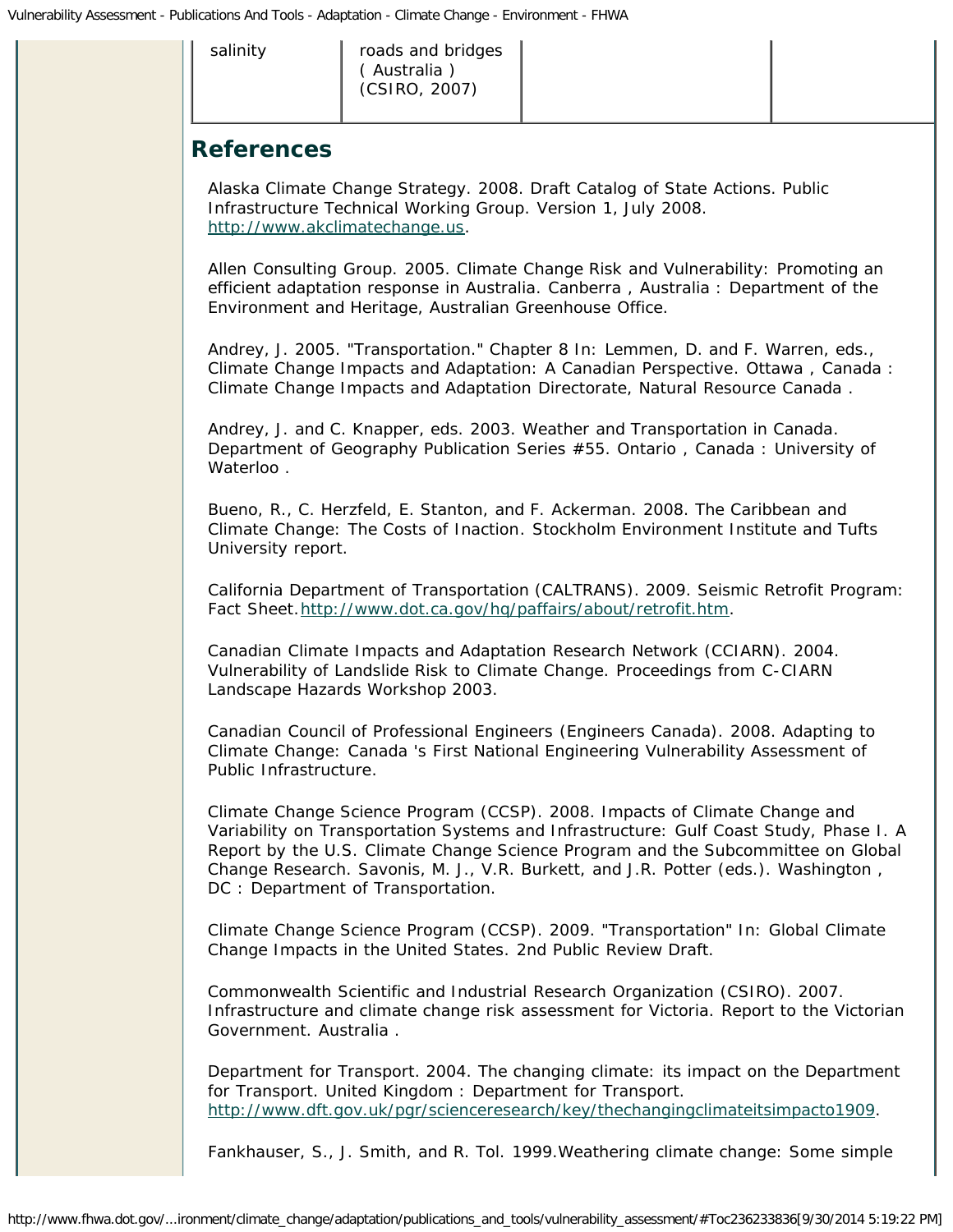rules to guide adaptation decisions. *Ecological Economics* 30(1): 67-78.

Florida Action Team on Energy and Climate Change. 2008. *Florida's Energy and Climate Change Action Plan*. [http://www.flclimatechange.us/documents.cfm](http://wwwcf.fhwa.dot.gov/exit.cfm?link=http://www.flclimatechange.us/documents.cfm).

Harvey, M., P. Whetton, K. McInnes, B. Cechet, J. McGregor, K. Nguyen, N. Houghton, C. Leston, E. Styles, N. Michaels, T. Martin, A. Heaney, S. Beare and G. Norwell. 2004. *Impact of climate change on road infrastructure*. Austroads, Report no. AP-R243/04. Sydney , Australia : Austroads and the Bureau of Transport and Regional Economics. 145 pp.

Heinz Center, 2007. *A Survey of Climate Change Adaptation Planning*.

Ibarrarán, M.E., E.L. Malone, and A.L. Brenkert. 2008. *Climate Change Vulnerability and Resilience: Current Status and Trends for Mexico*. Prepared for the U.S. Department of Energy.

ICF International (ICF). 2007. *The Potential Impacts of Global Sea Level Rise on Transportation Infrastructure*. Phase 1 - Final Report: the District of Columbia , Maryland , North Carolina and Virginia . [http://www.bv.transports.gouv.qc.ca/mono/0965210.pdf](http://wwwcf.fhwa.dot.gov/exit.cfm?link=http://www.bv.transports.gouv.qc.ca/mono/0965210.pdf).

Intergovernmental Panel on Climate Change (IPCC). 2007. *Climate Change 2007: Impacts, Adaptation and Vulnerability*. Contribution of Working Group II to the Fourth Assessment Report of the Intergovernmental Panel on Climate Change, eds. M.L. Parry, O.F. Canziani, J.P. Palutikof, P.J. van der Linden and C.E. Hanson. Cambridge , UK : Cambridge University Press, 976 pp.

Jacob, K., et al. 2000. Risk Increase to Infrastructure due to Sea Level Rise. In: *Climate Change and a Global City: An Assessment of the Metropolitan East Coast Region*. Washington , DC : United States Global Change Research Program.

Kirshen, R., Ruth, M. and W. Anderson. 2006. Climate's Long Term Impacts on Urban Infrastructure and Services: The Case of Metro Boston. Chapter 7 In: M. Ruth, K. Donaghy, and P. Kirshen (eds). *Regional climate change and variability: impacts and responses.*

Larsen, P., S. Goldsmith, O. Smith, M. Wilson, K. Strzepek, P. Chinowsky, and B. Saylor. 2007. *Estimating Future Costs for Alaska Public Infrastructure At Risk from Climate Change*. Anchorage , Alaska : University of Alaska Anchorage .

Maryland Commission on Climate Change (MCCC). 2008. *Climate Action Plan*. [http://www.mdclimatechange.us/.](http://wwwcf.fhwa.dot.gov/exit.cfm?link=http://www.mdclimatechange.us/)

Mehdi, B., C. Mrena, and A. Douglas. 2006. *Adapting to Climate Change: An Introduction for Canadian Municipalities*. Canadian Climate Impacts and Adaptation Research Network (C-CIARN).

National Research Council of the National Academies (NRC). 2008. *Potential Impacts of Climate Change on U.S. Transportation*. Transportation Research Board Special Report 290. Washington , DC : Transportation Research Board.

New Zealand Climate Change Office (NZCCO). 2004. *Coastal Hazards and Climate Change. A Guidance Manual for Local Government in New Zealand*. 1st edition. 2nd edition revised by Ramsay, D, and Bell , R. (NIWA). Prepared for Ministry for the Environment. Wellington , New Zealand .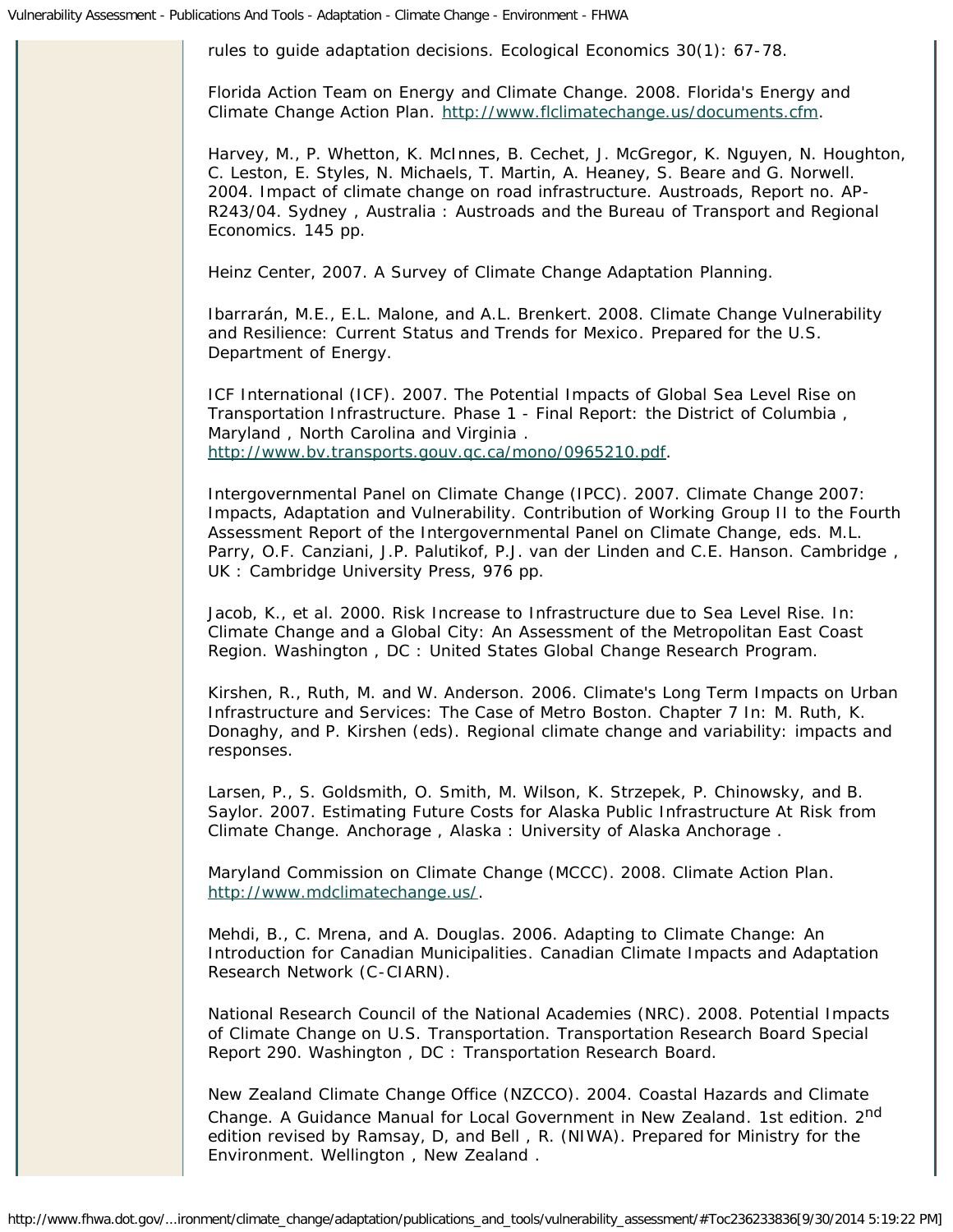[http://www.mfe.govt.nz/publications/climate/coastal-hazards-climate-change](http://wwwcf.fhwa.dot.gov/exit.cfm?link=http://www.mfe.govt.nz/publications/climate/coastal-hazards-climate-change-guidance-manual/)[guidance-manual/.](http://wwwcf.fhwa.dot.gov/exit.cfm?link=http://www.mfe.govt.nz/publications/climate/coastal-hazards-climate-change-guidance-manual/)

Pew Center on Global Climate Change. 2009. *Adaptation Planning: What U.S. States and Localities are Doing*.

Public Policy Institute of California (PPIC). 2008. *Preparing California for a Changing Climate.* Bedsworth, L. and E. Hank. [www.ppic.org](http://wwwcf.fhwa.dot.gov/exit.cfm?link=http://www.ppic.org)

Rosenzweig, C. and W. Solecki. 2009. *Climate Risk Information: New York City Panel on Climate Change.*Published by the New York City Panel on Climate Change.

San Francisco Bay Conservation and Development Commission (SFBCDC). 2009. *Living with a Rising Bay : Vulnerability and Adaptation in San Francisco Bay and on its Shoreline*. Draft Staff Report. San Francisco , CA. [http://www.bcdc.ca.gov/BPA/LivingWithRisingBayvst.pdf.](http://www.bcdc.ca.gov/BPA/LivingWithRisingBayvst.pdf)

Simpson, M. 2007. *Projected Impacts of Development and Climate Change on Low Order Streams*. Resource, NHANRS, Concord, NH.

Smith, J., S. Tighe, J. Andrey, and B. Mills, 2008. *Temperature and Precipitation Sensitivity Analysis on Pavement Performance*.Transportation Research Circular. Number E-C126: 558-571.

Snover, A.K., L. Whitely Binder, J. Lopez, E. Willmott , J. Kay, D. Howell and J. Simmonds. 2007. *Preparing for Climate Change: A Guidebook for Local, Regional and State Governments*. In association with and published by ICLEI - Local Governments for Sustainability, Oakland , CA .

Stanton, E. and F. Ackerman. 2008. *Florida and Climate Change: The Costs of Inaction*. Stockholm Environment Institute and Tufts University report.

Tighe, S., J. Smith, B. Mills, and J. Andrey, 2008. *Evaluating Climate Change Impacts on Low Volume Roads in Southern Canada*.Abstract submitted to Transportation Research Board 87th Annual Meeting, January 11-17, 2008, Washington , D.C.

Transportation Research Board (TRB). 2009. *Costing Asset Protection: An All Hazards Guide for Transportation Agencies (CAPTA)*. NCHRP Report 525. Surface Transportation Security, Volume 15.

Turner, B., R. Kasperson, P. Matson, J. McCarthy, R. Corell, L. Christensen, N. Eckley, J. Kasperson, A. Luers, M. Martello, C. Polsky, A. Pulsipher, A. Schiller. 2003. *A framework for vulnerability analysis in sustainability science*. *PNAS* July 8, 2003 vol. 100 no. 14 8074-8079. [http://www.pnas.org/content/100/14/8074.full.](http://wwwcf.fhwa.dot.gov/exit.cfm?link=http://www.pnas.org/content/100/14/8074.full)

U.K. Highways Agency Climate Change Adaptation Strategy Draft for final approval dated 10 November 2008.

U.S. Environmental Protection Agency (EPA). 2009. *Adaptation Planning for the National Estuary Program*.White Paper. [http://water.epa.gov/type/oceb/cre/upload/CREAdaptationPlanning-Final.pdf.](http://water.epa.gov/type/oceb/cre/upload/CREAdaptationPlanning-Final.pdf)

Williamson, S., C. Horin, M. Ruth, R. Weston, K. Ross, and D. Irani. 2008. *Climate Change Impacts on Maryland and the Cost of Inaction*. A review and assessment for integrative environmental research (CIER) at the University of Maryland.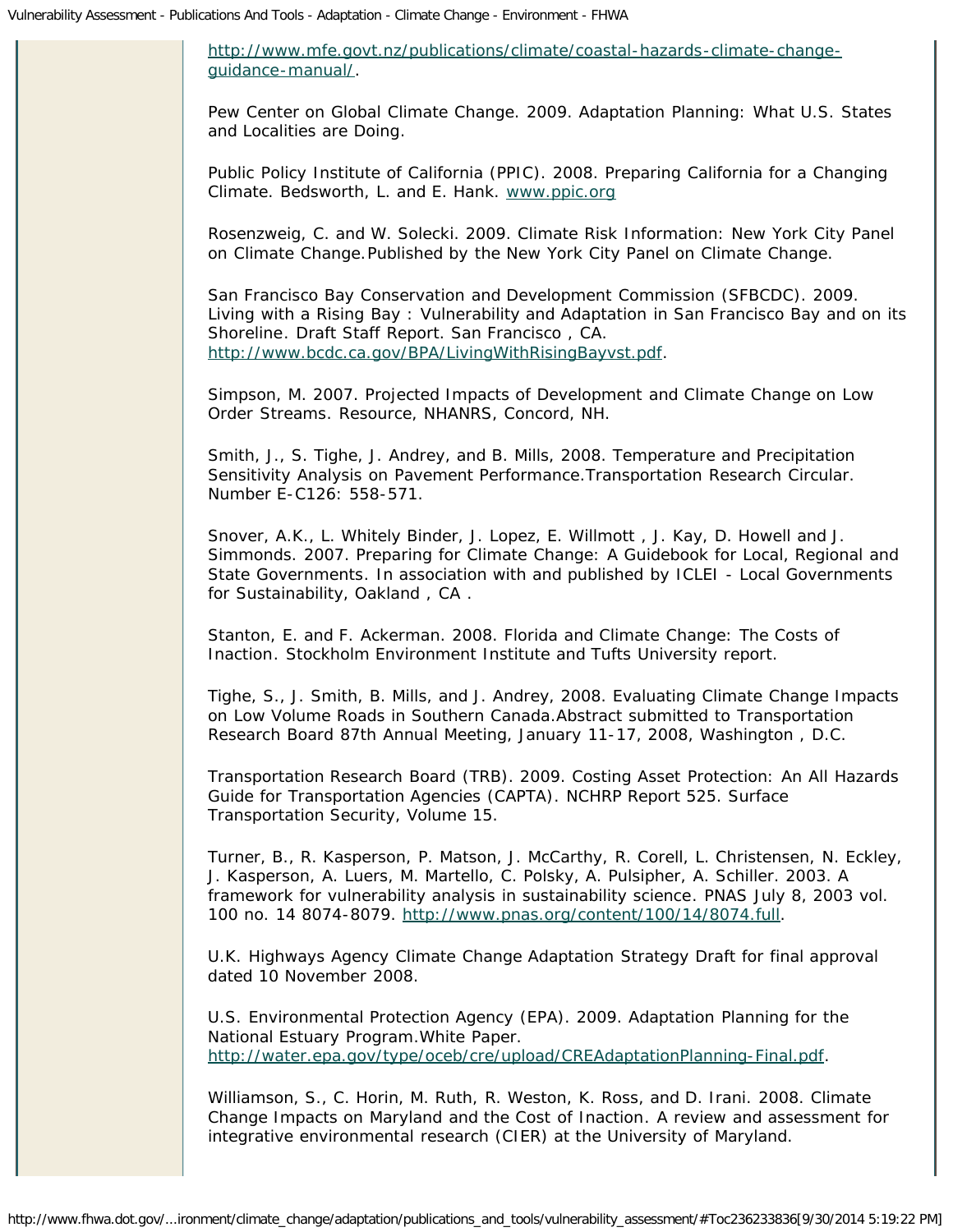Willows, R.I. and R.K. Connell, eds. 2003. *Climate adaptation: Risk, uncertainty and decision-making*. UKCIP Technical Report. Oxford : UKCIP.

Winters, M.G., F. Macgregor, and L. Shackman. 2008. *Scottish Road Network Landslides Study: Implementation*.Transport Scotland . ISBN: 978-1-906006-38-9.

# <span id="page-37-0"></span>**Appendix. Literature Research Approach**

The approach for the literature review and analysis that informed this report was broken into three distinct tasks which are discussed below.

### **1. Conduct Literature Search**

We established search terms for the literature search based upon guidance from our in-house adaptation experts. The goal was to gather information on climate change adaptation approaches, including risk assessments and vulnerability assessments.

The search terms selected include:

- infrastructure risk assessment
- infrastructure vulnerability assessment
- climate change infrastructure risk assessment
- climate change infrastructure vulnerability assessment
- climate change infrastructure adaptive capacity
- climate change infrastructure exposure
- climate change infrastructure exposure
- climate change infrastructure adaptation benefit
- climate change infrastructure sensitivity
- climate change infrastructure screening assessment
- climate change infrastructure tiered approach
- climate change infrastructure qualitative risk estimation
- climate change infrastructure quantitative risk assessment
- infrastructure hazard assessment
- infrastructure hazard scenarios
- infrastructure hazard risk
- climate change infrastructure response
- climate change infrastructure consequence
- Climate change adaptation decision matrix
- Climate change infrastructure management?
- Climate change infrastructure benefit-cost analysis
- Climate change infrastructure cost-effectiveness analysis
- Climate change infrastructure implementation analysis

The search was repeated replacing infrastructure with each of the following: highway, bridges, roadways, transportation, freight, built environment. It was determined the hazard assessment searches would most likely demonstrate work done in flooding and seismic activity.

The search was conducted using the DIALOG database system. DIALOG allows us to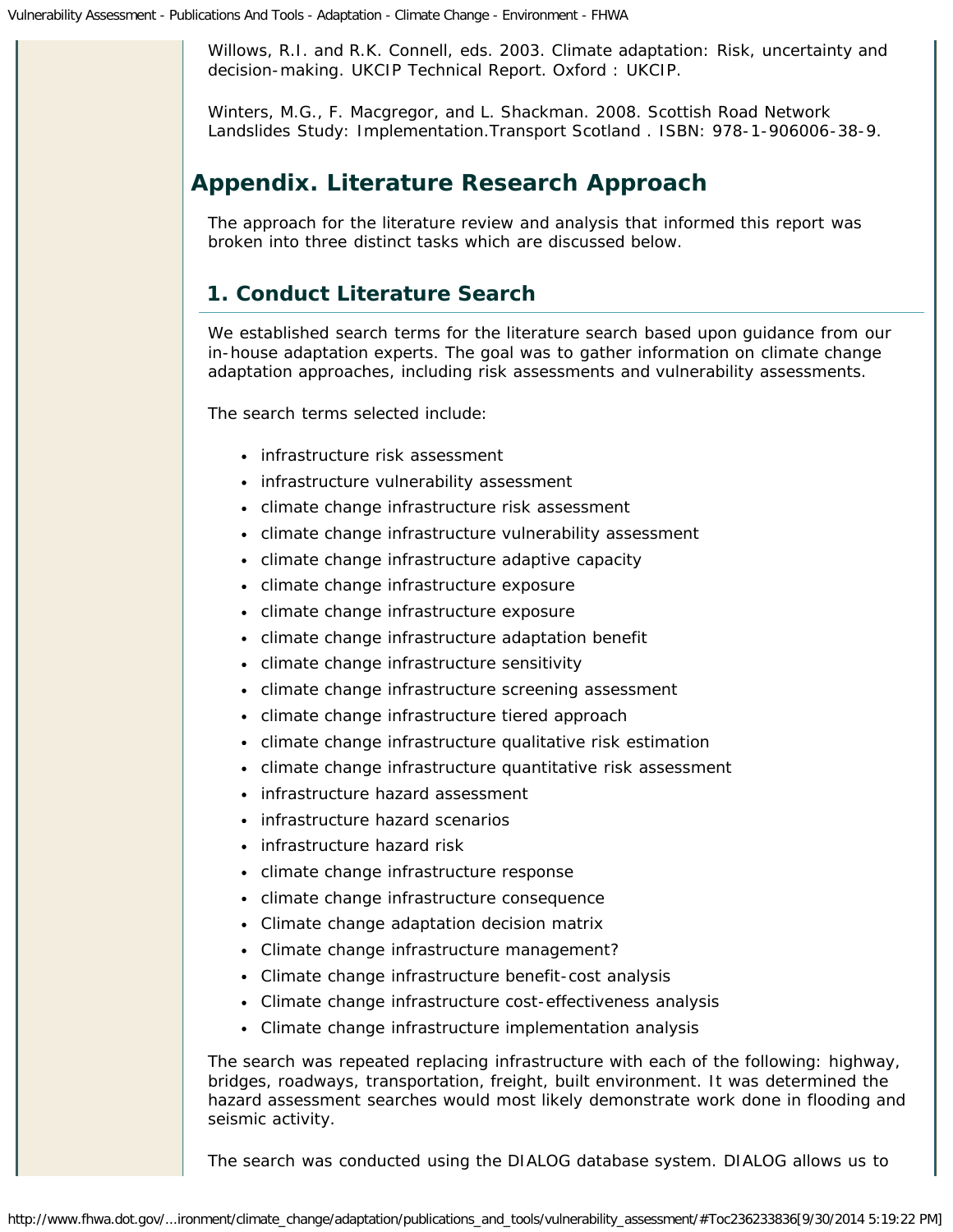"multi-file" search which allows for searching across relevant data base files simultaneously including environmental, energy, governmental, sci/tech and other related files. The search found over 300 hits.

### **Box 9. DIALOG Database**

"A collection of more than 550 data base files from a broad range of disciplines. A variety of more than 800 million full text or abstracted documents drawn from more sources than any other online service, including business and industry journals and trade press, scientific and technical literature, company directories, local/international newspapers, U.S. and foreign patents, financial statistics, demographic data, and chemical records. DIALOG is particularly noted for its focus on business, science, technology and intellectual property. Other major areas of interest include agriculture, biosciences, company/industry data, computers, energy and environment, government and law, medicine and health care, pharmaceuticals, local/regional/national/ international news, patents/trademarks/copyrights, people, consumer news, physical science and technology, and social sciences and humanities*."*

*(DIALOG software)*

2. Literature Screening

The literature identified in the search was then quickly screened and prioritized by title and information within the abstract, as available, for inclusion: thirty-two sources were identified as most relevant to this report; seventy-one sources were identified as second-tier relevance and have been marked for future reference; nine sources had already been identified through other in-house searches and were available in-house; and two hundred and eleven articles were viewed to be unlikely to be relevant for this work. The thirty-two likely relevant documents were then retrieved and placed on the ICF hard drive.

3. Evaluate Screened Literature

The thirty-two sources were then examined for useful report information and an excel spreadsheet was created to house the literature and identify the assessments discussed. Useful information retrieved from each document was placed into a table from each to provide the notes for this report (see Table 8 below).

Table 10 . Sample excerpt taken from the Excel Spreadsheet used to organize the collected literature